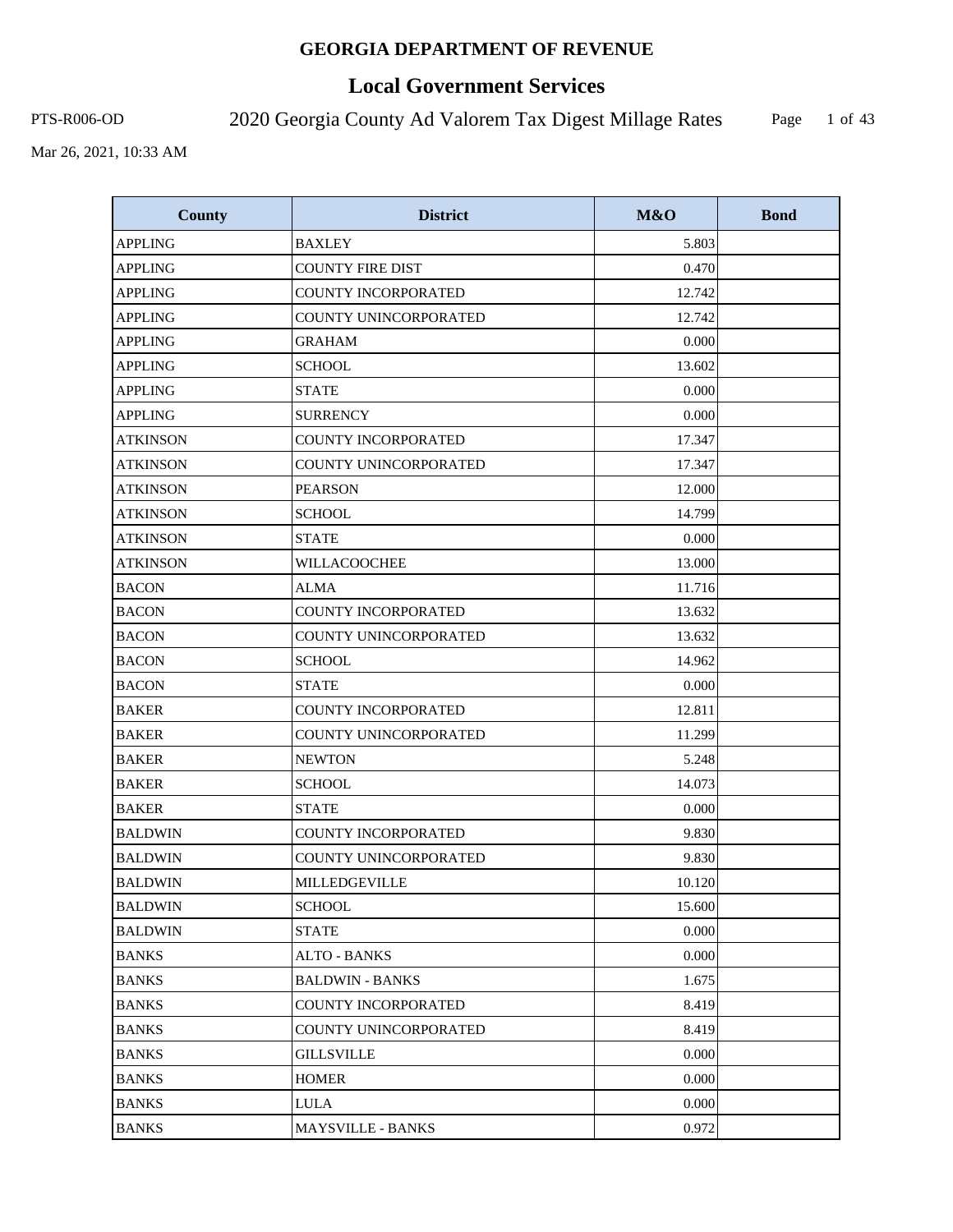# **Local Government Services**

PTS-R006-OD 2020 Georgia County Ad Valorem Tax Digest Millage Rates

Page 2 of 43

| <b>County</b>   | <b>District</b>                  | M&O    | <b>Bond</b> |
|-----------------|----------------------------------|--------|-------------|
| <b>BANKS</b>    | <b>SCHOOL</b>                    | 14.511 |             |
| <b>BANKS</b>    | <b>STATE</b>                     | 0.000  |             |
| <b>BARROW</b>   | <b>AUBURN - BARROW</b>           | 4.931  |             |
| <b>BARROW</b>   | <b>BETHLEHEM</b>                 | 0.000  |             |
| <b>BARROW</b>   | <b>BRASELTON</b>                 | 0.000  |             |
| <b>BARROW</b>   | CARL                             | 0.000  |             |
| <b>BARROW</b>   | <b>CID BRASELTON</b>             | 5.000  |             |
| <b>BARROW</b>   | <b>COUNTY FIRE DIST</b>          | 2.280  |             |
| <b>BARROW</b>   | COUNTY INCORPORATED              | 8.780  | 1.880       |
| <b>BARROW</b>   | COUNTY UNINCORPORATED            | 6.770  | 1.880       |
| <b>BARROW</b>   | COUNTY WIDE DEVELOPMENT AUTH     | 0.430  |             |
| <b>BARROW</b>   | <b>SCHOOL</b>                    | 18.500 |             |
| <b>BARROW</b>   | <b>STATE</b>                     | 0.000  |             |
| <b>BARROW</b>   | <b>STATHAM</b>                   | 4.003  |             |
| <b>BARROW</b>   | <b>WINDER</b>                    | 3.000  |             |
| <b>BARTOW</b>   | <b>ADAIRSVILLE</b>               | 2.649  |             |
| <b>BARTOW</b>   | <b>CARTERSVILLE</b>              | 2.910  | 0.770       |
| <b>BARTOW</b>   | <b>CARTERSVILLE D/T DEV AUTH</b> | 1.279  |             |
| <b>BARTOW</b>   | CID RED TOP MOUNTAIN             | 0.000  |             |
| <b>BARTOW</b>   | <b>COUNTY INCORPORATED</b>       | 9.960  |             |
| <b>BARTOW</b>   | COUNTY UNINCORPORATED            | 8.820  |             |
| <b>BARTOW</b>   | <b>EMERSON</b>                   | 1.832  |             |
| <b>BARTOW</b>   | <b>EUHARLEE</b>                  | 1.652  |             |
| <b>BARTOW</b>   | IND SCHOOL CARTERSVILLE          | 14.576 |             |
| <b>BARTOW</b>   | <b>KINGSTON</b>                  | 0.000  |             |
| <b>BARTOW</b>   | <b>SCHOOL</b>                    | 18.650 |             |
| <b>BARTOW</b>   | <b>STATE</b>                     | 0.000  |             |
| <b>BARTOW</b>   | TAD - E MAIN                     |        |             |
| <b>BARTOW</b>   | TAD - ETOWAH/ALLATOONA CO        |        |             |
| <b>BARTOW</b>   | TAD - ETOWAH/ALLATOONA EMMERSO   |        |             |
| <b>BARTOW</b>   | <b>TAYLORSVILLE</b>              | 0.000  |             |
| <b>BARTOW</b>   | <b>WHITE</b>                     | 0.000  |             |
| <b>BEN HILL</b> | <b>COUNTY INCORPORATED</b>       | 16.646 |             |
| <b>BEN HILL</b> | <b>COUNTY UNINCORPORATED</b>     | 16.646 |             |
| <b>BEN HILL</b> | FITZGERALD                       | 12.000 |             |
| <b>BEN HILL</b> | <b>SCHOOL</b>                    | 18.110 |             |
| <b>BEN HILL</b> | <b>STATE</b>                     | 0.000  |             |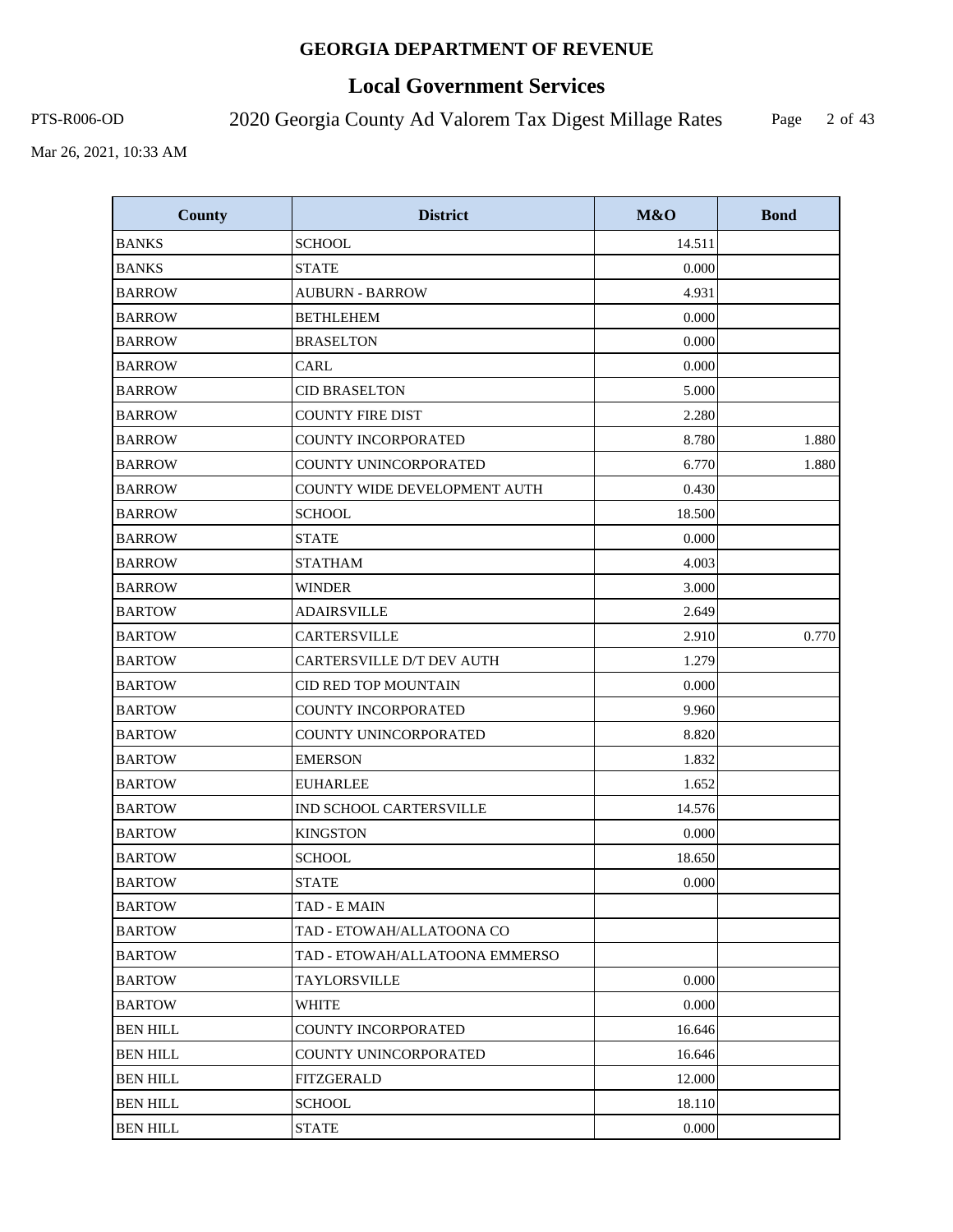# **Local Government Services**

PTS-R006-OD 2020 Georgia County Ad Valorem Tax Digest Millage Rates

Page 3 of 43

| <b>County</b>   | <b>District</b>                       | M&O    | <b>Bond</b> |
|-----------------|---------------------------------------|--------|-------------|
| <b>BERRIEN</b>  | <b>ALAPAHA</b>                        | 9.500  |             |
| <b>BERRIEN</b>  | <b>COUNTY INCORPORATED</b>            | 16.710 |             |
| <b>BERRIEN</b>  | COUNTY UNINCORPORATED                 | 16.710 |             |
| <b>BERRIEN</b>  | <b>ENIGMA</b>                         | 5.000  |             |
| <b>BERRIEN</b>  | <b>NASHVILLE</b>                      | 9.500  |             |
| <b>BERRIEN</b>  | <b>RAY CITY</b>                       | 4.500  |             |
| <b>BERRIEN</b>  | <b>SCHOOL</b>                         | 15.000 |             |
| <b>BERRIEN</b>  | <b>STATE</b>                          | 0.000  |             |
| <b>BIBB</b>     | <b>BID DOWNTOWN</b>                   | 5.000  |             |
| <b>BIBB</b>     | <b>BID MIDDLE GA EDUC CORR</b>        | 5.000  |             |
| <b>BIBB</b>     | <b>COUNTY INCORPORATED</b>            | 20.331 |             |
| <b>BIBB</b>     | <b>SCHOOL</b>                         | 18.493 |             |
| <b>BIBB</b>     | <b>STATE</b>                          | 0.000  |             |
| <b>BIBB</b>     | TAD - #7                              |        |             |
| <b>BIBB</b>     | <b>TAD - #8</b>                       |        |             |
| <b>BIBB</b>     | TAD - #9                              |        |             |
| <b>BLECKLEY</b> | <b>COCHRAN</b>                        | 10.383 |             |
| <b>BLECKLEY</b> | COUNTY INCORPORATED                   | 14.231 |             |
| <b>BLECKLEY</b> | COUNTY UNINCORPORATED                 | 14.831 |             |
| <b>BLECKLEY</b> | <b>SCHOOL</b>                         | 14.286 |             |
| <b>BLECKLEY</b> | STATE                                 | 0.000  |             |
| <b>BRANTLEY</b> | <b>COUNTY FIRE -INC NAHUNTA VFD</b>   | 1.250  |             |
| <b>BRANTLEY</b> | COUNTY FIRE -UNINC CALVARY VFD        | 1.250  |             |
| <b>BRANTLEY</b> | <b>COUNTY FIRE -UNINC HOBOKEN VFD</b> | 1.250  |             |
| <b>BRANTLEY</b> | <b>COUNTY FIRE -UNINC HRTNSE VFD</b>  | 1.250  |             |
| <b>BRANTLEY</b> | COUNTY FIRE -UNINC NAHUNTA VFD        | 1.250  |             |
| <b>BRANTLEY</b> | COUNTY FIRE -UNINC WSVLLE VFD         | 1.250  |             |
| <b>BRANTLEY</b> | COUNTY INCORPORATED                   | 17.739 |             |
| <b>BRANTLEY</b> | COUNTY UNINCORPORATED                 | 13.990 |             |
| <b>BRANTLEY</b> | HOBOKEN                               | 4.590  |             |
| <b>BRANTLEY</b> | <b>NAHUNTA</b>                        | 11.750 |             |
| <b>BRANTLEY</b> | SCHOOL                                | 16.000 | 0.610       |
| <b>BRANTLEY</b> | <b>STATE</b>                          | 0.000  |             |
| <b>BROOKS</b>   | <b>BARWICK</b>                        | 11.965 |             |
| <b>BROOKS</b>   | COUNTY INCORPORATED                   | 14.469 |             |
| <b>BROOKS</b>   | COUNTY UNINCORPORATED                 | 12.461 |             |
| <b>BROOKS</b>   | COUNTY WIDE DEVELOPMENT AUTH          | 0.500  |             |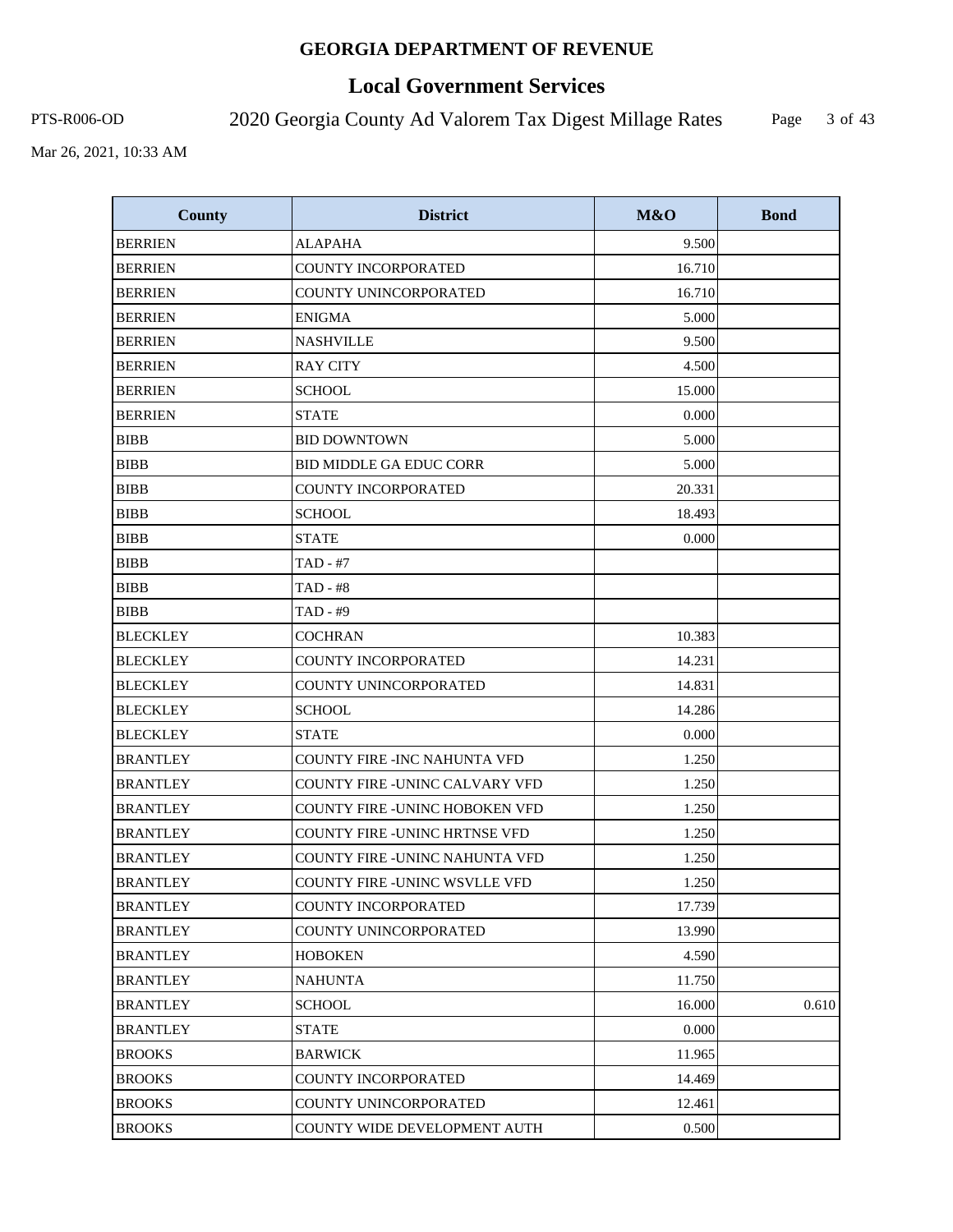# **Local Government Services**

PTS-R006-OD 2020 Georgia County Ad Valorem Tax Digest Millage Rates

Page 4 of 43

| <b>County</b>  | <b>District</b>                    | M&O    | <b>Bond</b> |
|----------------|------------------------------------|--------|-------------|
| <b>BROOKS</b>  | FIRE DIST BRIGGS 99 (UNINC)        | 0.000  |             |
| <b>BROOKS</b>  | <b>MORVEN</b>                      | 11.372 |             |
| <b>BROOKS</b>  | PAVO                               | 12.400 |             |
| <b>BROOKS</b>  | <b>QUITMAN</b>                     | 5.480  |             |
| <b>BROOKS</b>  | <b>SCHOOL</b>                      | 14.811 |             |
| <b>BROOKS</b>  | <b>STATE</b>                       | 0.000  |             |
| <b>BRYAN</b>   | <b>COUNTY INCORPORATED</b>         | 8.314  |             |
| <b>BRYAN</b>   | COUNTY UNINCORPORATED              | 8.314  |             |
| <b>BRYAN</b>   | <b>PEMBROKE</b>                    | 10.000 |             |
| <b>BRYAN</b>   | RICHMOND HILL                      | 4.132  |             |
| <b>BRYAN</b>   | <b>SCHOOL</b>                      | 15.075 | 1.500       |
| <b>BRYAN</b>   | <b>STATE</b>                       | 0.000  |             |
| <b>BULLOCH</b> | <b>BROOKLET</b>                    | 7.580  |             |
| <b>BULLOCH</b> | <b>COUNTY FIRE - RURAL</b>         | 1.970  |             |
| <b>BULLOCH</b> | <b>COUNTY FIRE - UNINC STSBORO</b> | 1.800  |             |
| <b>BULLOCH</b> | <b>COUNTY INCORPORATED</b>         | 11.833 |             |
| <b>BULLOCH</b> | COUNTY UNINCORPORATED              | 11.833 |             |
| <b>BULLOCH</b> | <b>PORTAL</b>                      | 7.026  |             |
| <b>BULLOCH</b> | <b>REGISTER</b>                    | 7.000  |             |
| <b>BULLOCH</b> | <b>SCHOOL</b>                      | 8.918  |             |
| <b>BULLOCH</b> | <b>STATE</b>                       | 0.000  |             |
| <b>BULLOCH</b> | <b>STATESBORO</b>                  | 7.308  |             |
| <b>BULLOCH</b> | <b>TAD - GATEWAY</b>               |        |             |
| <b>BULLOCH</b> | <b>TAD - SOUTH MAIN</b>            |        |             |
| <b>BULLOCH</b> | TAD OLD REGISTER                   |        |             |
| <b>BURKE</b>   | <b>BLYTHE</b>                      | 0.000  |             |
| <b>BURKE</b>   | <b>COUNTY FIRE DISTRICT</b>        | 2.696  |             |
| <b>BURKE</b>   | COUNTY INCORPORATED                | 5.788  |             |
| <b>BURKE</b>   | COUNTY UNINCORPORATED              | 5.587  |             |
| <b>BURKE</b>   | GIRARD                             | 1.740  |             |
| <b>BURKE</b>   | <b>KEYSVILLE</b>                   | 12.025 |             |
| <b>BURKE</b>   | <b>MIDVILLE</b>                    | 16.000 |             |
| <b>BURKE</b>   | SARDIS                             | 13.000 |             |
| <b>BURKE</b>   | <b>SCHOOL</b>                      | 13.634 |             |
| <b>BURKE</b>   | <b>STATE</b>                       | 0.000  |             |
| <b>BURKE</b>   | <b>VIDETTE</b>                     | 0.000  |             |
| <b>BURKE</b>   | WAYNESBORO                         | 11.000 |             |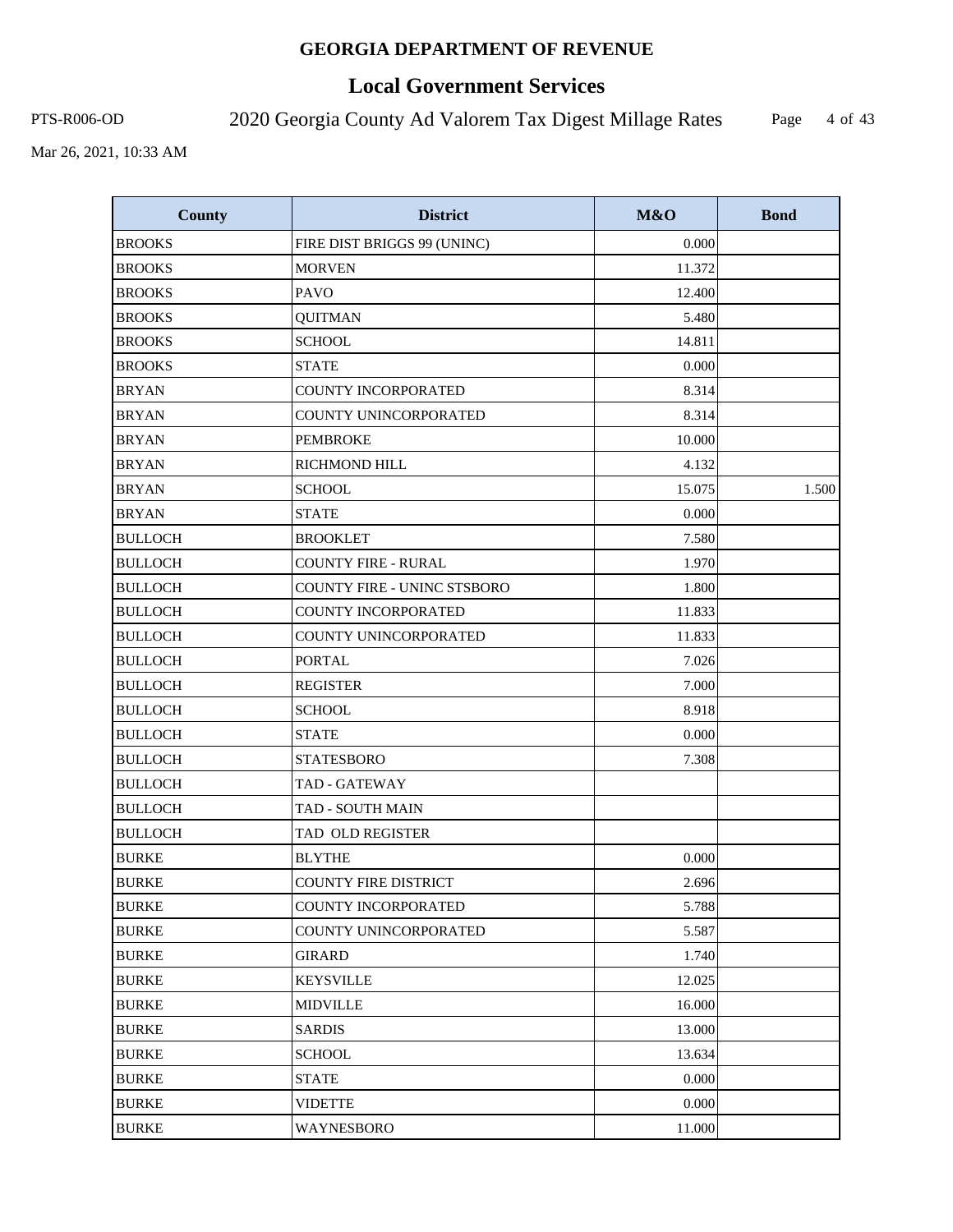# **Local Government Services**

PTS-R006-OD 2020 Georgia County Ad Valorem Tax Digest Millage Rates

Page 5 of 43

| <b>County</b>  | <b>District</b>              | M&O    | <b>Bond</b> |
|----------------|------------------------------|--------|-------------|
| <b>BUTTS</b>   | <b>COUNTY INCORPORATED</b>   | 13.209 |             |
| <b>BUTTS</b>   | COUNTY UNINCORPORATED        | 13.209 |             |
| <b>BUTTS</b>   | <b>COUNTY WIDE HOSPITAL</b>  | 1.000  |             |
| <b>BUTTS</b>   | <b>FLOVILLA</b>              | 0.000  |             |
| <b>BUTTS</b>   | <b>JACKSON</b>               | 0.000  |             |
| <b>BUTTS</b>   | <b>JENKINSBURG</b>           | 0.000  |             |
| <b>BUTTS</b>   | <b>SCHOOL</b>                | 15.960 |             |
| <b>BUTTS</b>   | <b>STATE</b>                 | 0.000  |             |
| <b>CALHOUN</b> | <b>ARLINGTON - CALHOUN</b>   | 10.121 |             |
| <b>CALHOUN</b> | <b>COUNTY INCORPORATED</b>   | 17.543 |             |
| <b>CALHOUN</b> | COUNTY UNINCORPORATED        | 16.636 |             |
| <b>CALHOUN</b> | <b>EDISON</b>                | 19.910 |             |
| <b>CALHOUN</b> | <b>LEARY</b>                 | 13.260 |             |
| <b>CALHOUN</b> | <b>MORGAN</b>                | 3.043  |             |
| <b>CALHOUN</b> | <b>SCHOOL</b>                | 19.577 |             |
| <b>CALHOUN</b> | <b>STATE</b>                 | 0.000  |             |
| <b>CAMDEN</b>  | <b>COUNTY INCORPORATED</b>   | 15.790 |             |
| <b>CAMDEN</b>  | <b>COUNTY SSD - UNINC 40</b> | 1.400  |             |
| <b>CAMDEN</b>  | <b>COUNTY SSD - UNINC 41</b> | 1.400  |             |
| <b>CAMDEN</b>  | <b>COUNTY SSD - UNINC 42</b> | 1.400  |             |
| <b>CAMDEN</b>  | <b>COUNTY SSD - UNINC 43</b> | 1.400  |             |
| <b>CAMDEN</b>  | <b>COUNTY SSD WOODBINE</b>   | 1.361  |             |
| <b>CAMDEN</b>  | COUNTY UNINCORPORATED        | 15.790 |             |
| <b>CAMDEN</b>  | <b>KINGSLAND</b>             | 8.000  |             |
| <b>CAMDEN</b>  | <b>SCHOOL</b>                | 16.000 |             |
| <b>CAMDEN</b>  | <b>ST. MARYS</b>             | 6.586  |             |
| <b>CAMDEN</b>  | <b>STATE</b>                 | 0.000  |             |
| <b>CAMDEN</b>  | TAD - KINGSLAND              |        |             |
| <b>CAMDEN</b>  | TAD - ST MARYS               |        |             |
| <b>CAMDEN</b>  | <b>WOODBINE</b>              | 3.500  |             |
| <b>CANDLER</b> | COUNTY INCORPORATED          | 12.379 |             |
| CANDLER        | COUNTY UNINCORPORATED        | 12.379 |             |
| CANDLER        | <b>COUNTY WIDE HOSPITAL</b>  | 1.000  |             |
| <b>CANDLER</b> | <b>METTER</b>                | 11.739 |             |
| <b>CANDLER</b> | PULASKI                      | 0.000  |             |
| <b>CANDLER</b> | <b>SCHOOL</b>                | 14.000 |             |
| <b>CANDLER</b> | <b>STATE</b>                 | 0.000  |             |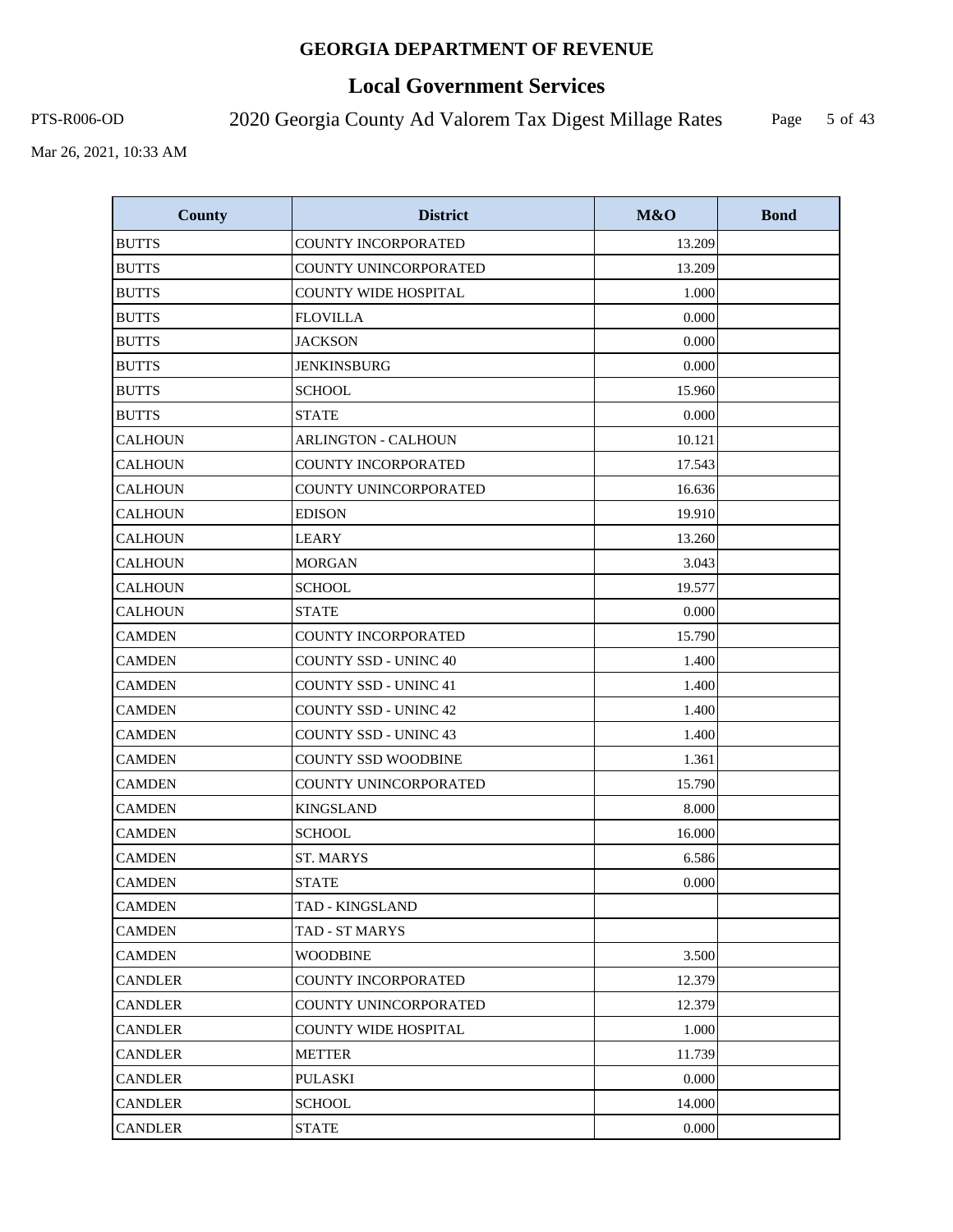# **Local Government Services**

PTS-R006-OD 2020 Georgia County Ad Valorem Tax Digest Millage Rates Page

6 of 43

| <b>County</b>   | <b>District</b>                | M&O    | <b>Bond</b> |
|-----------------|--------------------------------|--------|-------------|
| CARROLL         | <b>BOWDON</b>                  | 7.942  |             |
| CARROLL         | <b>BREMEN 40% - CARROLL</b>    | 8.417  |             |
| CARROLL         | CARROLLTON                     | 4.489  |             |
| CARROLL         | <b>COUNTY INC - BREMEN</b>     | 6.439  |             |
| CARROLL         | <b>COUNTY INC - CARROLLTON</b> | 6.230  |             |
| CARROLL         | <b>COUNTY INC - OTHER</b>      | 7.668  |             |
| CARROLL         | COUNTY UNINCORPORATED          | 7.668  |             |
| <b>CARROLL</b>  | <b>IND SCHOOL BREMEN 40%</b>   | 14.950 |             |
| CARROLL         | IND SCHOOL CARROLLTON          | 18.500 |             |
| CARROLL         | <b>MT ZION</b>                 | 7.050  |             |
| CARROLL         | <b>ROOPVILLE</b>               | 0.000  |             |
| CARROLL         | <b>SCHOOL</b>                  | 17.998 |             |
| CARROLL         | <b>STATE</b>                   | 0.000  |             |
| CARROLL         | <b>TEMPLE</b>                  | 5.549  |             |
| CARROLL         | <b>VILLA RICA</b>              | 6.250  |             |
| <b>CARROLL</b>  | <b>WHITESBURG</b>              | 7.569  |             |
| <b>CATOOSA</b>  | <b>COUNTY INCORPORATED</b>     | 6.418  |             |
| <b>CATOOSA</b>  | COUNTY UNINCORPORATED          | 6.418  |             |
| <b>CATOOSA</b>  | FORT OGLETHORPE                | 6.387  |             |
| <b>CATOOSA</b>  | <b>RINGGOLD</b>                | 3.100  |             |
| <b>CATOOSA</b>  | <b>SCHOOL</b>                  | 16.722 |             |
| <b>CATOOSA</b>  | <b>STATE</b>                   | 0.000  |             |
| <b>CHARLTON</b> | COUNTY INCORPORATED            | 18.420 |             |
| <b>CHARLTON</b> | COUNTY UNINCORPORATED          | 18.420 |             |
| <b>CHARLTON</b> | <b>FOLKSTON</b>                | 7.400  |             |
| <b>CHARLTON</b> | <b>HOMELAND</b>                | 3.080  |             |
| <b>CHARLTON</b> | <b>SCHOOL</b>                  | 17.190 |             |
| <b>CHARLTON</b> | <b>STATE</b>                   | 0.000  |             |
| CHATHAM         | BLOOMINGDALE                   | 0.000  |             |
| CHATHAM         | CHATHAM AREA TRANSIT DISTRICT  | 1.150  |             |
| <b>CHATHAM</b>  | COUNTY INCORPORATED            | 11.543 |             |
| CHATHAM         | COUNTY SSD - UNINC             | 4.801  |             |
| CHATHAM         | COUNTY UNINCORPORATED          | 11.543 |             |
| CHATHAM         | <b>GARDEN CITY</b>             | 3.619  |             |
| CHATHAM         | <b>POOLER</b>                  | 3.651  |             |
| <b>CHATHAM</b>  | PORT WENTWORTH                 | 4.160  |             |
| CHATHAM         | SAVANNAH                       | 12.739 |             |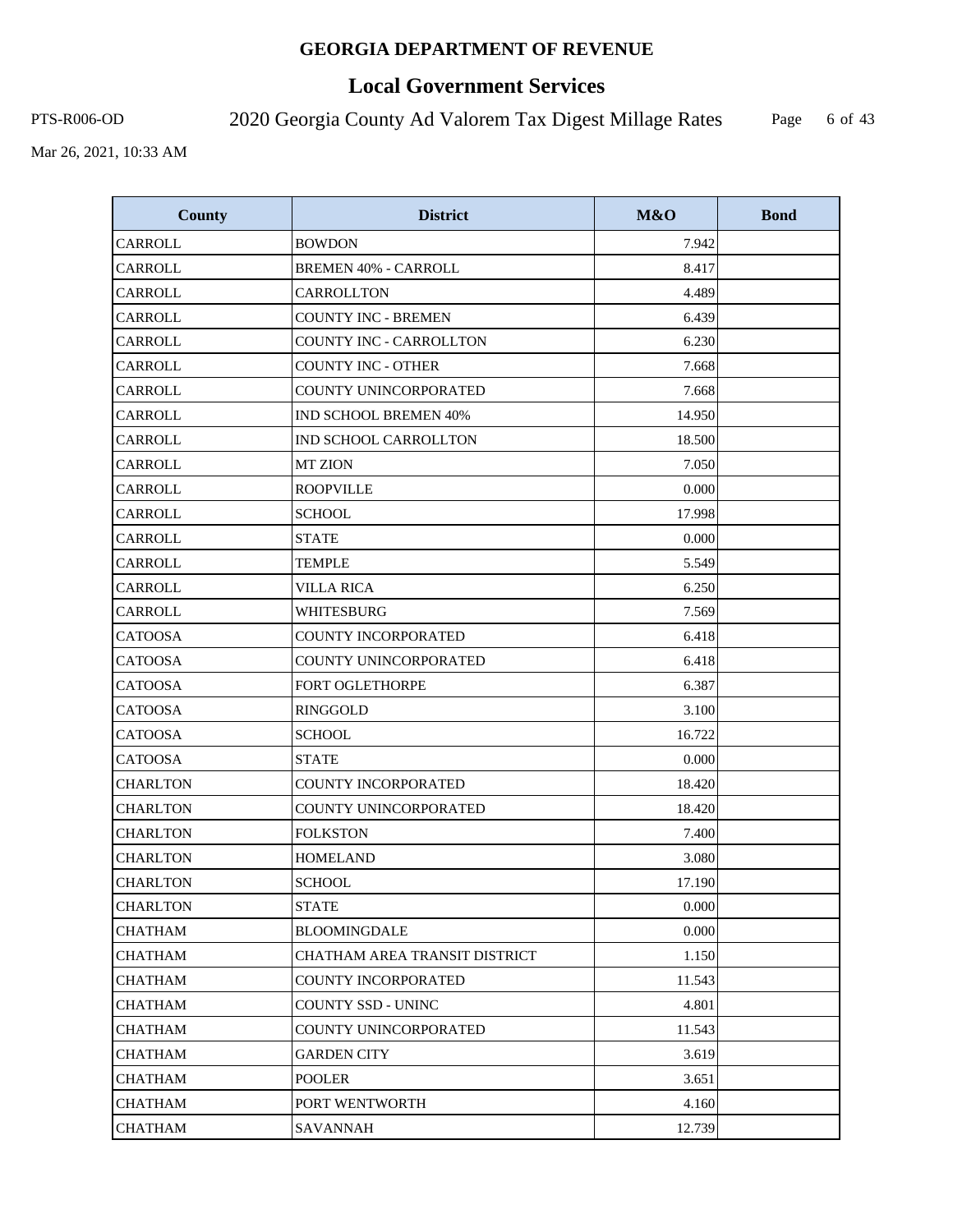# **Local Government Services**

PTS-R006-OD 2020 Georgia County Ad Valorem Tax Digest Millage Rates

Page 7 of 43

| <b>County</b>        | <b>District</b>                    | M&O    | <b>Bond</b> |
|----------------------|------------------------------------|--------|-------------|
| <b>CHATHAM</b>       | <b>SCHOOL</b>                      | 18.881 |             |
| <b>CHATHAM</b>       | <b>STATE</b>                       | 0.000  |             |
| <b>CHATHAM</b>       | TAD - #1 EAST SAVANNAH             |        |             |
| <b>CHATHAM</b>       | THUNDERBOLT                        | 6.132  |             |
| <b>CHATHAM</b>       | <b>TYBEE ISLAND</b>                | 3.931  |             |
| <b>CHATHAM</b>       | <b>VERNONBURG</b>                  | 0.000  |             |
| <b>СНАТТАНООСНЕЕ</b> | <b>COUNTY INCORPORATED</b>         | 8.673  |             |
| <b>CHATTAHOOCHEE</b> | COUNTY UNINCORPORATED              | 8.673  |             |
| <b>CHATTAHOOCHEE</b> | <b>CUSSETA</b>                     | 0.000  |             |
| <b>CHATTAHOOCHEE</b> | <b>SCHOOL</b>                      | 17.646 |             |
| <b>CHATTAHOOCHEE</b> | <b>STATE</b>                       | 0.000  |             |
| <b>CHATTOOGA</b>     | COUNTY INCORPORATED                | 19.617 |             |
| <b>CHATTOOGA</b>     | COUNTY UNINCORPORATED              | 15.554 |             |
| <b>CHATTOOGA</b>     | <b>IND SCHOOL TRION</b>            | 5.700  |             |
| <b>CHATTOOGA</b>     | <b>LYERLY</b>                      | 9.788  |             |
| <b>CHATTOOGA</b>     | <b>MENLO</b>                       | 5.000  |             |
| <b>CHATTOOGA</b>     | <b>SCHOOL</b>                      | 12.404 |             |
| <b>CHATTOOGA</b>     | <b>STATE</b>                       | 0.000  |             |
| <b>CHATTOOGA</b>     | <b>SUMMERVILLE 100%</b>            | 0.000  |             |
| <b>CHATTOOGA</b>     | <b>TRION</b>                       | 7.748  |             |
| <b>CHEROKEE</b>      | <b>BALL GROUND</b>                 | 8.292  |             |
| <b>CHEROKEE</b>      | <b>CANTON</b>                      | 5.400  |             |
| <b>CHEROKEE</b>      | <b>CID CANTON</b>                  | 12.000 |             |
| <b>CHEROKEE</b>      | <b>COUNTY FIRE DIST - UNINC</b>    | 3.292  |             |
| <b>CHEROKEE</b>      | <b>COUNTY INCORPORATED</b>         | 5.212  |             |
| <b>CHEROKEE</b>      | COUNTY UNINCORPORATED              | 5.212  |             |
| <b>CHEROKEE</b>      | <b>COUNTY WIDE RECREATION BOND</b> |        | 0.461       |
| <b>CHEROKEE</b>      | <b>HOLLY SPRINGS</b>               | 7.692  |             |
| <b>CHEROKEE</b>      | <b>MOUNTAIN PARK</b>               | 9.550  |             |
| <b>CHEROKEE</b>      | <b>NELSON - CHEROKEE</b>           | 4.099  |             |
| <b>CHEROKEE</b>      | <b>SCHOOL</b>                      | 18.450 | 1.000       |
| CHEROKEE             | STATE                              | 0.000  |             |
| <b>CHEROKEE</b>      | TAD - CITY OF HOLLY SPRINGS        |        |             |
| <b>CHEROKEE</b>      | TAD - CITY OF WOODSTOCK            |        |             |
| <b>CHEROKEE</b>      | WALESKA                            | 6.635  |             |
| <b>CHEROKEE</b>      | <b>WOODSTOCK</b>                   | 6.307  |             |
| <b>CLARKE</b>        | ATHENS D/T DEV AUTH                | 1.000  |             |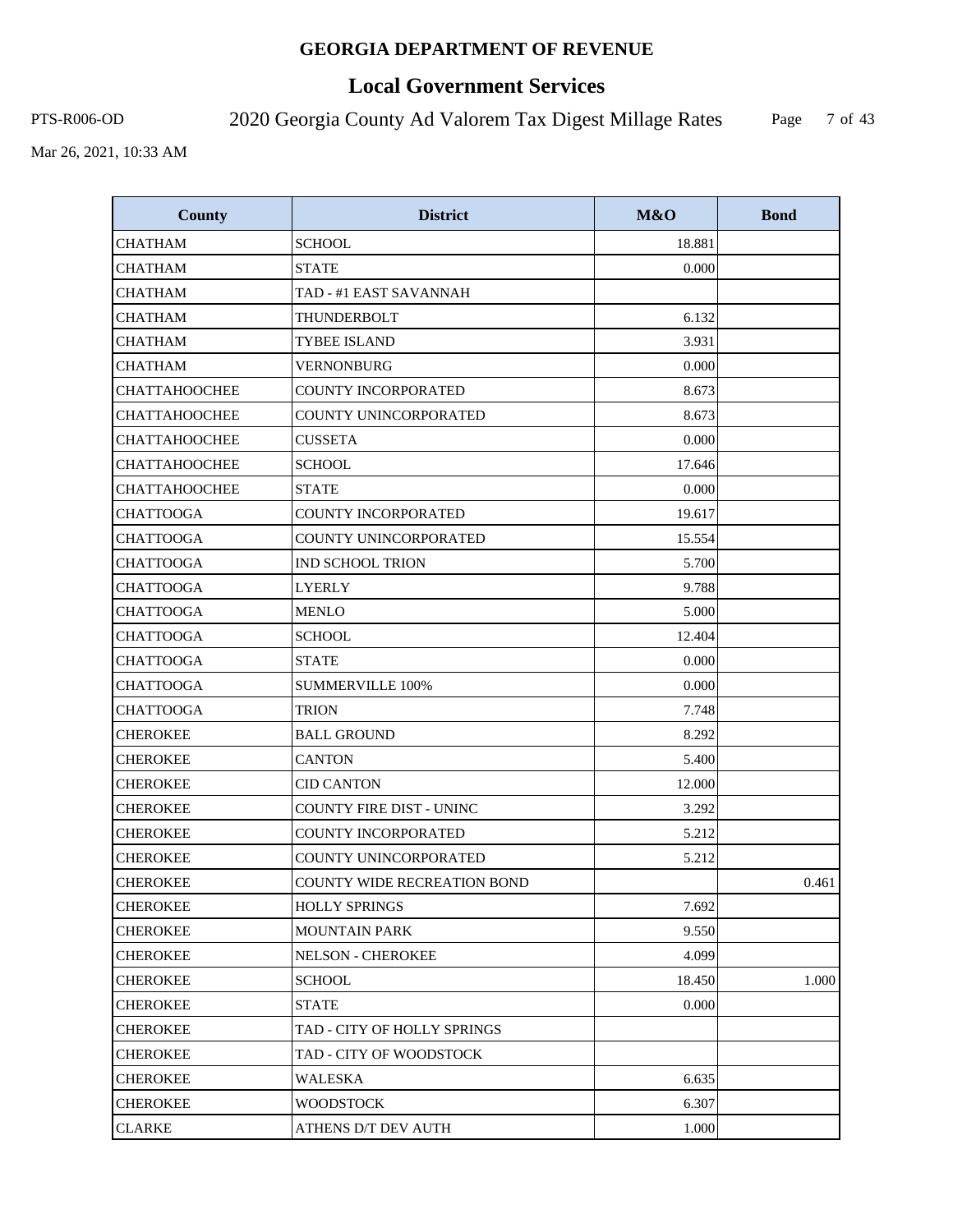# **Local Government Services**

PTS-R006-OD 2020 Georgia County Ad Valorem Tax Digest Millage Rates Page

8 of 43

| <b>County</b>  | <b>District</b>              | M&O    | <b>Bond</b> |
|----------------|------------------------------|--------|-------------|
| <b>CLARKE</b>  | <b>BOGART</b>                | 2.788  |             |
| <b>CLARKE</b>  | <b>COUNTY INCORPORATED</b>   | 13.700 |             |
| <b>CLARKE</b>  | <b>SCHOOL</b>                | 20.000 |             |
| <b>CLARKE</b>  | <b>STATE</b>                 | 0.000  |             |
| <b>CLARKE</b>  | <b>WINTERVILLE</b>           | 2.900  |             |
| <b>CLAY</b>    | <b>BLUFFTON</b>              | 0.000  |             |
| <b>CLAY</b>    | <b>COUNTY INCORPORATED</b>   | 17.192 |             |
| <b>CLAY</b>    | COUNTY UNINCORPORATED        | 17.192 |             |
| <b>CLAY</b>    | <b>FORT GAINES</b>           | 16.513 |             |
| <b>CLAY</b>    | <b>SCHOOL</b>                | 13.177 |             |
| <b>CLAY</b>    | <b>STATE</b>                 | 0.000  |             |
| <b>CLAYTON</b> | <b>COLLEGE PARK</b>          | 12.619 |             |
| <b>CLAYTON</b> | <b>COUNTY FIRE DISTRICT</b>  | 4.906  |             |
| <b>CLAYTON</b> | COUNTY INCORPORATED          | 15.089 |             |
| <b>CLAYTON</b> | <b>COUNTY UNINCORPORATED</b> | 15.089 |             |
| <b>CLAYTON</b> | <b>FOREST PARK</b>           |        |             |
| <b>CLAYTON</b> | <b>JONESBORO</b>             | 6.000  |             |
| <b>CLAYTON</b> | <b>LAKE CITY</b>             | 7.500  |             |
| <b>CLAYTON</b> | <b>LOVEJOY</b>               | 6.662  |             |
| <b>CLAYTON</b> | <b>MORROW</b>                | 9.081  |             |
| <b>CLAYTON</b> | <b>RIVERDALE</b>             | 11.480 |             |
| <b>CLAYTON</b> | <b>SCHOOL</b>                | 20.000 |             |
| <b>CLAYTON</b> | <b>STATE</b>                 | 0.000  |             |
| <b>CLAYTON</b> | TAD - FOREST PARK REDEV      |        |             |
| <b>CLAYTON</b> | <b>TAD - MOUNTAIN VIEW</b>   |        |             |
| <b>CLAYTON</b> | <b>TAD - RIVERDALE</b>       |        |             |
| <b>CLINCH</b>  | <b>COUNTY INCORPORATED</b>   | 10.949 |             |
| <b>CLINCH</b>  | COUNTY UNINCORPORATED        | 10.949 |             |
| <b>CLINCH</b>  | COUNTY WIDE DEVELOPMENT AUTH | 0.500  |             |
| <b>CLINCH</b>  | <b>COUNTY WIDE HOSPITAL</b>  | 4.000  |             |
| <b>CLINCH</b>  | <b>HOMERVILLE</b>            | 10.709 |             |
| <b>CLINCH</b>  | <b>SCHOOL</b>                | 17.893 |             |
| <b>CLINCH</b>  | <b>STATE</b>                 | 0.000  |             |
| <b>COBB</b>    | <b>ACWORTH</b>               | 8.950  |             |
| <b>COBB</b>    | <b>AUSTELL</b>               | 3.250  |             |
| <b>COBB</b>    | CID CUMBERLAND 01            | 4.000  |             |
| <b>COBB</b>    | <b>CID MARIETTA</b>          | 5.000  |             |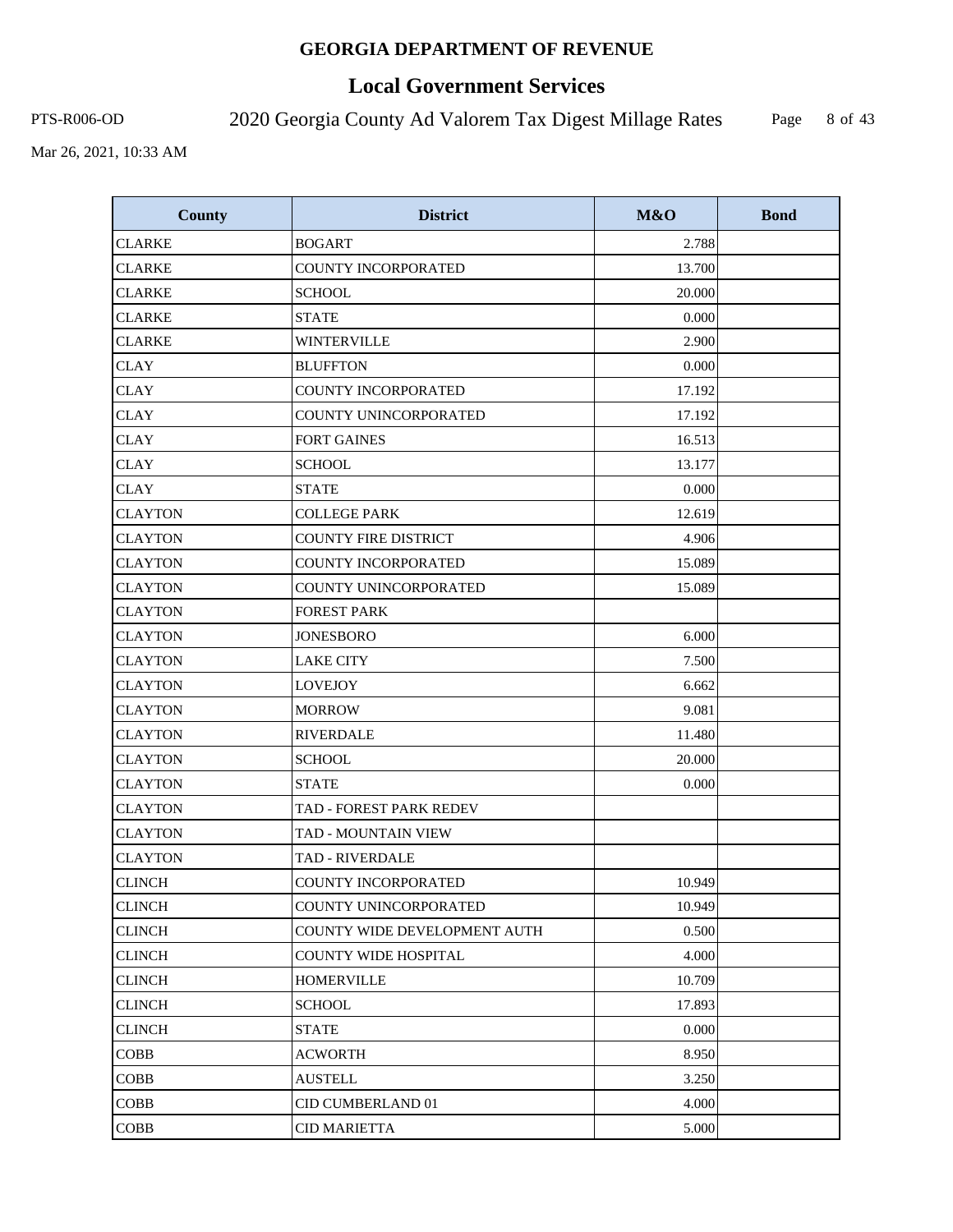# **Local Government Services**

PTS-R006-OD 2020 Georgia County Ad Valorem Tax Digest Millage Rates

Page 9 of 43

| <b>County</b>   | <b>District</b>                 | M&O    | <b>Bond</b> |
|-----------------|---------------------------------|--------|-------------|
| <b>COBB</b>     | <b>CID TOWNCENTER</b>           | 5.000  |             |
| <b>COBB</b>     | <b>COUNTY FIRE DISTRICT</b>     | 2.860  |             |
| <b>COBB</b>     | <b>COUNTY INCORPORATED</b>      | 8.460  | 0.130       |
| <b>COBB</b>     | <b>COUNTY SSD CUMBERLAND 02</b> | 2.450  |             |
| <b>COBB</b>     | COUNTY SSD SIX FLAGS AREA       | 3.500  |             |
| <b>COBB</b>     | COUNTY UNINCORPORATED           | 8.460  | 0.130       |
| <b>COBB</b>     | <b>IND SCHOOL MARIETTA</b>      | 17.970 |             |
| <b>COBB</b>     | <b>KENNESAW</b>                 | 8.000  | 1.500       |
| <b>COBB</b>     | <b>LOCKHEED</b>                 | 0.000  |             |
| <b>COBB</b>     | <b>MARIETTA</b>                 | 2.867  | 2.250       |
| <b>COBB</b>     | MARIETTA D/T DEV AUTHORITY      | 1.706  |             |
| <b>COBB</b>     | <b>POWDER SPRINGS</b>           | 9.500  |             |
| <b>COBB</b>     | <b>SCHOOL</b>                   | 18.900 |             |
| <b>COBB</b>     | <b>SMYRNA</b>                   | 8.990  |             |
| <b>COBB</b>     | <b>STATE</b>                    | 0.000  |             |
| <b>COBB</b>     | TAD - ACWORTH #1 LAKESIDE       |        |             |
| <b>COBB</b>     | TAD - MARIETTA #1A CENTER CITY  |        |             |
| <b>COBB</b>     | TAD - SMYRNA #1 ATL RD CORR     |        |             |
| COFFEE          | AMBROSE                         | 0.000  |             |
| <b>COFFEE</b>   | <b>BROXTON</b>                  | 7.366  |             |
| <b>COFFEE</b>   | CITY OF DOUGLAS TAD #1          |        |             |
| <b>COFFEE</b>   | <b>COUNTY INCORPORATED</b>      | 7.754  |             |
| <b>COFFEE</b>   | <b>COUNTY SSD - COUNTYWIDE</b>  | 0.500  |             |
| <b>COFFEE</b>   | COUNTY UNINCORPORATED           | 7.754  |             |
| <b>COFFEE</b>   | <b>DOUGLAS</b>                  | 8.387  |             |
| <b>COFFEE</b>   | <b>NICHOLLS</b>                 | 6.849  |             |
| <b>COFFEE</b>   | <b>SCHOOL</b>                   | 16.032 |             |
| <b>COFFEE</b>   | <b>STATE</b>                    | 0.000  |             |
| <b>COLQUITT</b> | <b>BERLIN</b>                   | 6.362  |             |
| <b>COLQUITT</b> | COUNTY INCORPORATED             | 15.000 |             |
| <b>COLQUITT</b> | <b>COUNTY SSD</b>               | 1.231  |             |
| <b>COLQUITT</b> | COUNTY UNINCORPORATED           | 12.142 |             |
| <b>COLQUITT</b> | COUNTY WIDE DEVELOPMENT AUTH    | 0.289  |             |
| <b>COLQUITT</b> | <b>COUNTY WIDE RECREATION</b>   | 1.788  |             |
| <b>COLQUITT</b> | <b>DOERUN</b>                   | 3.269  |             |
| <b>COLQUITT</b> | <b>ELLENTON</b>                 | 11.350 |             |
| <b>COLQUITT</b> | <b>FUNSTON</b>                  | 0.000  |             |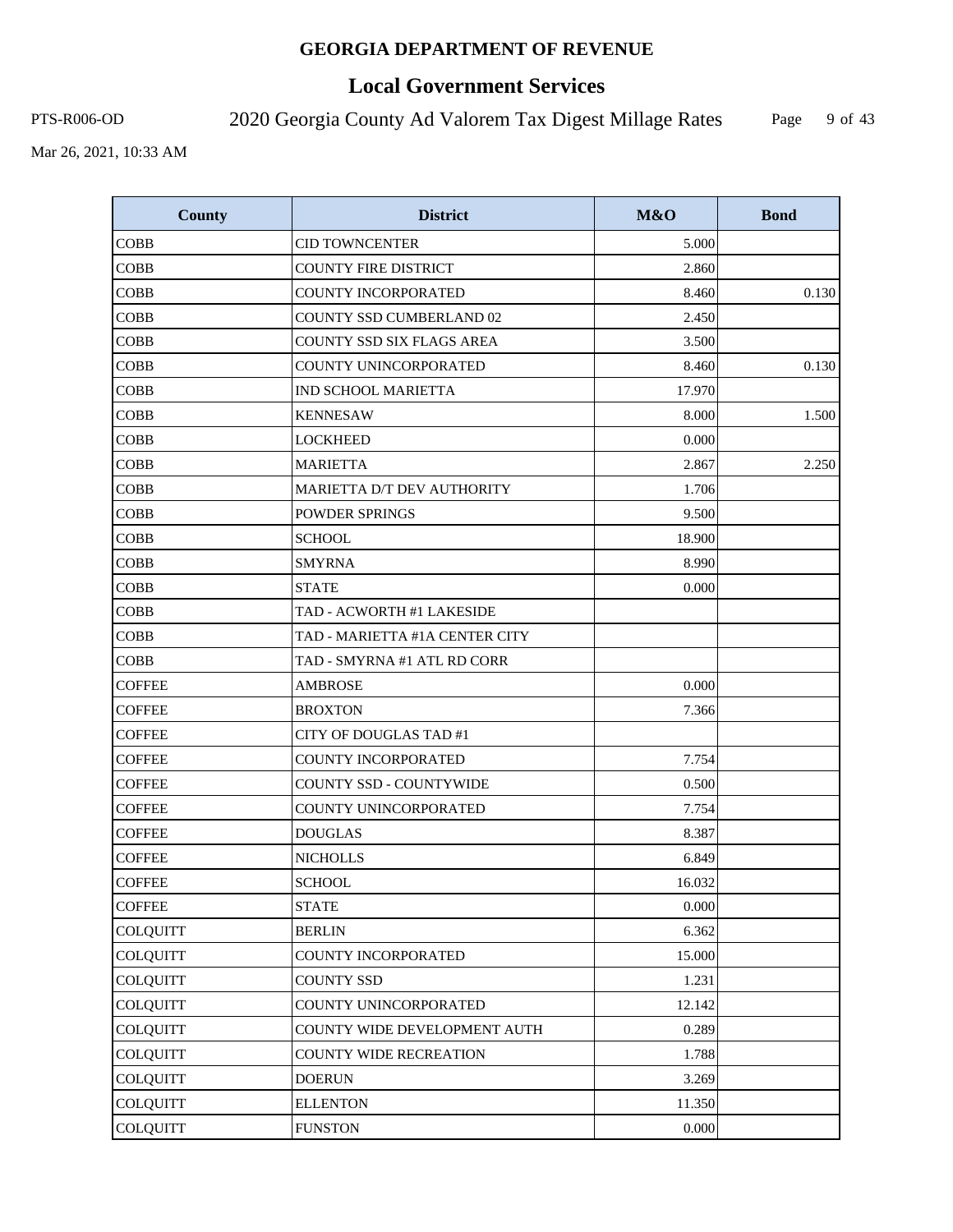# **Local Government Services**

PTS-R006-OD 2020 Georgia County Ad Valorem Tax Digest Millage Rates

Page 10 of 43

| <b>County</b>   | <b>District</b>             | M&O    | <b>Bond</b> |
|-----------------|-----------------------------|--------|-------------|
| <b>COLQUITT</b> | <b>MOULTRIE</b>             | 8.140  |             |
| <b>COLQUITT</b> | <b>NORMAN PARK</b>          | 12.100 |             |
| COLQUITT        | <b>SCHOOL</b>               | 9.265  |             |
| <b>COLQUITT</b> | <b>STATE</b>                | 0.000  |             |
| <b>COLUMBIA</b> | COUNTY FIRE DIST - UNINC    | 2.608  |             |
| <b>COLUMBIA</b> | COUNTY INCORPORATED         | 5.999  | 0.840       |
| <b>COLUMBIA</b> | COUNTY UNINCORPORATED       | 5.999  | 0.840       |
| <b>COLUMBIA</b> | <b>GROVETOWN</b>            | 7.620  |             |
| <b>COLUMBIA</b> | <b>HARLEM</b>               | 9.350  |             |
| <b>COLUMBIA</b> | <b>SCHOOL</b>               | 18.300 |             |
| <b>COLUMBIA</b> | <b>STATE</b>                | 0.000  |             |
| <b>COOK</b>     | <b>ADEL</b>                 | 6.387  |             |
| COOK            | <b>CECIL</b>                | 12.738 |             |
| COOK            | COUNTY INCORPORATED         | 11.862 |             |
| COOK            | COUNTY UNINCORPORATED       | 11.862 |             |
| <b>COOK</b>     | <b>LENOX</b>                | 0.000  |             |
| COOK            | <b>SCHOOL</b>               | 16.011 | 1.000       |
| COOK            | <b>SPARKS</b>               | 7.680  |             |
| COOK            | <b>STATE</b>                | 0.000  |             |
| <b>COWETA</b>   | CHATTAHOOCHEE HILLS         | 10.000 |             |
| <b>COWETA</b>   | <b>COUNTY FIRE DISTRICT</b> | 3.280  | 0.150       |
| <b>COWETA</b>   | COUNTY INCORPORATED         | 6.540  |             |
| <b>COWETA</b>   | COUNTY UNINCORPORATED       | 5.772  |             |
| <b>COWETA</b>   | <b>GRANTVILLE</b>           | 5.228  |             |
| <b>COWETA</b>   | <b>HARALSON</b>             | 0.000  |             |
| <b>COWETA</b>   | <b>MORELAND</b>             | 2.928  |             |
| <b>COWETA</b>   | <b>NEWNAN</b>               | 3.643  |             |
| <b>COWETA</b>   | <b>PALMETTO</b>             | 8.500  |             |
| <b>COWETA</b>   | <b>SCHOOL</b>               | 17.300 |             |
| COWETA          | <b>SENOIA</b>               | 5.006  |             |
| <b>COWETA</b>   | <b>SHARPSBURG</b>           | 2.275  |             |
| <b>COWETA</b>   | STATE                       | 0.000  |             |
| <b>COWETA</b>   | <b>TURIN</b>                | 0.000  |             |
| <b>CRAWFORD</b> | COUNTY INCORPORATED         | 15.770 |             |
| CRAWFORD        | COUNTY UNINCORPORATED       | 14.030 |             |
| <b>CRAWFORD</b> | <b>ROBERTA</b>              | 8.900  |             |
| <b>CRAWFORD</b> | <b>SCHOOL</b>               | 16.000 | 1.250       |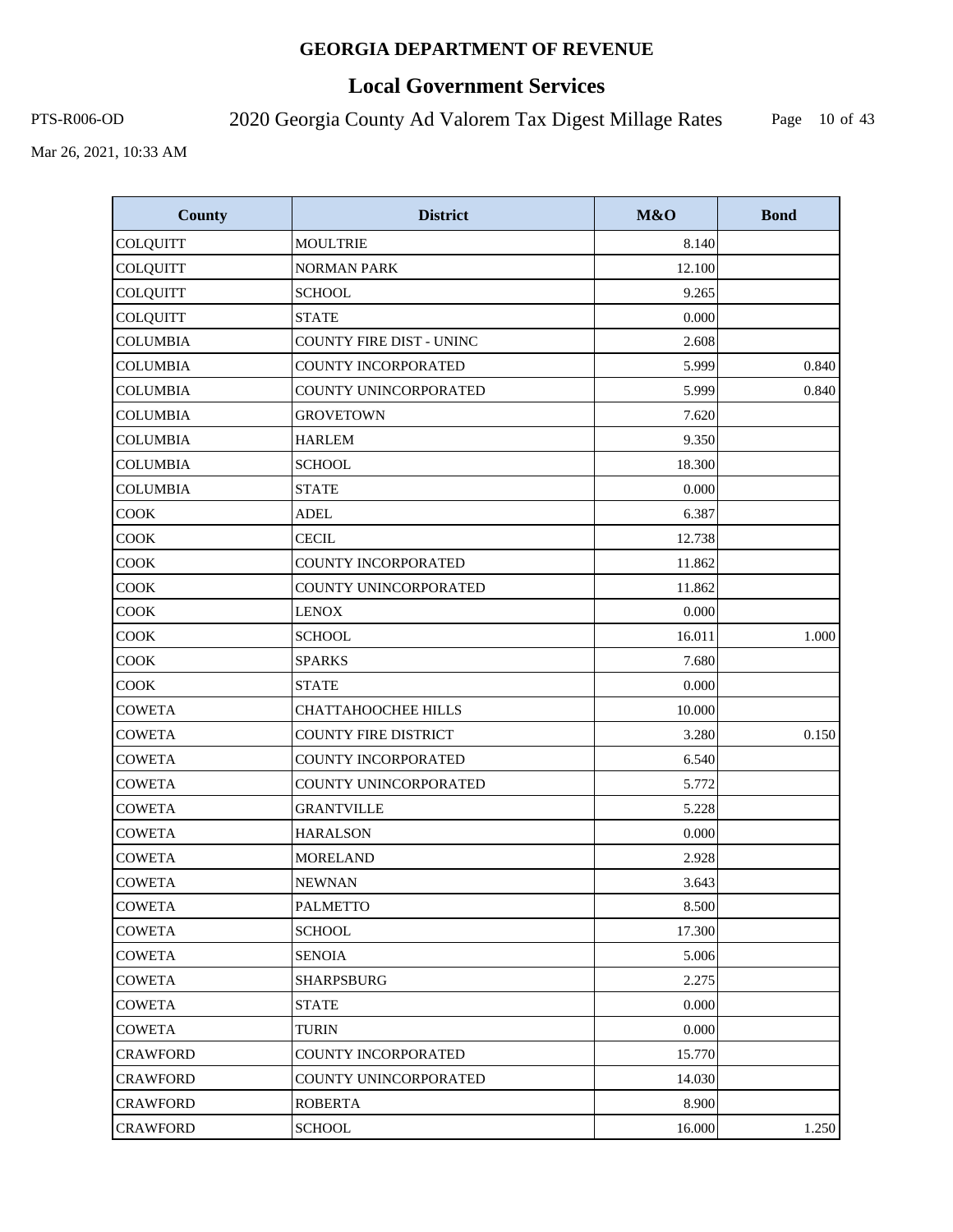# **Local Government Services**

PTS-R006-OD 2020 Georgia County Ad Valorem Tax Digest Millage Rates

Page 11 of 43

| <b>County</b>   | <b>District</b>                   | M&O    | <b>Bond</b> |
|-----------------|-----------------------------------|--------|-------------|
| <b>CRAWFORD</b> | <b>STATE</b>                      | 0.000  |             |
| <b>CRISP</b>    | <b>ARABI</b>                      | 0.000  |             |
| <b>CRISP</b>    | <b>CORDELE</b>                    | 11.060 |             |
| <b>CRISP</b>    | COUNTY INCORPORATED               | 11.549 |             |
| <b>CRISP</b>    | <b>COUNTY SSD - UNINC</b>         | 1.550  |             |
| <b>CRISP</b>    | COUNTY UNINCORPORATED             | 11.549 |             |
| <b>CRISP</b>    | <b>SCHOOL</b>                     | 16.599 |             |
| <b>CRISP</b>    | <b>STATE</b>                      | 0.000  |             |
| <b>DADE</b>     | <b>COUNTY INCORPORATED</b>        | 10.801 |             |
| <b>DADE</b>     | COUNTY UNINCORPORATED             | 8.007  |             |
| <b>DADE</b>     | <b>SCHOOL</b>                     | 15.330 |             |
| <b>DADE</b>     | <b>STATE</b>                      | 0.000  |             |
| <b>DADE</b>     | <b>TRENTON</b>                    | 4.498  |             |
| <b>DAWSON</b>   | <b>COUNTY INCORPORATED</b>        | 7.885  |             |
| <b>DAWSON</b>   | COUNTY UNINCORPORATED             | 7.885  |             |
| <b>DAWSON</b>   | <b>DAWSONVILLE</b>                | 0.000  |             |
| <b>DAWSON</b>   | <b>SCHOOL</b>                     | 15.778 |             |
| <b>DAWSON</b>   | <b>STATE</b>                      | 0.000  |             |
| <b>DECATUR</b>  | <b>ATTAPULGUS</b>                 | 0.000  |             |
| <b>DECATUR</b>  | <b>BAINBRIDGE</b>                 | 4.075  |             |
| <b>DECATUR</b>  | <b>BRINSON</b>                    | 0.000  |             |
| <b>DECATUR</b>  | <b>CLIMAX</b>                     | 6.500  |             |
| <b>DECATUR</b>  | <b>COUNTY FIRE DISTRICT</b>       | 1.000  |             |
| <b>DECATUR</b>  | <b>COUNTY INCORPORATED</b>        | 10.083 |             |
| <b>DECATUR</b>  | COUNTY SSD - UNINC                | 0.860  |             |
| <b>DECATUR</b>  | COUNTY UNINCORPORATED             | 10.083 |             |
| <b>DECATUR</b>  | COUNTY WIDE DEVELOPMENT AUTH      | 0.250  |             |
| <b>DECATUR</b>  | <b>COUNTY WIDE ECON DEV BONDS</b> |        | 1.000       |
| <b>DECATUR</b>  | <b>COUNTY WIDE HOSPITAL</b>       | 1.416  |             |
| <b>DECATUR</b>  | COUNTY WIDE LIBRARY               | 0.475  |             |
| <b>DECATUR</b>  | <b>COUNTY WIDE RECREATION</b>     | 1.250  |             |
| <b>DECATUR</b>  | <b>SCHOOL</b>                     | 14.900 |             |
| <b>DECATUR</b>  | <b>STATE</b>                      | 0.000  |             |
| <b>DEKALB</b>   | <b>ATLANTA</b>                    | 9.737  | 1.880       |
| DEKALB          | <b>AVONDALE ESTATES</b>           | 9.800  |             |
| <b>DEKALB</b>   | <b>BROOKHAVEN</b>                 | 2.740  | 0.570       |
| <b>DEKALB</b>   | <b>BROOKHAVEN ANNEX</b>           | 6.450  |             |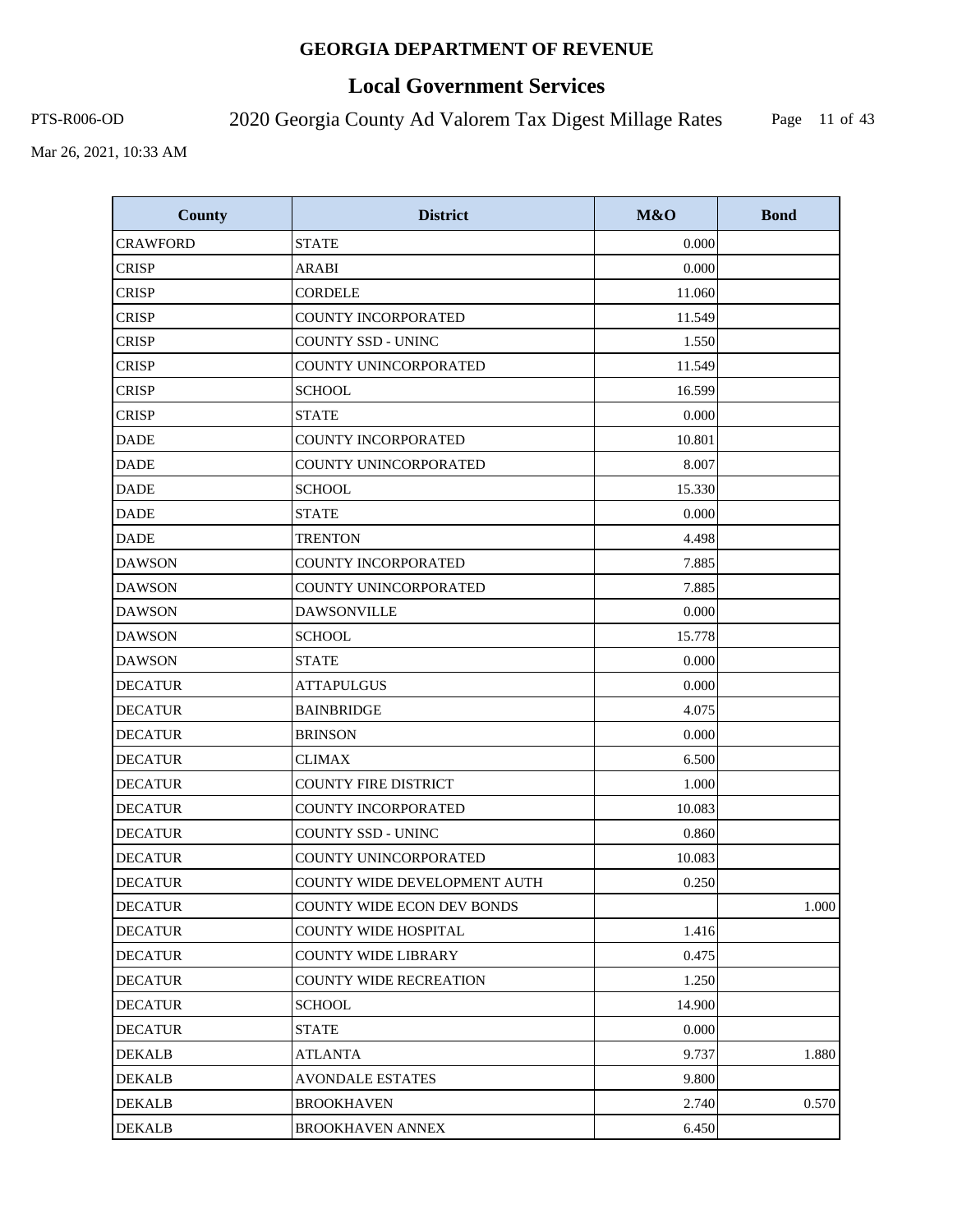# **Local Government Services**

PTS-R006-OD 2020 Georgia County Ad Valorem Tax Digest Millage Rates

Page 12 of 43

| <b>County</b> | <b>District</b>                  | M&O    | <b>Bond</b> |
|---------------|----------------------------------|--------|-------------|
| <b>DEKALB</b> | <b>BROOKHAVEN ANNEX B</b>        | 3.500  |             |
| <b>DEKALB</b> | <b>CHAMBLEE</b>                  | 6.250  |             |
| <b>DEKALB</b> | <b>CID ASSEMBLY</b>              | 25.000 |             |
| <b>DEKALB</b> | CID CHAMBLEE DORAVILLE           | 5.000  |             |
| <b>DEKALB</b> | <b>CID EAST METRO</b>            | 3.000  |             |
| <b>DEKALB</b> | CID GREATER CONLEY INDUSTRIAL    | 5.000  |             |
| <b>DEKALB</b> | <b>CID LITTLE 5 POINTS</b>       | 3.000  |             |
| <b>DEKALB</b> | CID PERIMETER 01                 | 4.000  |             |
| <b>DEKALB</b> | <b>CID TUCKER</b>                | 3.000  |             |
| <b>DEKALB</b> | <b>CID TUCKER SUMMIT</b>         | 5.000  |             |
| <b>DEKALB</b> | <b>CLARKSTON</b>                 | 15.890 |             |
| <b>DEKALB</b> | <b>COUNTY FIRE DISTRICT</b>      | 2.792  |             |
| <b>DEKALB</b> | <b>COUNTY INCORPORATED</b>       | 10.008 | 0.354       |
| DEKALB        | <b>COUNTY SSD - AVONDALE EST</b> | 0.059  |             |
| <b>DEKALB</b> | <b>COUNTY SSD - BROOKHAVEN</b>   |        | 0.555       |
| <b>DEKALB</b> | COUNTY SSD - BROOKHAVEN ANX      |        |             |
| <b>DEKALB</b> | <b>COUNTY SSD - CHAMBLEE</b>     | 0.024  |             |
| <b>DEKALB</b> | <b>COUNTY SSD - CLARKSTON</b>    | 0.562  |             |
| <b>DEKALB</b> | COUNTY SSD - DECATUR             | 0.031  |             |
| <b>DEKALB</b> | COUNTY SSD - DUNWOODY            |        | 0.555       |
| <b>DEKALB</b> | <b>COUNTY SSD - LITHONIA</b>     | 0.684  |             |
| <b>DEKALB</b> | <b>COUNTY SSD - PINE LAKE</b>    | 0.767  |             |
| <b>DEKALB</b> | COUNTY SSD - STONE MOUNTAIN      | 0.044  |             |
| <b>DEKALB</b> | <b>COUNTY SSD - STONECREST</b>   | 5.962  | 0.555       |
| <b>DEKALB</b> | <b>COUNTY SSD - TUCKER</b>       | 5.962  | 0.555       |
| <b>DEKALB</b> | <b>COUNTY SSD - UNINC</b>        | 7.101  |             |
| <b>DEKALB</b> | COUNTY UNINCORPORATED            | 10.008 | 0.909       |
| <b>DEKALB</b> | <b>DECATUR 50%</b>               | 11.340 | 2.580       |
| DEKALB        | <b>DORAVILLE</b>                 | 9.750  |             |
| <b>DEKALB</b> | <b>DUNWOODY</b>                  | 2.740  |             |
| <b>DEKALB</b> | IND SCHOOL ATLANTA               | 20.740 |             |
| <b>DEKALB</b> | IND SCHOOL DECATUR 50%           | 20.250 |             |
| <b>DEKALB</b> | <b>LENOX PARK</b>                |        |             |
| <b>DEKALB</b> | <b>LITHONIA</b>                  | 11.081 |             |
| <b>DEKALB</b> | <b>PINE LAKE</b>                 | 19.909 |             |
| <b>DEKALB</b> | <b>SCHOOL</b>                    | 23.080 |             |
| <b>DEKALB</b> | <b>STATE</b>                     | 0.000  |             |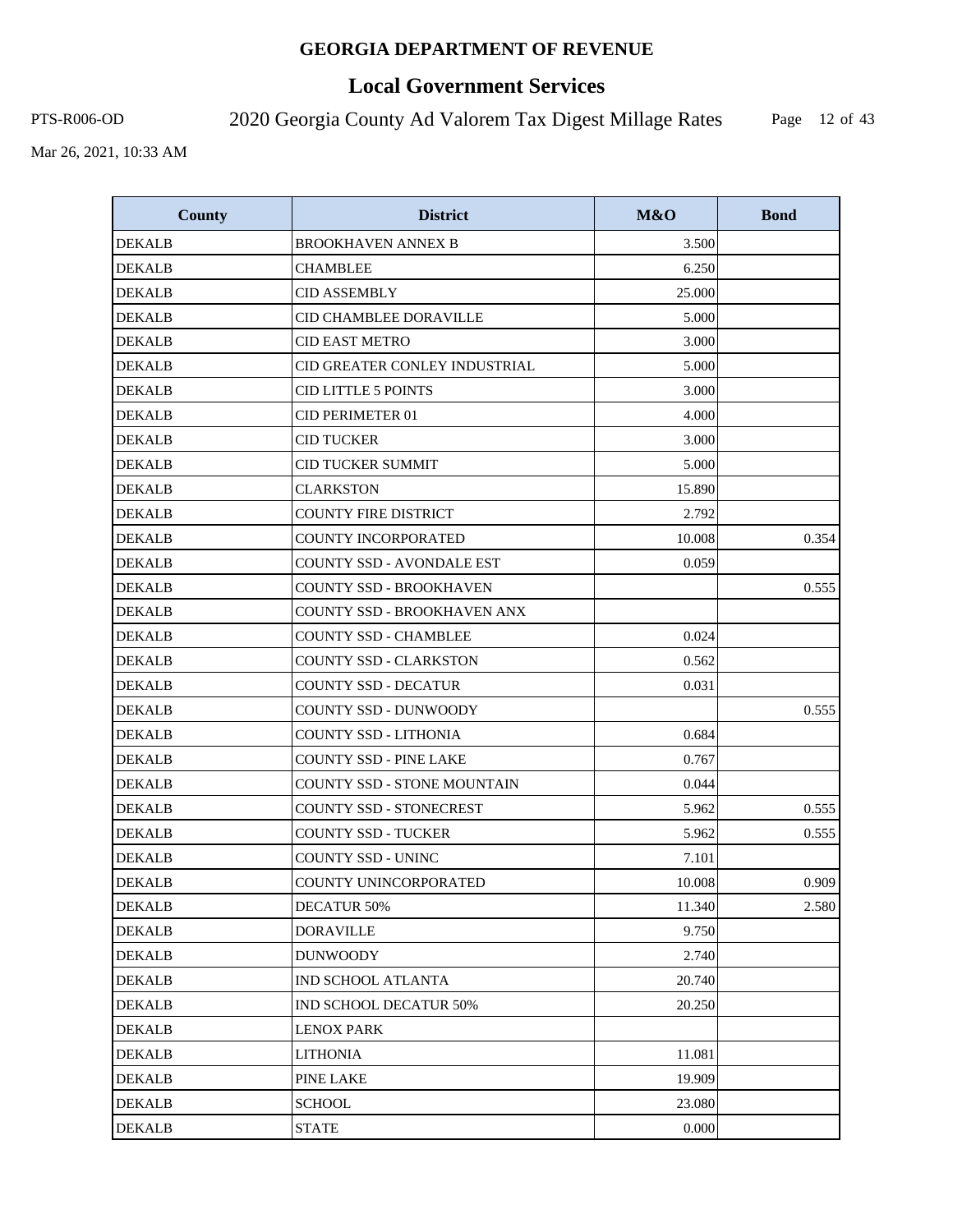# **Local Government Services**

PTS-R006-OD 2020 Georgia County Ad Valorem Tax Digest Millage Rates

Page 13 of 43

| <b>County</b>    | <b>District</b>            | M&O    | <b>Bond</b> |
|------------------|----------------------------|--------|-------------|
| <b>DEKALB</b>    | <b>STONE MOUNTAIN</b>      | 21.000 |             |
| <b>DEKALB</b>    | <b>STONECREST</b>          | 1.438  |             |
| <b>DEKALB</b>    | TAD - #1 KEN/04 T104       |        |             |
| <b>DEKALB</b>    | TAD - #1 KEN/14 T114       |        |             |
| <b>DEKALB</b>    | TAD - #2 AVN/04 T204       |        |             |
| <b>DEKALB</b>    | TAD - #3 BRIAR/04 T304     |        |             |
| <b>DEKALB</b>    | TAD - AVONDALE TAV1        |        |             |
| <b>DEKALB</b>    | <b>TAD - BRIAR/20 T320</b> |        |             |
| <b>DEKALB</b>    | TAD - CITY OF DECATUR      |        |             |
| <b>DEKALB</b>    | TAD - CITY OF DORAVILLE    |        |             |
| <b>DEKALB</b>    | TAD - STONE MOUNTAIN CITY  |        |             |
| <b>DEKALB</b>    | <b>TUCKER</b>              | 0.900  |             |
| <b>DODGE</b>     | <b>CHAUNCEY</b>            | 3.000  |             |
| <b>DODGE</b>     | <b>CHESTER</b>             | 1.000  |             |
| <b>DODGE</b>     | COUNTY INCORPORATED        | 12.224 |             |
| <b>DODGE</b>     | COUNTY UNINCORPORATED      | 12.224 |             |
| <b>DODGE</b>     | <b>EASTMAN</b>             | 7.500  |             |
| <b>DODGE</b>     | <b>MILAN</b>               | 6.000  |             |
| <b>DODGE</b>     | <b>RHINE</b>               | 10.000 |             |
| <b>DODGE</b>     | <b>SCHOOL</b>              | 14.000 |             |
| <b>DODGE</b>     | <b>STATE</b>               | 0.000  |             |
| <b>DOOLY</b>     | <b>BYROMVILLE</b>          | 8.500  |             |
| <b>DOOLY</b>     | <b>COUNTY INCORPORATED</b> | 19.000 |             |
| <b>DOOLY</b>     | COUNTY UNINCORPORATED      | 19.000 |             |
| <b>DOOLY</b>     | <b>DOOLING</b>             | 0.000  |             |
| <b>DOOLY</b>     | <b>LILLY</b>               | 0.000  |             |
| <b>DOOLY</b>     | <b>PINEHURST</b>           | 4.500  |             |
| <b>DOOLY</b>     | <b>SCHOOL</b>              | 16.404 |             |
| <b>DOOLY</b>     | <b>STATE</b>               | 0.000  |             |
| <b>DOOLY</b>     | <b>UNADILLA</b>            | 11.500 |             |
| <b>DOOLY</b>     | <b>VIENNA</b>              | 13.500 |             |
| <b>DOUGHERTY</b> | <b>ALBANY</b>              | 9.668  |             |
| <b>DOUGHERTY</b> | COUNTY INCORPORATED        | 15.569 |             |
| <b>DOUGHERTY</b> | <b>COUNTY SSD - UNINC</b>  | 9.173  |             |
| <b>DOUGHERTY</b> | COUNTY UNINCORPORATED      | 15.569 |             |
| <b>DOUGHERTY</b> | <b>SCHOOL</b>              | 18.219 |             |
| <b>DOUGHERTY</b> | <b>STATE</b>               | 0.000  |             |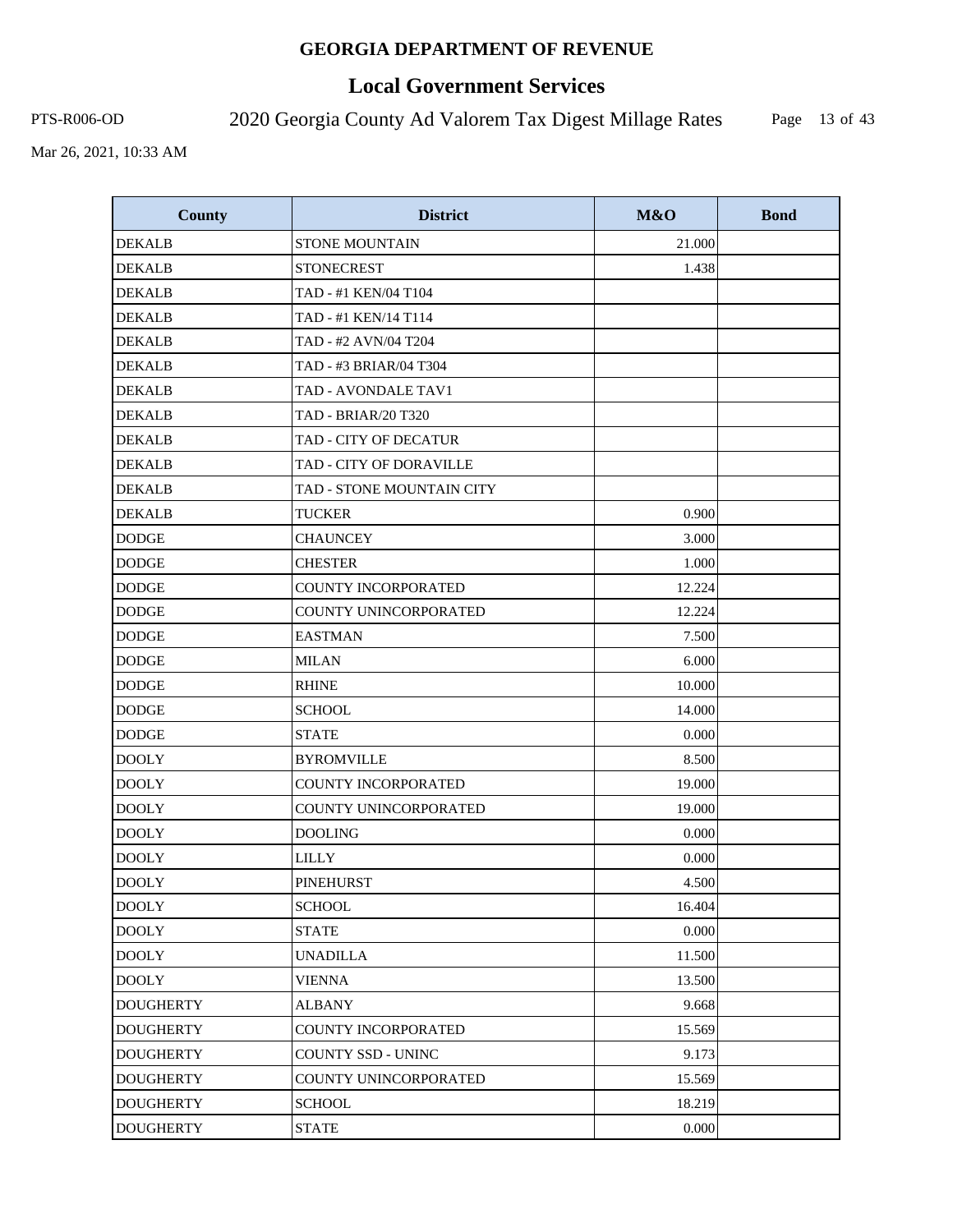# **Local Government Services**

PTS-R006-OD 2020 Georgia County Ad Valorem Tax Digest Millage Rates

Page 14 of 43

| <b>County</b>    | <b>District</b>             | M&O    | <b>Bond</b> |
|------------------|-----------------------------|--------|-------------|
| <b>DOUGHERTY</b> | TAD - 1 DISTRICT 06         |        |             |
| <b>DOUGLAS</b>   | <b>AUSTELL</b>              | 3.250  |             |
| <b>DOUGLAS</b>   | <b>COUNTY INCORPORATED</b>  | 12.563 |             |
| <b>DOUGLAS</b>   | COUNTY UNINCORPORATED       | 12.563 |             |
| <b>DOUGLAS</b>   | <b>DOUGLASVILLE</b>         | 7.211  | 1.068       |
| <b>DOUGLAS</b>   | DOUGLASVILLE TAD            |        |             |
| <b>DOUGLAS</b>   | <b>SCHOOL</b>               | 19.600 | 1.000       |
| <b>DOUGLAS</b>   | <b>STATE</b>                | 0.000  |             |
| <b>DOUGLAS</b>   | <b>VILLA RICA</b>           | 6.250  |             |
| <b>EARLY</b>     | <b>ARLINGTON - EARLY</b>    | 10.304 |             |
| <b>EARLY</b>     | <b>BLAKELY</b>              | 4.200  |             |
| <b>EARLY</b>     | COUNTY INCORPORATED         | 9.500  |             |
| <b>EARLY</b>     | COUNTY UNINCORPORATED       | 9.500  |             |
| <b>EARLY</b>     | <b>DAMASCUS</b>             | 10.937 |             |
| <b>EARLY</b>     | <b>JAKIN</b>                | 0.000  |             |
| <b>EARLY</b>     | <b>SCHOOL</b>               | 15.488 |             |
| EARLY            | <b>STATE</b>                | 0.000  |             |
| <b>ECHOLS</b>    | COUNTY UNINCORPORATED       | 14.975 |             |
| <b>ECHOLS</b>    | <b>SCHOOL</b>               | 15.488 | 4.131       |
| <b>ECHOLS</b>    | <b>STATE</b>                | 0.000  |             |
| <b>EFFINGHAM</b> | <b>COUNTY INCORPORATED</b>  | 7.528  |             |
| <b>EFFINGHAM</b> | <b>COUNTY RECREATION</b>    | 0.558  |             |
| <b>EFFINGHAM</b> | COUNTY SSD - PUBLIC WORKS   | 0.822  |             |
| <b>EFFINGHAM</b> | COUNTY SSD - RINCON/FT HWRD | 1.651  |             |
| <b>EFFINGHAM</b> | COUNTY UNINCORPORATED       | 7.528  |             |
| <b>EFFINGHAM</b> | <b>COUNTY WIDE HOSPITAL</b> | 1.710  |             |
| <b>EFFINGHAM</b> | COUNTY WIDE INDUSTRIAL AUTH | 2.000  |             |
| <b>EFFINGHAM</b> | <b>GUYTON</b>               | 3.566  |             |
| <b>EFFINGHAM</b> | <b>RINCON</b>               | 0.000  |             |
| <b>EFFINGHAM</b> | <b>SCHOOL</b>               | 16.225 |             |
| <b>EFFINGHAM</b> | <b>SPRINGFIELD</b>          | 5.800  |             |
| <b>EFFINGHAM</b> | STATE                       | 0.000  |             |
| <b>ELBERT</b>    | <b>BOWMAN</b>               | 0.000  |             |
| <b>ELBERT</b>    | <b>COUNTY INCORPORATED</b>  | 11.646 |             |
| ELBERT           | COUNTY UNINCORPORATED       | 11.250 |             |
| <b>ELBERT</b>    | <b>ELBERTON</b>             | 0.000  |             |
| <b>ELBERT</b>    | <b>SCHOOL</b>               | 15.932 |             |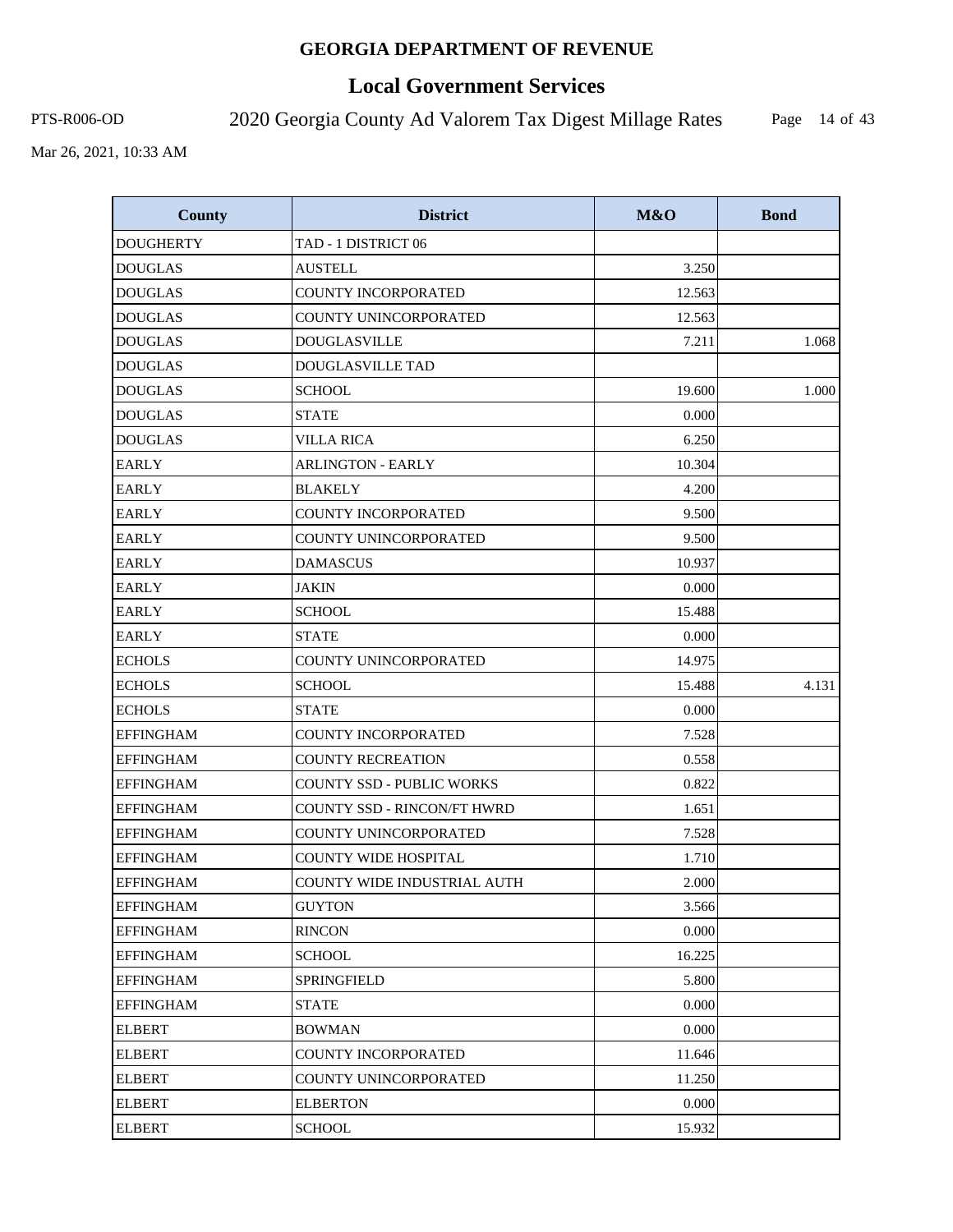# **Local Government Services**

PTS-R006-OD 2020 Georgia County Ad Valorem Tax Digest Millage Rates

Page 15 of 43

| <b>County</b>  | <b>District</b>                     | M&O    | <b>Bond</b> |
|----------------|-------------------------------------|--------|-------------|
| <b>ELBERT</b>  | <b>STATE</b>                        | 0.000  |             |
| <b>EMANUEL</b> | <b>ADRIAN</b>                       | 11.000 |             |
| <b>EMANUEL</b> | <b>COUNTY INCORPORATED</b>          | 11.728 |             |
| <b>EMANUEL</b> | <b>COUNTY SSD - ADRIAN #5</b>       | 2.462  |             |
| <b>EMANUEL</b> | <b>COUNTY SSD - GARFIELD #4</b>     | 2.462  |             |
| <b>EMANUEL</b> | <b>COUNTY SSD - NUNEZ</b>           | 2.462  |             |
| <b>EMANUEL</b> | <b>COUNTY SSD - OAK PARK</b>        | 2.462  |             |
| <b>EMANUEL</b> | <b>COUNTY SSD - STILLMORE #7</b>    | 2.462  |             |
| <b>EMANUEL</b> | <b>COUNTY SSD - SUMMERTOWN #6</b>   | 2.462  |             |
| <b>EMANUEL</b> | <b>COUNTY SSD - TWIN CITY #3</b>    | 1.224  |             |
| <b>EMANUEL</b> | <b>COUNTY SSD - UNINC #1</b>        | 2.462  |             |
| <b>EMANUEL</b> | COUNTY UNINCORPORATED               | 11.728 |             |
| <b>EMANUEL</b> | <b>COUNTY WIDE DEVELOPMENT AUTH</b> | 1.000  |             |
| <b>EMANUEL</b> | GARFIELD                            | 6.405  |             |
| <b>EMANUEL</b> | <b>NUNEZ</b>                        | 0.000  |             |
| <b>EMANUEL</b> | <b>OAK PARK</b>                     | 0.000  |             |
| <b>EMANUEL</b> | <b>SCHOOL</b>                       | 13.997 |             |
| <b>EMANUEL</b> | <b>STATE</b>                        | 0.000  |             |
| <b>EMANUEL</b> | <b>STILLMORE</b>                    | 0.000  |             |
| <b>EMANUEL</b> | <b>SUMMERTOWN</b>                   | 3.000  |             |
| <b>EMANUEL</b> | <b>SWAINSBORO</b>                   | 19.405 |             |
| <b>EMANUEL</b> | <b>TWIN CITY</b>                    | 7.217  |             |
| <b>EVANS</b>   | <b>BELLVILLE</b>                    | 0.000  |             |
| <b>EVANS</b>   | <b>CLAXTON</b>                      | 11.154 |             |
| <b>EVANS</b>   | <b>COUNTY INCORPORATED</b>          | 12.571 |             |
| <b>EVANS</b>   | COUNTY UNINCORPORATED               | 9.298  |             |
| <b>EVANS</b>   | COUNTY WIDE HOSPITAL                | 2.143  |             |
| <b>EVANS</b>   | <b>DAISY</b>                        | 0.000  |             |
| <b>EVANS</b>   | <b>HAGAN</b>                        | 2.390  |             |
| <b>EVANS</b>   | <b>SCHOOL</b>                       | 14.022 |             |
| <b>EVANS</b>   | <b>STATE</b>                        | 0.000  |             |
| <b>FANNIN</b>  | <b>BLUE RIDGE</b>                   | 5.323  |             |
| <b>FANNIN</b>  | COUNTY INCORPORATED                 | 3.862  |             |
| <b>FANNIN</b>  | COUNTY UNINCORPORATED               | 3.862  |             |
| <b>FANNIN</b>  | MCCAYSVILLE                         | 3.540  |             |
| <b>FANNIN</b>  | <b>MORGANTON</b>                    | 5.000  |             |
| <b>FANNIN</b>  | <b>SCHOOL</b>                       | 10.391 |             |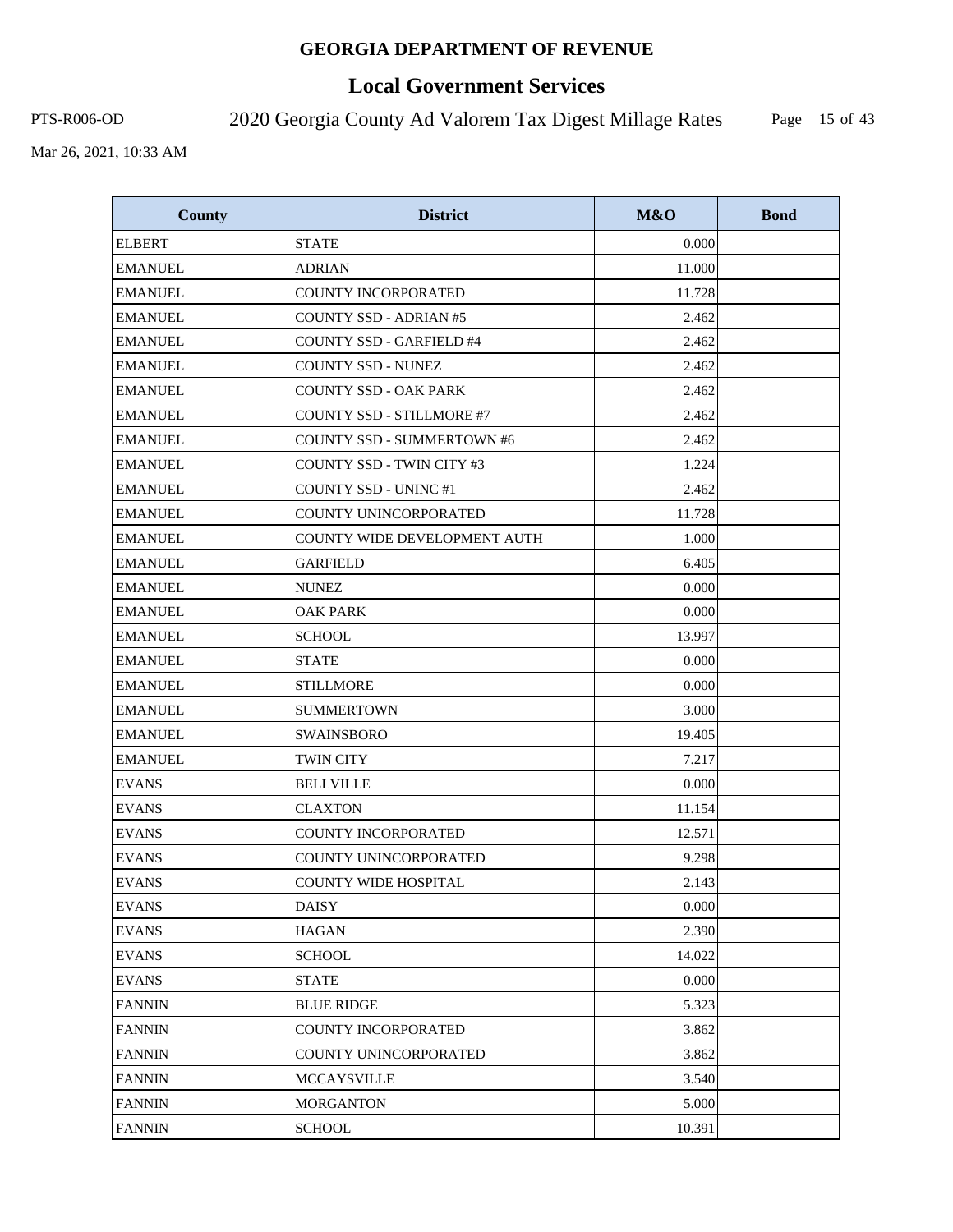# **Local Government Services**

PTS-R006-OD 2020 Georgia County Ad Valorem Tax Digest Millage Rates

Page 16 of 43

| <b>County</b>   | <b>District</b>                  | M&O    | <b>Bond</b> |
|-----------------|----------------------------------|--------|-------------|
| <b>FANNIN</b>   | <b>STATE</b>                     | 0.000  |             |
| <b>FAYETTE</b>  | <b>BROOKS</b>                    | 0.606  |             |
| <b>FAYETTE</b>  | <b>COUNTY EMS</b>                | 0.456  |             |
| <b>FAYETTE</b>  | <b>COUNTY FIRE DISTRICT</b>      | 3.070  |             |
| <b>FAYETTE</b>  | <b>COUNTY INCORPORATED</b>       | 4.277  |             |
| <b>FAYETTE</b>  | COUNTY UNINCORPORATED            | 4.277  |             |
| <b>FAYETTE</b>  | <b>COUNTY WIDE EMERGENCY SVC</b> | 0.210  |             |
| <b>FAYETTE</b>  | <b>FAYETTEVILLE</b>              | 5.646  |             |
| <b>FAYETTE</b>  | PEACHTREE CITY                   | 6.232  |             |
| <b>FAYETTE</b>  | <b>SCHOOL</b>                    | 19.150 | 1.180       |
| <b>FAYETTE</b>  | <b>STATE</b>                     | 0.000  |             |
| <b>FAYETTE</b>  | TAD - FAYETTEVILLE               |        |             |
| <b>FAYETTE</b>  | <b>TYRONE</b>                    | 2.889  |             |
| <b>FLOYD</b>    | <b>BID ROME</b>                  | 1.500  |             |
| <b>FLOYD</b>    | <b>CAVE SPRINGS</b>              | 0.000  |             |
| <b>FLOYD</b>    | CO UNINC SOLID WASTE             | 0.656  |             |
| <b>FLOYD</b>    | <b>COUNTY FIRE DIST - UNINC</b>  | 1.650  |             |
| <b>FLOYD</b>    | COUNTY INCORPORATED              | 9.880  |             |
| <b>FLOYD</b>    | COUNTY UNINCORPORATED            | 9.880  |             |
| <b>FLOYD</b>    | <b>IND SCHOOL ROME</b>           | 17.450 |             |
| <b>FLOYD</b>    | <b>ROME</b>                      | 10.086 |             |
| <b>FLOYD</b>    | <b>SCHOOL</b>                    | 18.250 |             |
| <b>FLOYD</b>    | <b>STATE</b>                     | 0.000  |             |
| <b>FLOYD</b>    | TAD - #1 BID                     |        |             |
| <b>FLOYD</b>    | TAD - #1 ROME                    |        |             |
| <b>FLOYD</b>    | TAD - #2 ROME                    |        |             |
| <b>FORSYTH</b>  | <b>CID SOUTH FORSYTH</b>         | 4.000  |             |
| <b>FORSYTH</b>  | COUNTY FIRE DIST - COUNTYWIDE    | 2.175  |             |
| <b>FORSYTH</b>  | <b>COUNTY INCORPORATED</b>       | 4.791  | 0.930       |
| <b>FORSYTH</b>  | COUNTY UNINCORPORATED            | 4.791  | 0.930       |
| <b>FORSYTH</b>  | <b>CUMMING</b>                   | 0.000  |             |
| <b>FORSYTH</b>  | <b>SCHOOL</b>                    | 17.300 | 2.418       |
| <b>FORSYTH</b>  | <b>STATE</b>                     | 0.000  |             |
| <b>FRANKLIN</b> | <b>CANON</b>                     | 0.000  |             |
| <b>FRANKLIN</b> | CARNESVILLE                      | 1.460  |             |
| <b>FRANKLIN</b> | COUNTY INCORPORATED              | 11.700 |             |
| <b>FRANKLIN</b> | COUNTY UNINCORPORATED            | 10.553 |             |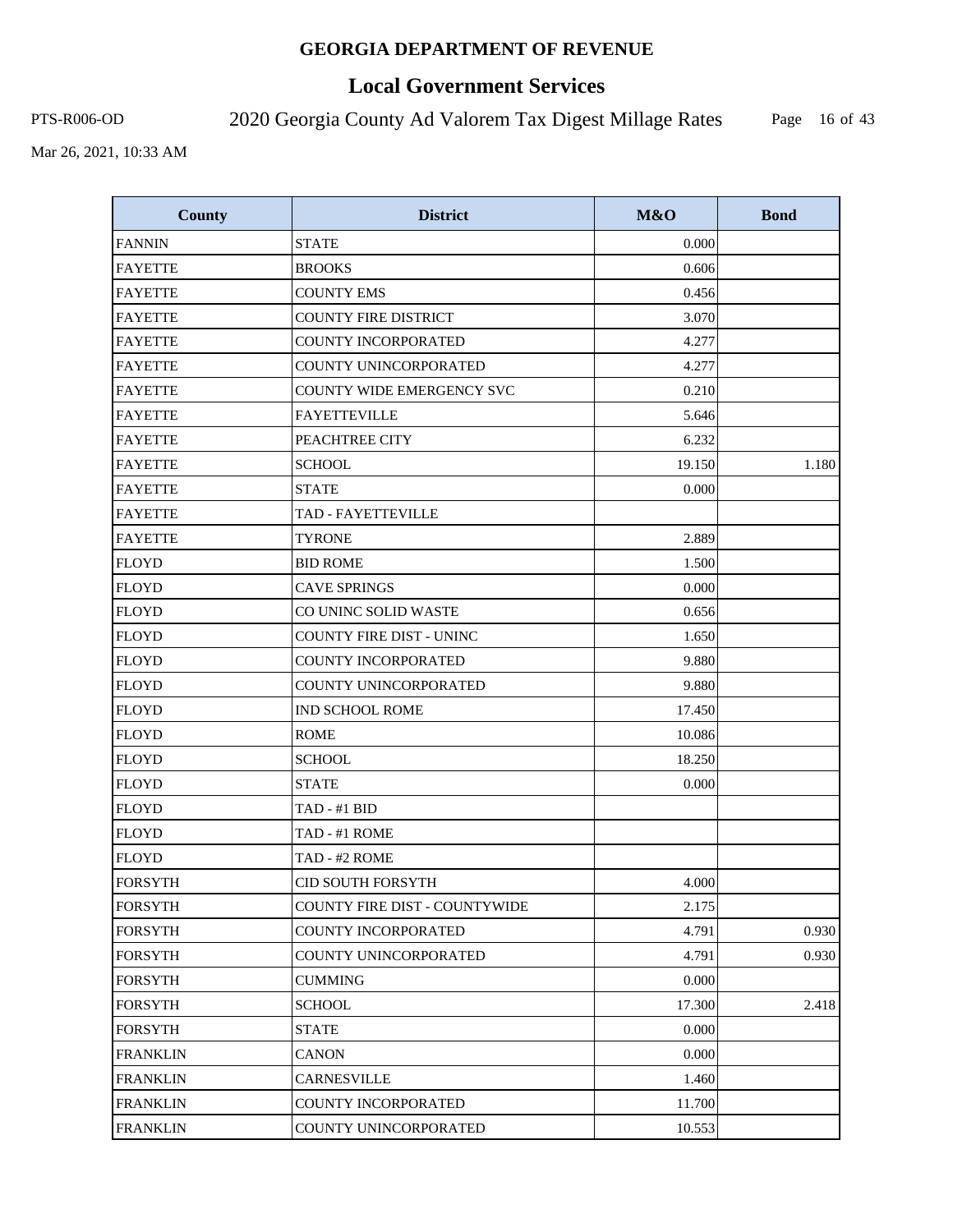# **Local Government Services**

PTS-R006-OD 2020 Georgia County Ad Valorem Tax Digest Millage Rates

Page 17 of 43

| <b>County</b>   | <b>District</b>                     | M&O    | <b>Bond</b> |
|-----------------|-------------------------------------|--------|-------------|
| <b>FRANKLIN</b> | COUNTY WIDE DEVELOPMENT AUTH        | 0.250  |             |
| <b>FRANKLIN</b> | <b>FRANKLIN SPRINGS</b>             | 7.000  |             |
| <b>FRANKLIN</b> | <b>LAVONIA</b>                      | 9.041  |             |
| <b>FRANKLIN</b> | <b>ROYSTON</b>                      | 10.000 |             |
| <b>FRANKLIN</b> | <b>SCHOOL</b>                       | 17.000 |             |
| <b>FRANKLIN</b> | <b>STATE</b>                        | 0.000  |             |
| <b>FULTON</b>   | <b>ALPHARETTA</b>                   | 4.935  | 0.815       |
| <b>FULTON</b>   | <b>ATLANTA</b>                      | 7.850  | 1.880       |
| <b>FULTON</b>   | <b>CHATTAHOOCHEE HILLS</b>          | 10.000 | 0.000       |
| <b>FULTON</b>   | <b>CID AIRPORT WEST</b>             | 5.000  | 0.000       |
| <b>FULTON</b>   | <b>CID BUCKHEAD</b>                 | 3.000  | 0.000       |
| <b>FULTON</b>   | <b>CID DOWNTOWN</b>                 | 5.000  | 0.000       |
| <b>FULTON</b>   | <b>CID FULTON INDUSTRIAL 55D</b>    | 4.000  | 0.000       |
| <b>FULTON</b>   | <b>CID LITTLE 5 POINTS</b>          | 3.000  | 0.000       |
| <b>FULTON</b>   | <b>CID MIDTOWN</b>                  | 5.000  | 0.000       |
| <b>FULTON</b>   | <b>CID NORTH FULTON</b>             | 3.000  | 0.000       |
| <b>FULTON</b>   | <b>CID PERIMETER</b>                | 4.000  | 0.000       |
| <b>FULTON</b>   | <b>CID SOUTH FULTON</b>             | 3.000  | 0.000       |
| <b>FULTON</b>   | <b>CID WESTSIDE</b>                 | 5.000  | 0.000       |
| <b>FULTON</b>   | <b>COLLEGE PARK</b>                 | 12.619 | 0.000       |
| <b>FULTON</b>   | COUNTY INCORPORATED                 | 9.776  | 0.220       |
| <b>FULTON</b>   | <b>COUNTY SSD FULTON INDUSTRIAL</b> | 11.880 | 0.000       |
| <b>FULTON</b>   | COUNTY UNINCORPORATED               | 9.776  | 0.220       |
| <b>FULTON</b>   | <b>EAST POINT</b>                   | 13.450 |             |
| <b>FULTON</b>   | <b>FAIRBURN</b>                     | 8.100  | 1.460       |
| <b>FULTON</b>   | <b>HAPEVILLE</b>                    | 16.000 | 0.000       |
| <b>FULTON</b>   | IND SCHOOL ATLANTA                  | 20.740 | 0.000       |
| <b>FULTON</b>   | <b>JOHNS CREEK</b>                  | 3.986  | 0.411       |
| <b>FULTON</b>   | <b>MILTON</b>                       | 4.731  | 0.538       |
| <b>FULTON</b>   | <b>MOUNTAIN PARK</b>                | 9.550  | 0.000       |
| <b>FULTON</b>   | <b>PALMETTO</b>                     | 8.500  | 0.000       |
| <b>FULTON</b>   | <b>ROSWELL</b>                      | 4.705  | 0.250       |
| <b>FULTON</b>   | <b>SANDY SPRINGS</b>                | 4.731  | 0.000       |
| <b>FULTON</b>   | <b>SCHOOL</b>                       | 17.796 | 0.000       |
| <b>FULTON</b>   | <b>SOUTH FULTON</b>                 | 12.899 | 0.000       |
| <b>FULTON</b>   | <b>STATE</b>                        | 0.000  | 0.000       |
| <b>FULTON</b>   | TAD - ATLANTA BELTLINE              |        |             |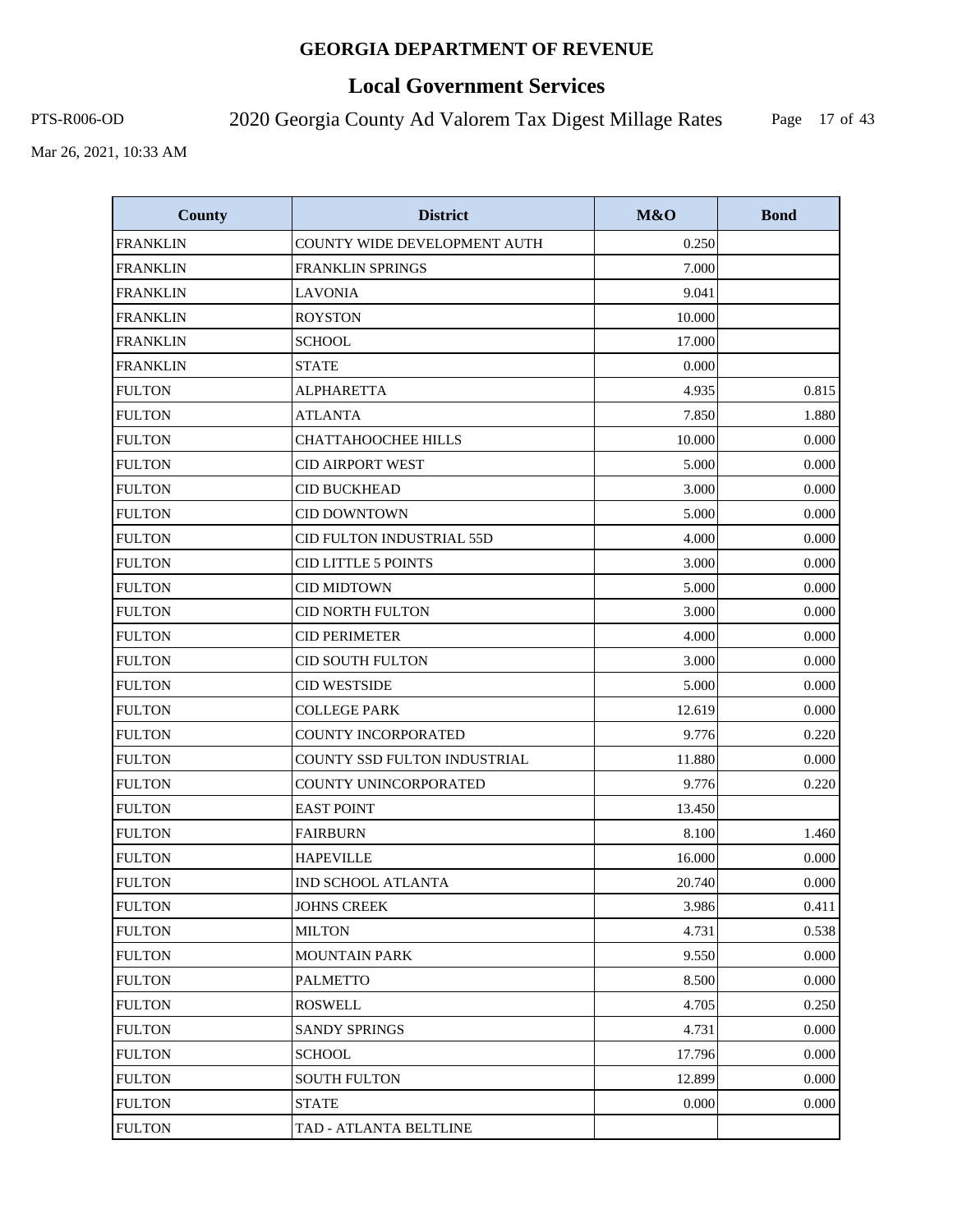# **Local Government Services**

PTS-R006-OD 2020 Georgia County Ad Valorem Tax Digest Millage Rates

Page 18 of 43

| <b>County</b>   | <b>District</b>                     | M&O    | <b>Bond</b> |
|-----------------|-------------------------------------|--------|-------------|
| <b>FULTON</b>   | TAD - ATLANTA PRINCETON LAKE        |        |             |
| <b>FULTON</b>   | <b>TAD - ATLANTIC STEEL</b>         |        |             |
| <b>FULTON</b>   | <b>TAD - CAMPBELLTON</b>            |        |             |
| <b>FULTON</b>   | TAD - COLLEGE PARK                  |        |             |
| <b>FULTON</b>   | TAD - EAST POINT #1                 |        |             |
| <b>FULTON</b>   | TAD - EAST POINT #2                 |        |             |
| <b>FULTON</b>   | TAD - EASTSIDE                      |        |             |
| <b>FULTON</b>   | TAD - FULTON METROPOLITAN           |        |             |
| <b>FULTON</b>   | <b>TAD - HAPEVILLE</b>              |        |             |
| <b>FULTON</b>   | TAD - HOLLOWELL                     |        |             |
| <b>FULTON</b>   | TAD - PERRY BOLTON #3               |        |             |
| <b>FULTON</b>   | <b>TAD - STADIUM</b>                |        |             |
| <b>FULTON</b>   | TAD - UNION CITY TOWN CENTER        |        |             |
| <b>FULTON</b>   | <b>TAD - WESTSIDE</b>               |        |             |
| <b>FULTON</b>   | <b>UNION CITY</b>                   | 12.893 | 1.150       |
| <b>GILMER</b>   | <b>COUNTY INCORPORATED</b>          | 6.783  | 1.250       |
| <b>GILMER</b>   | COUNTY UNINCORPORATED               | 6.783  | 1.250       |
| <b>GILMER</b>   | <b>EAST ELLIJAY</b>                 | 0.000  |             |
| <b>GILMER</b>   | <b>ELLIJAY</b>                      | 3.032  |             |
| <b>GILMER</b>   | <b>SCHOOL</b>                       | 13.963 |             |
| <b>GILMER</b>   | <b>STATE</b>                        | 0.000  |             |
| <b>GLASCOCK</b> | <b>COUNTY INCORPORATED</b>          | 12.228 |             |
| <b>GLASCOCK</b> | COUNTY UNINCORPORATED               | 12.228 |             |
| <b>GLASCOCK</b> | <b>EDGE HILL</b>                    | 6.000  |             |
| <b>GLASCOCK</b> | <b>GIBSON</b>                       | 2.950  |             |
| <b>GLASCOCK</b> | <b>MITCHELL</b>                     | 5.631  |             |
| <b>GLASCOCK</b> | <b>SCHOOL</b>                       | 16.408 |             |
| <b>GLASCOCK</b> | <b>STATE</b>                        | 0.000  |             |
| GLYNN           | <b>BRUNSWICK</b>                    | 13.219 |             |
| GLYNN           | <b>COUNTY FIRE - UNINC 3,4,5</b>    | 2.080  |             |
| <b>GLYNN</b>    | <b>COUNTY INCORPORATED</b>          | 4.863  |             |
| GLYNN           | <b>COUNTY SSD - EMS</b>             | 0.680  |             |
| <b>GLYNN</b>    | <b>COUNTY SSD - POLICE</b>          | 1.840  |             |
| GLYNN           | COUNTY SSD - SEA ISLAND #5          | 0.220  |             |
| <b>GLYNN</b>    | COUNTY UNINCORPORATED               | 4.863  |             |
| <b>GLYNN</b>    | <b>COUNTY WIDE CAPITAL PROJECTS</b> | 0.490  |             |
| <b>GLYNN</b>    | <b>SCHOOL</b>                       | 16.157 |             |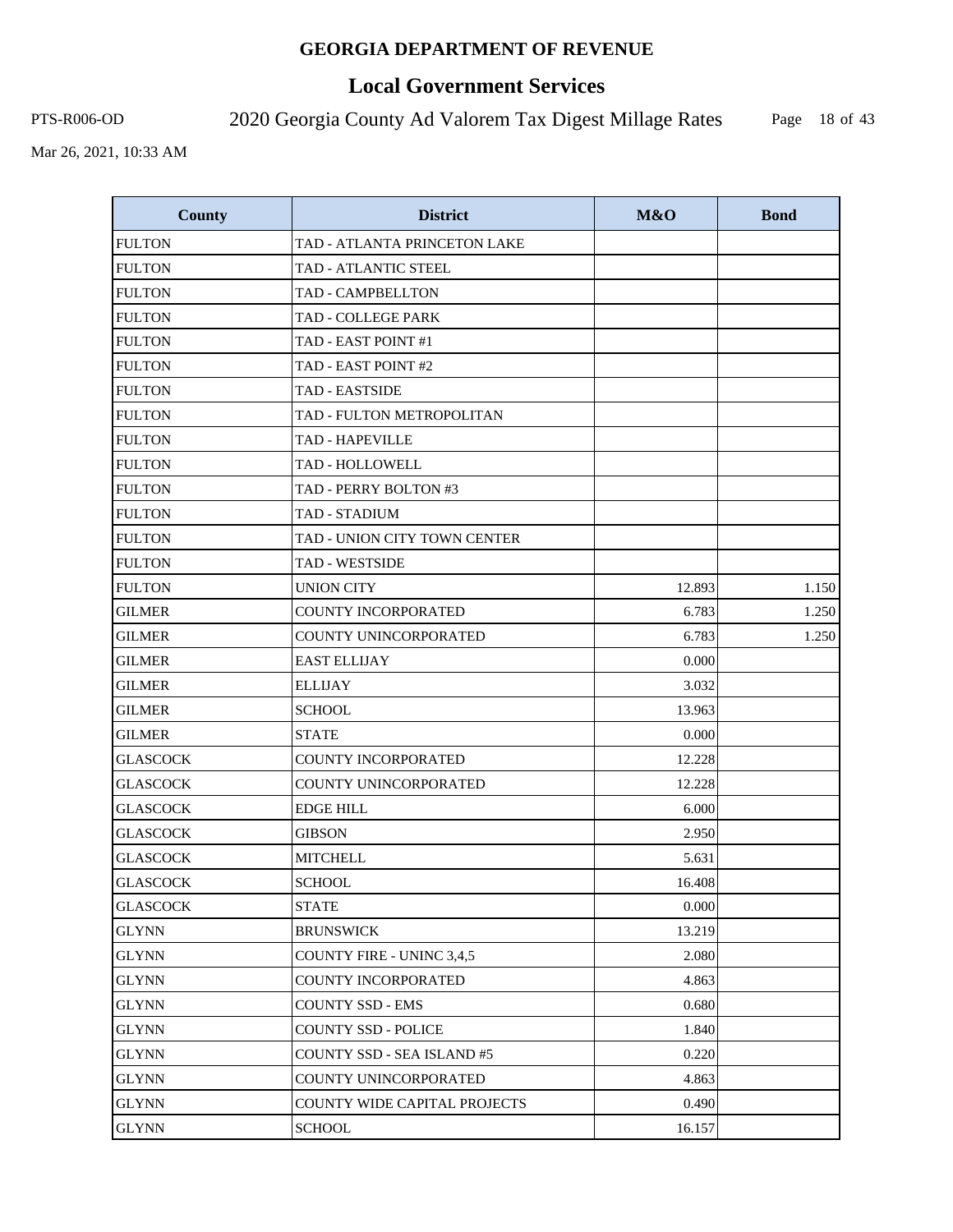# **Local Government Services**

PTS-R006-OD 2020 Georgia County Ad Valorem Tax Digest Millage Rates

Page 19 of 43

| <b>County</b>   | <b>District</b>                    | M&O    | <b>Bond</b> |
|-----------------|------------------------------------|--------|-------------|
| <b>GLYNN</b>    | <b>STATE</b>                       | 0.000  |             |
| <b>GORDON</b>   | <b>CALHOUN</b>                     | 2.700  |             |
| <b>GORDON</b>   | <b>COUNTY INCORPORATED</b>         | 9.597  |             |
| <b>GORDON</b>   | COUNTY UNINCORPORATED              | 9.597  |             |
| GORDON          | <b>FAIRMOUNT</b>                   | 5.747  |             |
| <b>GORDON</b>   | <b>IND SCHOOL CALHOUN</b>          | 17.711 |             |
| <b>GORDON</b>   | <b>PLAINVILLE</b>                  | 5.500  |             |
| GORDON          | <b>RESACA</b>                      | 6.100  |             |
| <b>GORDON</b>   | SCHOOL                             | 19.053 |             |
| <b>GORDON</b>   | <b>STATE</b>                       | 0.000  |             |
| GRADY           | <b>CAIRO</b>                       | 7.720  |             |
| <b>GRADY</b>    | COUNTY INCORPORATED                | 17.390 |             |
| <b>GRADY</b>    | <b>COUNTY UNINCORPORATED</b>       | 17.390 |             |
| <b>GRADY</b>    | <b>SCHOOL</b>                      | 13.600 |             |
| <b>GRADY</b>    | <b>STATE</b>                       | 0.000  |             |
| <b>GRADY</b>    | WHIGHAM                            | 5.792  |             |
| <b>GREENE</b>   | <b>COUNTY FIRE - GREENSBORO</b>    | 0.444  |             |
| <b>GREENE</b>   | <b>COUNTY FIRE - GRESHAMVILLE</b>  | 1.450  |             |
| <b>GREENE</b>   | <b>COUNTY FIRE - LIBERTY</b>       | 0.727  |             |
| <b>GREENE</b>   | <b>COUNTY FIRE - OLD SALEM</b>     | 1.144  |             |
| <b>GREENE</b>   | <b>COUNTY FIRE - SILOAM</b>        | 1.102  |             |
| <b>GREENE</b>   | <b>COUNTY FIRE - UNION POINT</b>   | 1.200  |             |
| <b>GREENE</b>   | <b>COUNTY FIRE - WALKER CHURCH</b> | 0.640  |             |
| <b>GREENE</b>   | <b>COUNTY FIRE - WHITE PLAINS</b>  | 0.000  |             |
| <b>GREENE</b>   | <b>COUNTY FIRE - WOODVILLE</b>     | 1.311  |             |
| <b>GREENE</b>   | <b>COUNTY INCORPORATED</b>         | 5.370  |             |
| <b>GREENE</b>   | COUNTY UNINCORPORATED              | 5.370  |             |
| <b>GREENE</b>   | <b>COUNTY WIDE LIBRARY</b>         | 0.135  |             |
| <b>GREENE</b>   | <b>COUNTY WIDE RECREATION</b>      | 0.265  |             |
| <b>GREENE</b>   | <b>GREENSBORO</b>                  | 6.618  |             |
| <b>GREENE</b>   | <b>SCHOOL</b>                      | 14.195 |             |
| <b>GREENE</b>   | SILOAM                             | 0.000  |             |
| <b>GREENE</b>   | <b>STATE</b>                       | 0.000  |             |
| <b>GREENE</b>   | <b>UNION POINT</b>                 | 8.838  |             |
| <b>GREENE</b>   | WHITE PLAINS                       | 0.000  |             |
| <b>GREENE</b>   | <b>WOODVILLE</b>                   | 0.000  |             |
| <b>GWINNETT</b> | <b>AUBURN - GWINNETT</b>           | 4.951  |             |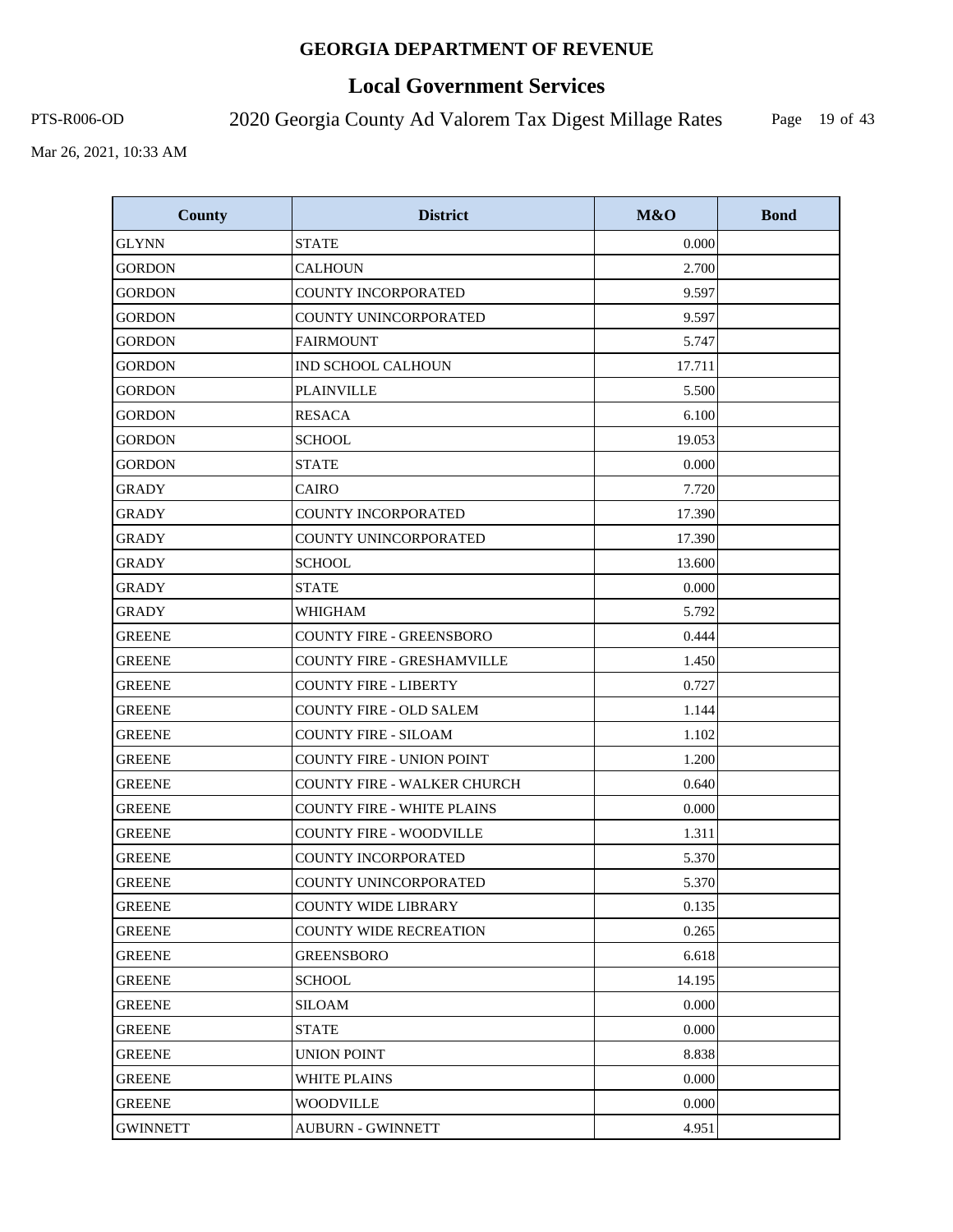# **Local Government Services**

PTS-R006-OD 2020 Georgia County Ad Valorem Tax Digest Millage Rates

Page 20 of 43

| <b>County</b>   | <b>District</b>                | M&O    | <b>Bond</b> |
|-----------------|--------------------------------|--------|-------------|
| <b>GWINNETT</b> | <b>BERKELEY LAKE</b>           | 1.755  |             |
| <b>GWINNETT</b> | <b>BRASELTON</b>               | 0.000  |             |
| <b>GWINNETT</b> | <b>BUFORD</b>                  | 0.000  |             |
| <b>GWINNETT</b> | <b>CID BRASELTON</b>           | 5.000  |             |
| <b>GWINNETT</b> | <b>CID EVERMORE</b>            | 5.000  |             |
| <b>GWINNETT</b> | <b>CID GWINNETT PLACE</b>      | 5.000  |             |
| <b>GWINNETT</b> | <b>CID GWINNETT VILLAGE</b>    | 5.000  |             |
| <b>GWINNETT</b> | <b>CID LILBURN</b>             | 5.000  |             |
| <b>GWINNETT</b> | <b>CID SUGARLOAF</b>           | 3.500  |             |
| <b>GWINNETT</b> | <b>COUNTY FIRE AND EMS</b>     | 3.200  |             |
| <b>GWINNETT</b> | <b>COUNTY INCORPORATED</b>     | 6.950  |             |
| <b>GWINNETT</b> | <b>COUNTY POLICE</b>           | 2.900  |             |
| <b>GWINNETT</b> | COUNTY SSD - UNINC CODE ENF    | 0.360  |             |
| <b>GWINNETT</b> | COUNTY UNINCORPORATED          | 6.950  |             |
| <b>GWINNETT</b> | <b>COUNTY WIDE RECREATION</b>  | 1.000  |             |
| GWINNETT        | <b>DACULA</b>                  | 4.806  |             |
| <b>GWINNETT</b> | <b>DULUTH</b>                  | 6.551  |             |
| GWINNETT        | ECONOMIC DEVELOPMENT           | 0.300  |             |
| <b>GWINNETT</b> | <b>GRAYSON</b>                 | 1.985  |             |
| <b>GWINNETT</b> | <b>IND SCHOOL BUFORD</b>       | 12.650 |             |
| <b>GWINNETT</b> | <b>LAWRENCEVILLE</b>           | 1.826  |             |
| <b>GWINNETT</b> | <b>LILBURN</b>                 | 4.430  |             |
| <b>GWINNETT</b> | LOGANVILLE                     | 11.838 |             |
| <b>GWINNETT</b> | <b>NORCROSS</b>                | 6.749  |             |
| GWINNETT        | PEACHTREE CORNERS              | 0.000  |             |
| <b>GWINNETT</b> | <b>REST HAVEN</b>              | 0.000  |             |
| <b>GWINNETT</b> | <b>SCHOOL</b>                  | 19.700 | 1.900       |
| <b>GWINNETT</b> | <b>SNELLVILLE</b>              | 4.588  |             |
| GWINNETT        | <b>SSD LOGANVILLE EMS</b>      | 0.000  |             |
| GWINNETT        | STATE                          | 0.000  |             |
| GWINNETT        | <b>SUGAR HILL</b>              | 3.800  |             |
| GWINNETT        | <b>SUWANEE</b>                 | 3.510  | 1.420       |
| GWINNETT        | TAD - DULUTH 2 DOWNTOWN        |        |             |
| GWINNETT        | TAD - GWINNETT #1 JIMMY CARTER |        |             |
| GWINNETT        | TAD - GWINNETT #2 INDIAN TRAIL |        |             |
| GWINNETT        | TAD - GWINNETT #3 PARK PLACE   |        |             |
| <b>GWINNETT</b> | TAD - GWINNETT #4 LAKE LUCERNE |        |             |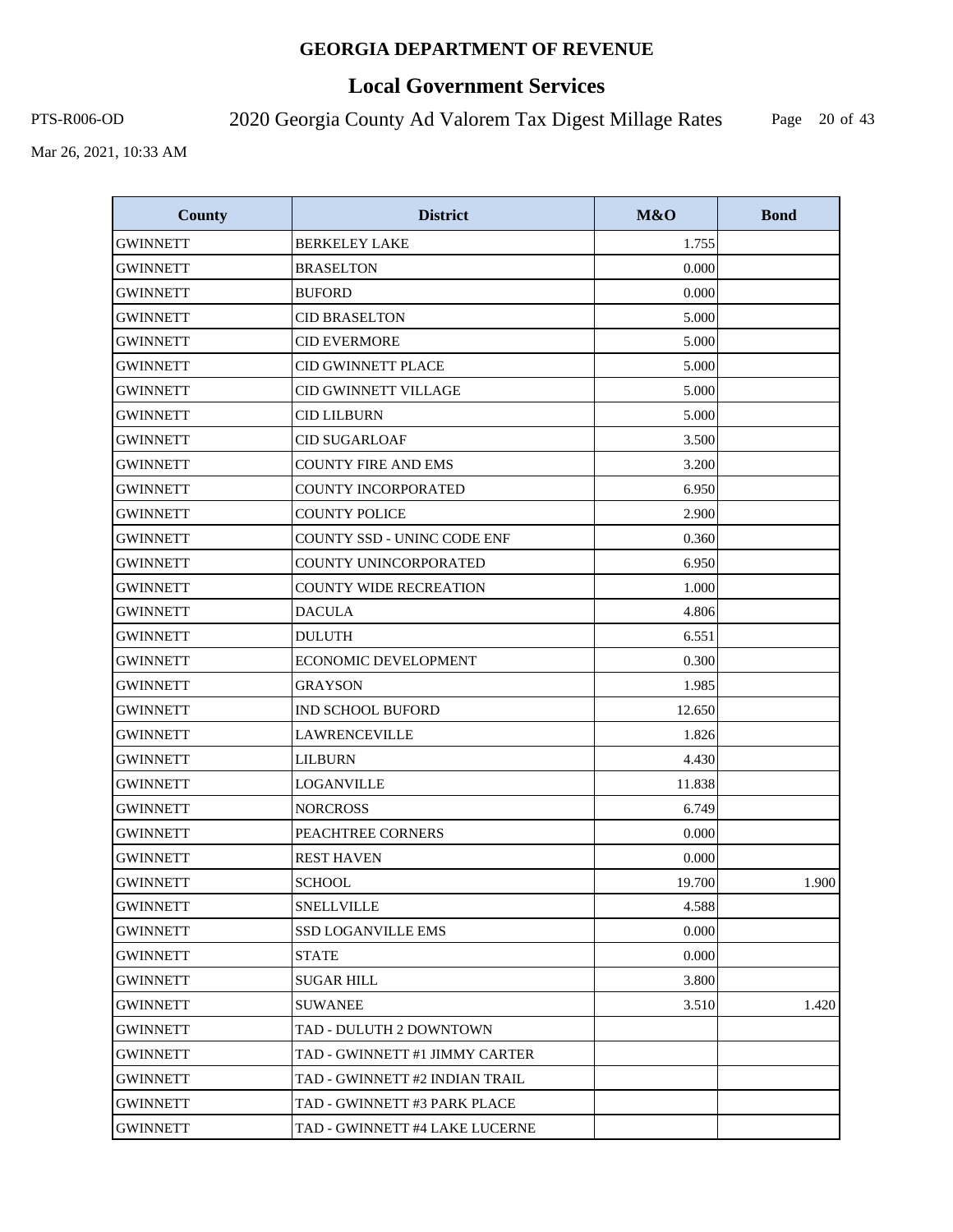# **Local Government Services**

PTS-R006-OD 2020 Georgia County Ad Valorem Tax Digest Millage Rates

Page 21 of 43

| <b>County</b>    | <b>District</b>                   | M&O    | <b>Bond</b> |
|------------------|-----------------------------------|--------|-------------|
| <b>GWINNETT</b>  | TAD - GWINNETT #5 GW PLACE        |        |             |
| <b>GWINNETT</b>  | TAD - GWINNETT #6 THE EXCHANGE    |        |             |
| GWINNETT         | TAD - LAWRENCEVILLE #1 HWY 120    |        |             |
| <b>GWINNETT</b>  | <b>TAD - LILBURN</b>              |        |             |
| GWINNETT         | TAD - NORCROSS #1 CENTER EAST     |        |             |
| <b>GWINNETT</b>  | TAD - SUWANEE GATEWAY             |        |             |
| <b>HABERSHAM</b> | ALTO - HABERSHAM                  | 5.580  |             |
| <b>HABERSHAM</b> | <b>BALDWIN - HABERSHAM</b>        | 7.504  |             |
| <b>HABERSHAM</b> | <b>CLARKESVILLE</b>               | 6.350  |             |
| <b>HABERSHAM</b> | <b>CORNELIA</b>                   | 8.500  |             |
| <b>HABERSHAM</b> | <b>COUNTY INCORPORATED</b>        | 11.682 |             |
| <b>HABERSHAM</b> | COUNTY UNINCORPORATED             | 11.682 |             |
| <b>HABERSHAM</b> | <b>COUNTY WIDE EMS</b>            | 0.673  |             |
| <b>HABERSHAM</b> | <b>COUNTY WIDE HOSPITAL</b>       | 1.127  |             |
| <b>HABERSHAM</b> | <b>DEMOREST</b>                   | 6.060  |             |
| <b>HABERSHAM</b> | <b>MOUNT AIRY</b>                 | 3.910  |             |
| <b>HABERSHAM</b> | <b>SCHOOL</b>                     | 13.414 |             |
| <b>HABERSHAM</b> | <b>STATE</b>                      | 0.000  |             |
| <b>HABERSHAM</b> | <b>TALLULAH FALLS</b>             | 5.848  |             |
| <b>HALL</b>      | <b>BRASELTON</b>                  | 0.000  |             |
| <b>HALL</b>      | <b>BUFORD</b>                     | 0.000  |             |
| <b>HALL</b>      | <b>CID BRASELTON</b>              | 5.000  |             |
| <b>HALL</b>      | <b>CLERMONT</b>                   | 0.000  |             |
| <b>HALL</b>      | COUNTY FIRE DISTRICT (INC)        | 4.080  |             |
| <b>HALL</b>      | <b>COUNTY INCORPORATED</b>        | 4.853  |             |
| <b>HALL</b>      | <b>COUNTY RECREATION</b>          | 0.364  |             |
| <b>HALL</b>      | COUNTY UNINC DEVELOPMENT SVC      | 1.005  |             |
| <b>HALL</b>      | <b>COUNTY UNINC FIRE DISTRICT</b> | 2.650  |             |
| <b>HALL</b>      | COUNTY UNINCORPORATED             | 4.853  |             |
| <b>HALL</b>      | COUNTY WIDE AMBULANCE             | 0.571  |             |
| <b>HALL</b>      | <b>FLOWERY BRANCH</b>             | 3.264  |             |
| <b>HALL</b>      | <b>GAINESVILLE 100%</b>           | 3.240  |             |
| <b>HALL</b>      | <b>GILLSVILLE</b>                 | 0.000  |             |
| <b>HALL</b>      | <b>IND SCHOOL BUFORD</b>          | 12.650 |             |
| <b>HALL</b>      | IND SCHOOL GAINESVILLE 100%       | 6.614  |             |
| <b>HALL</b>      | <b>LULA</b>                       | 0.000  |             |
| <b>HALL</b>      | <b>OAKWOOD</b>                    | 4.174  |             |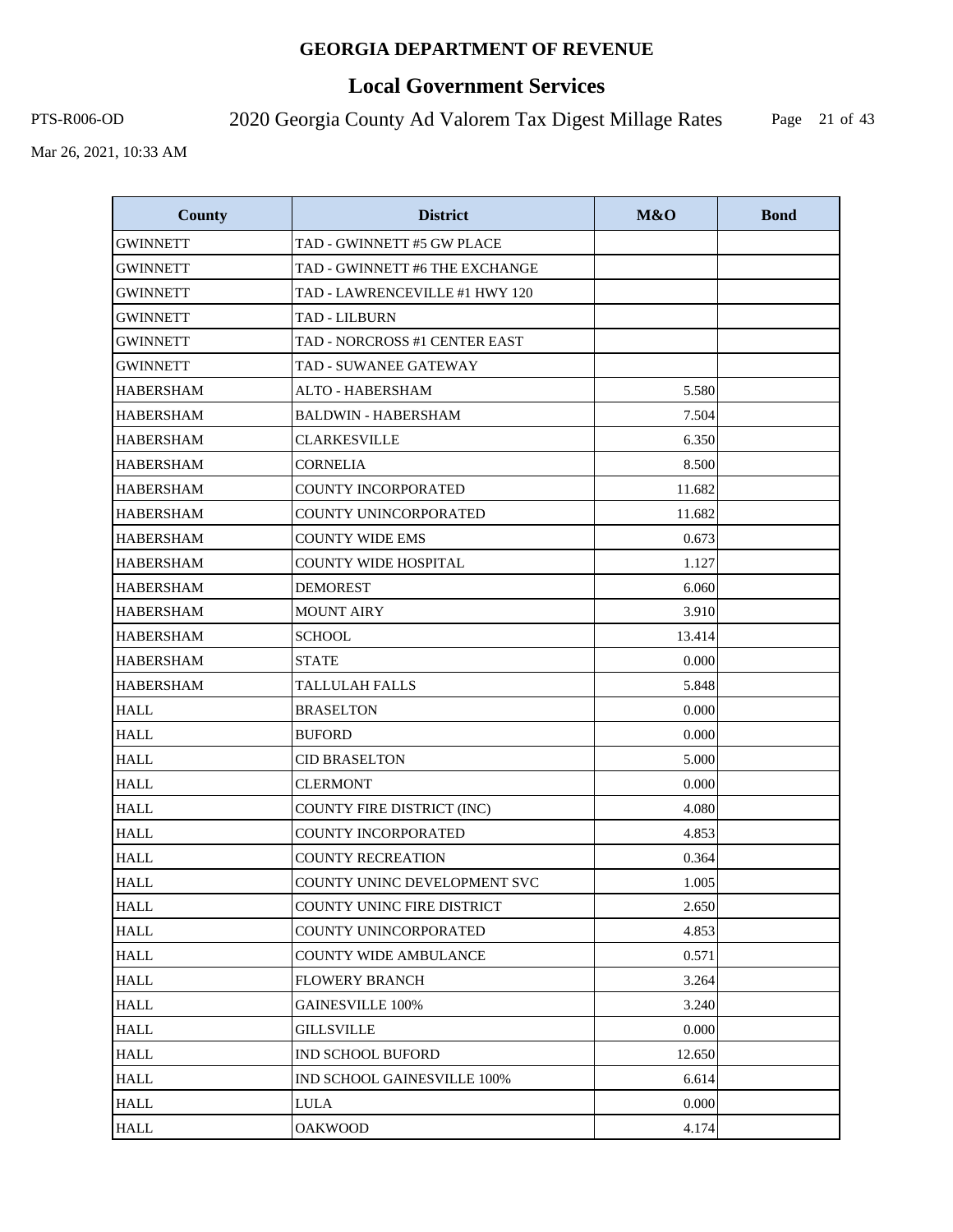# **Local Government Services**

PTS-R006-OD 2020 Georgia County Ad Valorem Tax Digest Millage Rates

Page 22 of 43

| <b>County</b>   | <b>District</b>              | M&O    | <b>Bond</b> |
|-----------------|------------------------------|--------|-------------|
| <b>HALL</b>     | <b>SCHOOL</b>                | 17.550 |             |
| <b>HALL</b>     | <b>STATE</b>                 | 0.000  |             |
| <b>HALL</b>     | TAD - FLOWERY BRANCH         |        |             |
| <b>HALL</b>     | TAD - GAINESVILLE MIDTOWN    |        |             |
| <b>HALL</b>     | TAD - OAKWOOD                |        |             |
| <b>HALL</b>     | <b>TAD - WESTSIDE</b>        |        |             |
| <b>HANCOCK</b>  | COUNTY INCORPORATED          | 17.768 |             |
| <b>HANCOCK</b>  | COUNTY UNINCORPORATED        | 17.768 |             |
| <b>HANCOCK</b>  | <b>SCHOOL</b>                | 14.216 |             |
| <b>HANCOCK</b>  | <b>SPARTA</b>                | 14.523 |             |
| <b>HANCOCK</b>  | <b>STATE</b>                 | 0.000  |             |
| <b>HARALSON</b> | <b>BREMEN 40% - HARALSON</b> | 5.816  |             |
| HARALSON        | <b>BUCHANAN 100%</b>         | 4.636  |             |
| <b>HARALSON</b> | <b>COUNTY FIRE - 1, 4</b>    | 1.711  |             |
| <b>HARALSON</b> | COUNTY FIRE - 3, 5, 6        | 4.391  |             |
| <b>HARALSON</b> | <b>COUNTY INCORPORATED</b>   | 10.152 |             |
| <b>HARALSON</b> | <b>COUNTY RECREATION SSD</b> | 0.430  |             |
| <b>HARALSON</b> | <b>COUNTY SANITATION</b>     | 0.581  |             |
| <b>HARALSON</b> | COUNTY UNINCORPORATED        | 10.152 |             |
| <b>HARALSON</b> | IND SCHOOL BREMEN 40%        | 14.950 |             |
| <b>HARALSON</b> | <b>SCHOOL</b>                | 15.184 |             |
| <b>HARALSON</b> | <b>STATE</b>                 | 0.000  |             |
| <b>HARALSON</b> | <b>TALLAPOOSA</b>            | 7.070  |             |
| <b>HARALSON</b> | <b>TEMPLE</b>                | 5.549  |             |
| <b>HARALSON</b> | WACO                         | 3.000  |             |
| <b>HARRIS</b>   | <b>COUNTY INC - OTHER</b>    | 9.380  |             |
| <b>HARRIS</b>   | COUNTY INC - WEST POINT      | 5.628  |             |
| <b>HARRIS</b>   | COUNTY UNINCORPORATED        | 9.380  |             |
| <b>HARRIS</b>   | <b>HAMILTON</b>              | 7.025  |             |
| <b>HARRIS</b>   | PINE MOUNTAIN                | 10.770 |             |
| <b>HARRIS</b>   | <b>SCHOOL</b>                | 17.260 | 1.000       |
| <b>HARRIS</b>   | SHILOH                       | 5.500  |             |
| <b>HARRIS</b>   | <b>STATE</b>                 | 0.000  |             |
| <b>HARRIS</b>   | <b>WAVERLY HALL</b>          | 8.221  |             |
| HARRIS          | <b>WEST POINT</b>            | 8.971  |             |
| HART            | <b>BOWERSVILLE</b>           | 1.000  |             |
| <b>HART</b>     | <b>CANON</b>                 | 0.000  |             |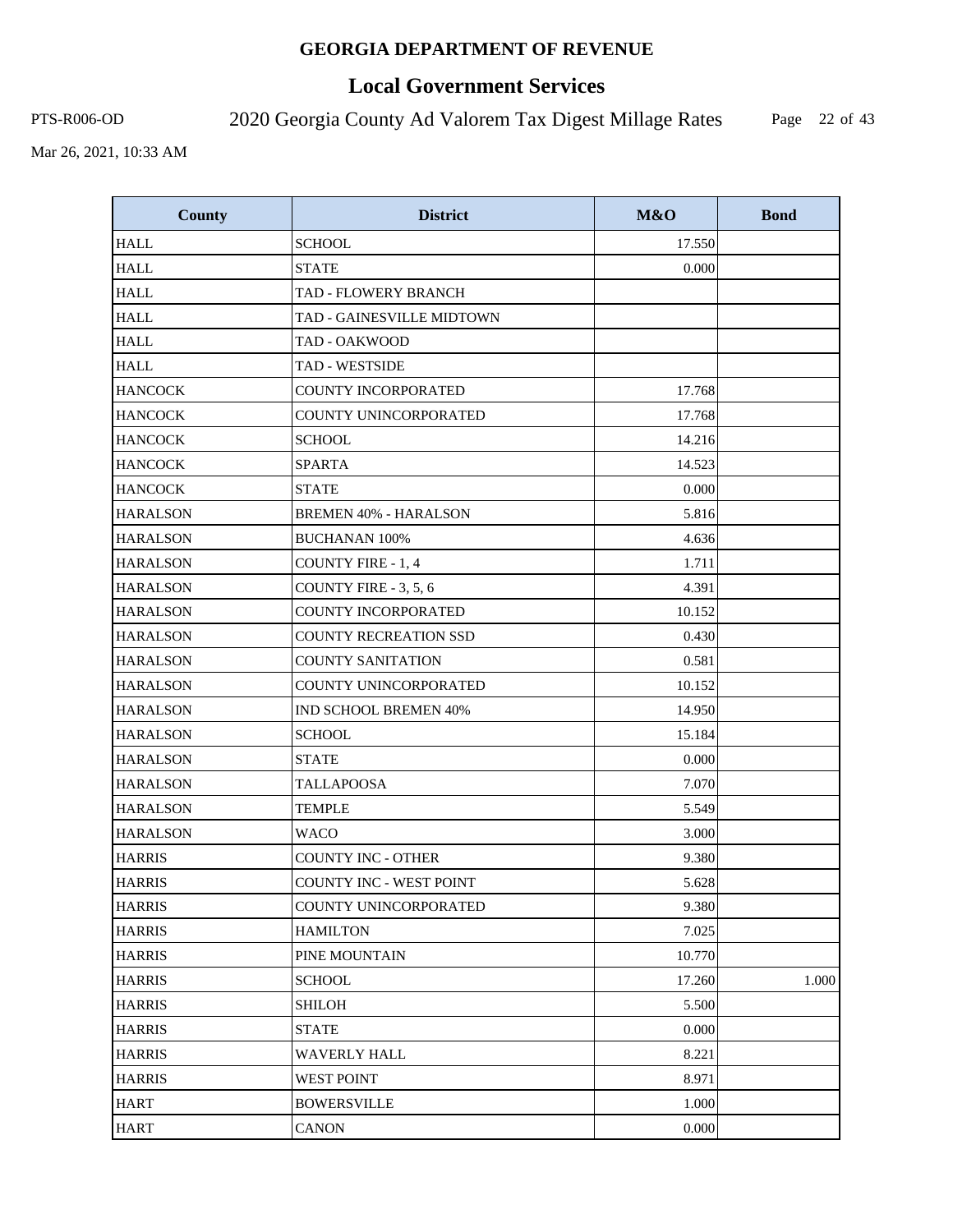# **Local Government Services**

PTS-R006-OD 2020 Georgia County Ad Valorem Tax Digest Millage Rates

Page 23 of 43

| <b>County</b>  | <b>District</b>                | M&O    | <b>Bond</b> |
|----------------|--------------------------------|--------|-------------|
| <b>HART</b>    | COUNTY INCORPORATED            | 5.710  |             |
| <b>HART</b>    | COUNTY UNINCORPORATED          | 5.710  |             |
| <b>HART</b>    | <b>COUNTY WIDE EMS</b>         | 0.500  |             |
| <b>HART</b>    | <b>HARTWELL</b>                | 9.910  |             |
| <b>HART</b>    | <b>ROYSTON</b>                 | 10.000 |             |
| <b>HART</b>    | <b>SCHOOL</b>                  | 13.156 |             |
| <b>HART</b>    | <b>STATE</b>                   | 0.000  |             |
| <b>HEARD</b>   | <b>CENTRALHATCHEE</b>          | 0.000  |             |
| <b>HEARD</b>   | <b>COUNTY INCORPORATED</b>     | 6.821  |             |
| <b>HEARD</b>   | COUNTY UNINCORPORATED          | 6.821  |             |
| <b>HEARD</b>   | <b>EPHESUS</b>                 | 0.000  |             |
| <b>HEARD</b>   | <b>FRANKLIN</b>                | 3.404  |             |
| <b>HEARD</b>   | <b>SCHOOL</b>                  | 15.371 |             |
| <b>HEARD</b>   | <b>STATE</b>                   | 0.000  |             |
| <b>HENRY</b>   | COUNTY INCORPORATED            | 8.788  |             |
| <b>HENRY</b>   | COUNTY UNINCORPORATED          | 8.788  |             |
| <b>HENRY</b>   | <b>COUNTY WIDE WATER BOND</b>  |        | 2.000       |
| <b>HENRY</b>   | <b>HAMPTON</b>                 | 0.000  |             |
| <b>HENRY</b>   | <b>LOCUST GROVE</b>            | 0.000  |             |
| <b>HENRY</b>   | <b>MCDONOUGH</b>               | 3.806  |             |
| <b>HENRY</b>   | <b>SCHOOL</b>                  | 20.000 | 3.628       |
| <b>HENRY</b>   | <b>SSD FIRE</b>                | 1.105  |             |
| <b>HENRY</b>   | <b>SSD POLICE</b>              | 1.824  |             |
| <b>HENRY</b>   | <b>SSD RECREATION</b>          | 0.685  |             |
| <b>HENRY</b>   | <b>SSD UNINCORPORATED</b>      | 0.331  |             |
| <b>HENRY</b>   | <b>STATE</b>                   | 0.000  |             |
| <b>HENRY</b>   | <b>STOCKBRIDGE</b>             | 0.000  |             |
| <b>HOUSTON</b> | <b>CENTERVILLE</b>             | 11.944 |             |
| <b>HOUSTON</b> | <b>COUNTY FIRE DISTRICT</b>    | 1.177  |             |
| <b>HOUSTON</b> | <b>COUNTY INCORPORATED</b>     | 9.935  |             |
| <b>HOUSTON</b> | <b>COUNTY SSD - ROBINS AFB</b> |        |             |
| <b>HOUSTON</b> | <b>COUNTY UNINCORPORATED</b>   | 9.935  |             |
| <b>HOUSTON</b> | PERRY - HOUSTON                | 14.050 |             |
| <b>HOUSTON</b> | <b>SCHOOL</b>                  | 13.297 |             |
| <b>HOUSTON</b> | <b>STATE</b>                   | 0.000  |             |
| <b>HOUSTON</b> | <b>TAD - WARNER ROBINS</b>     |        |             |
| <b>HOUSTON</b> | <b>WARNER ROBINS - HOUSTON</b> | 9.980  |             |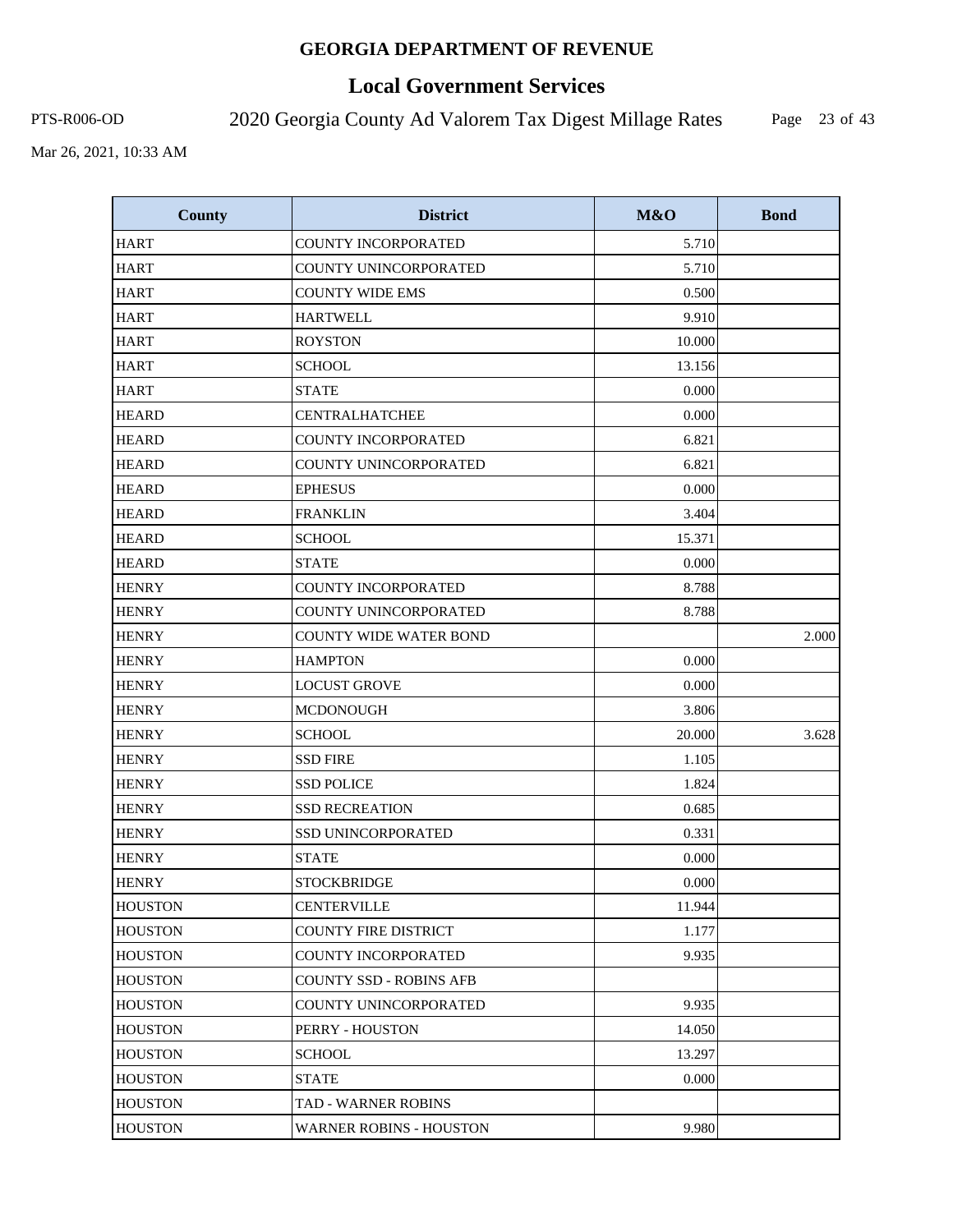# **Local Government Services**

PTS-R006-OD 2020 Georgia County Ad Valorem Tax Digest Millage Rates

Page 24 of 43

| <b>County</b>  | <b>District</b>                       | M&O    | <b>Bond</b> |
|----------------|---------------------------------------|--------|-------------|
| <b>IRWIN</b>   | <b>COUNTY INCORPORATED</b>            | 14.868 |             |
| <b>IRWIN</b>   | COUNTY UNINC INDUSTRIAL AUTH          | 0.950  |             |
| <b>IRWIN</b>   | COUNTY UNINCORPORATED                 | 14.868 |             |
| <b>IRWIN</b>   | <b>OCILLA</b>                         | 17.050 | 0.950       |
| <b>IRWIN</b>   | <b>SCHOOL</b>                         | 15.682 |             |
| <b>IRWIN</b>   | <b>STATE</b>                          | 0.000  |             |
| <b>JACKSON</b> | <b>ARCADE</b>                         | 0.000  |             |
| <b>JACKSON</b> | <b>BRASELTON</b>                      | 0.000  |             |
| <b>JACKSON</b> | <b>COMMERCE</b>                       | 3.860  |             |
| <b>JACKSON</b> | <b>COUNTY FIRE - ARCADE</b>           | 1.640  |             |
| <b>JACKSON</b> | <b>COUNTY FIRE - CENTRAL JACKSON</b>  | 1.708  |             |
| <b>JACKSON</b> | <b>COUNTY FIRE - EAST JACKSON</b>     | 1.600  |             |
| <b>JACKSON</b> | <b>COUNTY FIRE - HARRISBURG</b>       | 2.000  |             |
| <b>JACKSON</b> | <b>COUNTY FIRE - JACKSON TRAIL</b>    | 2.000  |             |
| <b>JACKSON</b> | <b>COUNTY FIRE - MAYSVILLE</b>        | 1.800  |             |
| <b>JACKSON</b> | <b>COUNTY FIRE - NICHOLSON/CENTER</b> | 1.500  |             |
| <b>JACKSON</b> | <b>COUNTY FIRE - NORTH JACKSON</b>    | 0.700  |             |
| <b>JACKSON</b> | <b>COUNTY FIRE - PLAINVIEW</b>        | 1.250  |             |
| <b>JACKSON</b> | <b>COUNTY FIRE - SOUTH JACKSON</b>    | 1.950  |             |
| <b>JACKSON</b> | <b>COUNTY FIRE - WEST JACKSON</b>     | 3.630  |             |
| <b>JACKSON</b> | <b>COUNTY INCORPORATED</b>            | 10.447 |             |
| <b>JACKSON</b> | COUNTY UNINCORPORATED                 | 8.950  |             |
| <b>JACKSON</b> | <b>HOSCHTON</b>                       | 0.000  |             |
| <b>JACKSON</b> | IND SCHOOL COMMERCE                   | 18.925 | 3.000       |
| <b>JACKSON</b> | <b>IND SCHOOL JEFFERSON</b>           | 15.157 | 3.845       |
| <b>JACKSON</b> | <b>JEFFERSON</b>                      | 5.585  |             |
| <b>JACKSON</b> | <b>MAYSVILLE - JACKSON</b>            | 0.360  |             |
| <b>JACKSON</b> | NICHOLSON                             | 0.000  |             |
| <b>JACKSON</b> | PENDERGRASS                           | 3.000  |             |
| <b>JACKSON</b> | <b>SCHOOL</b>                         | 18.390 | 2.700       |
| <b>JACKSON</b> | <b>STATE</b>                          | 0.000  |             |
| <b>JACKSON</b> | <b>TAD - BRAZELTON</b>                |        |             |
| <b>JACKSON</b> | <b>TALMO</b>                          | 0.000  |             |
| <b>JASPER</b>  | <b>COUNTY INCORPORATED</b>            | 14.533 |             |
| <b>JASPER</b>  | <b>COUNTY UNINCORPORATED</b>          | 14.533 |             |
| <b>JASPER</b>  | <b>COUNTY WIDE HOSPITAL</b>           | 0.811  |             |
| <b>JASPER</b>  | MONTICELLO                            | 5.426  |             |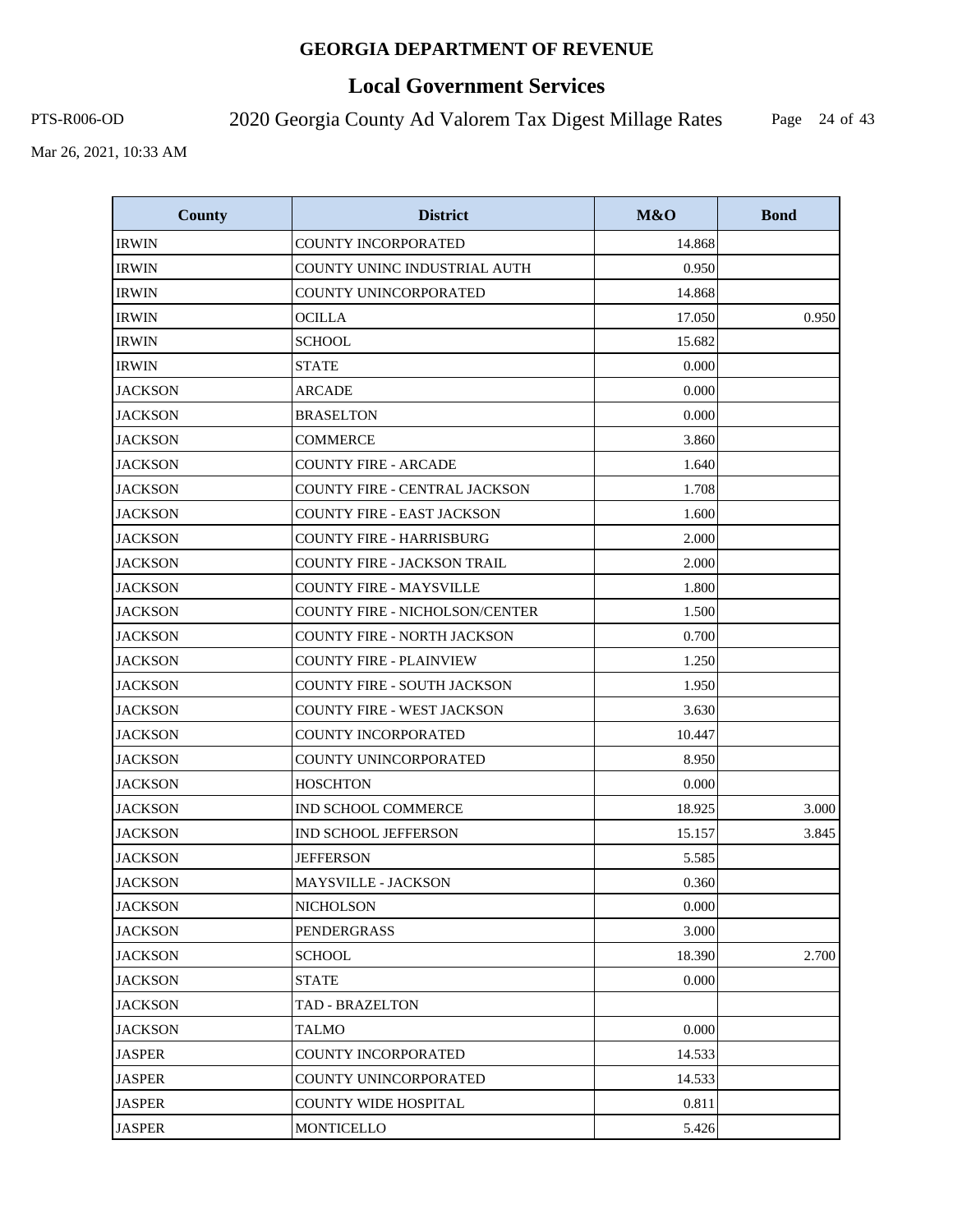# **Local Government Services**

PTS-R006-OD 2020 Georgia County Ad Valorem Tax Digest Millage Rates

Page 25 of 43

| <b>County</b>     | <b>District</b>                  | M&O    | <b>Bond</b> |
|-------------------|----------------------------------|--------|-------------|
| <b>JASPER</b>     | <b>SCHOOL</b>                    | 17.473 |             |
| <b>JASPER</b>     | <b>SHADY DALE</b>                | 0.000  |             |
| <b>JASPER</b>     | <b>STATE</b>                     | 0.000  |             |
| <b>JEFF DAVIS</b> | <b>COUNTY INCORPORATED</b>       | 15.380 |             |
| <b>JEFF DAVIS</b> | COUNTY UNINCORPORATED            | 15.380 |             |
| <b>JEFF DAVIS</b> | <b>DENTON (UNINC)</b>            | 0.000  |             |
| <b>JEFF DAVIS</b> | <b>HAZLEHURST</b>                | 8.000  |             |
| <b>JEFF DAVIS</b> | <b>SCHOOL</b>                    | 14.000 |             |
| <b>JEFF DAVIS</b> | <b>STATE</b>                     | 0.000  |             |
| <b>JEFFERSON</b>  | <b>AVERA</b>                     | 5.000  |             |
| <b>JEFFERSON</b>  | <b>BARTOW</b>                    | 9.000  |             |
| <b>JEFFERSON</b>  | <b>COUNTY INCORPORATED</b>       | 16.991 |             |
| <b>JEFFERSON</b>  | COUNTY UNINCORPORATED            | 16.991 |             |
| <b>JEFFERSON</b>  | <b>LOUISVILLE</b>                | 9.767  |             |
| <b>JEFFERSON</b>  | <b>SCHOOL</b>                    | 15.788 |             |
| <b>JEFFERSON</b>  | <b>STAPLETON</b>                 | 8.000  |             |
| <b>JEFFERSON</b>  | <b>STATE</b>                     | 0.000  |             |
| <b>JEFFERSON</b>  | <b>WADLEY</b>                    | 16.000 |             |
| <b>JEFFERSON</b>  | <b>WRENS</b>                     | 14.873 |             |
| <b>JENKINS</b>    | COUNTY INCORPORATED              | 10.195 |             |
| <b>JENKINS</b>    | COUNTY UNINCORPORATED            | 10.195 |             |
| <b>JENKINS</b>    | <b>MILLEN</b>                    | 7.248  |             |
| <b>JENKINS</b>    | <b>SCHOOL</b>                    | 14.902 |             |
| <b>JENKINS</b>    | <b>STATE</b>                     | 0.000  |             |
| <b>JOHNSON</b>    | <b>ADRIAN</b>                    | 11.000 |             |
| <b>JOHNSON</b>    | <b>COUNTY INCORPORATED</b>       | 15.364 |             |
| <b>JOHNSON</b>    | COUNTY UNINCORPORATED            | 15.364 |             |
| <b>JOHNSON</b>    | <b>KITE</b>                      | 8.083  |             |
| <b>JOHNSON</b>    | <b>SCHOOL</b>                    | 14.859 |             |
| <b>JOHNSON</b>    | STATE                            | 0.000  |             |
| <b>JOHNSON</b>    | WRIGHTSVILLE                     | 12.625 |             |
| <b>JONES</b>      | <b>COUNTY INCORPORATED</b>       | 17.649 |             |
| <b>JONES</b>      | <b>COUNTY SSD - N RIVER BOND</b> | 0.000  | 1.304       |
| <b>JONES</b>      | COUNTY UNINCORPORATED            | 16.197 |             |
| <b>JONES</b>      | GRAY                             | 9.500  |             |
| <b>JONES</b>      | <b>SCHOOL</b>                    | 18.000 | 1.788       |
| <b>JONES</b>      | <b>STATE</b>                     | 0.000  |             |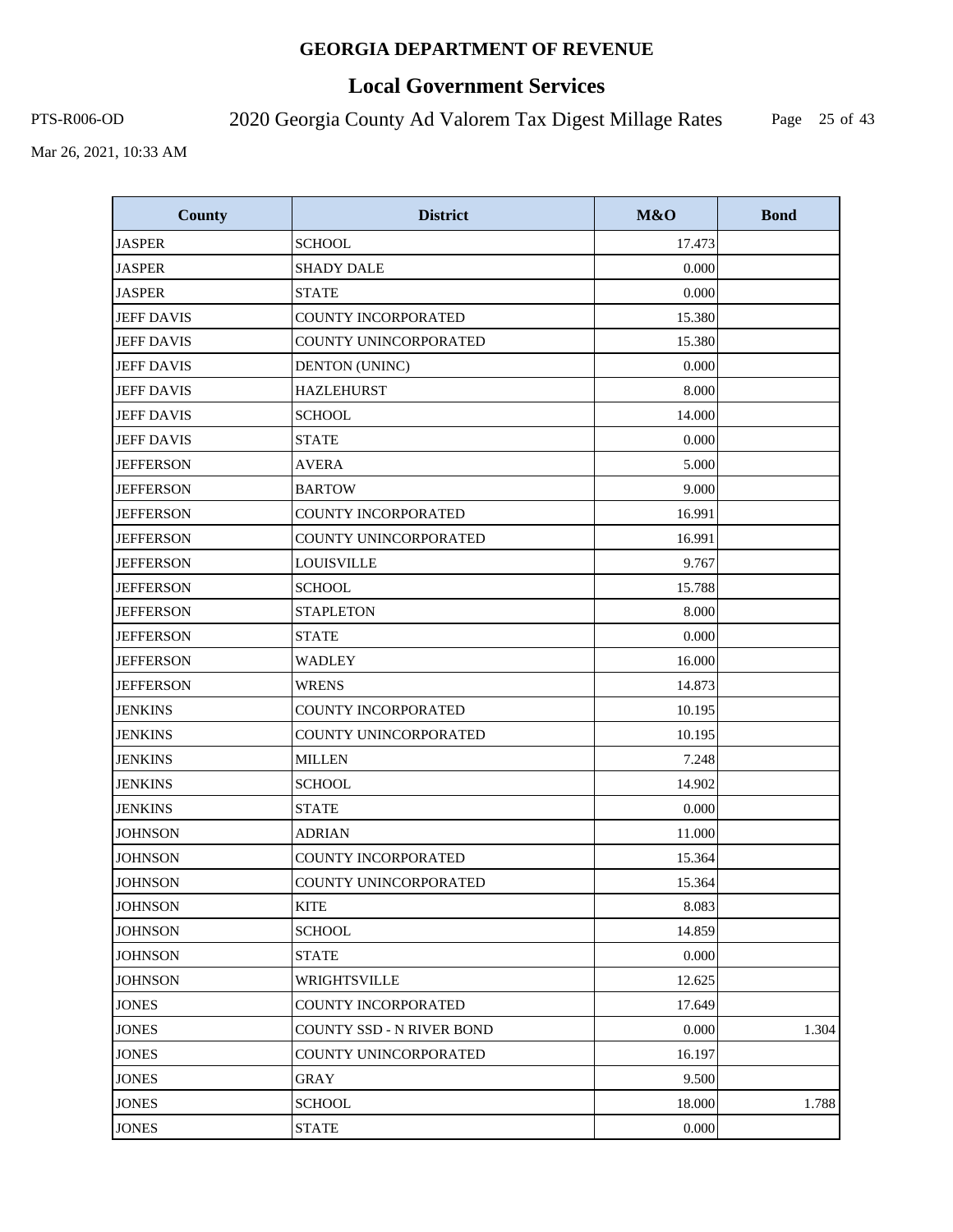# **Local Government Services**

PTS-R006-OD 2020 Georgia County Ad Valorem Tax Digest Millage Rates

Page 26 of 43

| <b>County</b>  | <b>District</b>                | M&O    | <b>Bond</b> |
|----------------|--------------------------------|--------|-------------|
| <b>LAMAR</b>   | <b>BARNESVILLE</b>             | 3.804  |             |
| <b>LAMAR</b>   | COUNTY INCORPORATED            | 13.157 |             |
| <b>LAMAR</b>   | COUNTY UNINCORPORATED          | 13.157 |             |
| <b>LAMAR</b>   | <b>MILNER</b>                  | 4.500  |             |
| <b>LAMAR</b>   | <b>SCHOOL</b>                  | 17.000 | 1.500       |
| <b>LAMAR</b>   | <b>STATE</b>                   | 0.000  |             |
| <b>LANIER</b>  | COUNTY INCORPORATED            | 15.750 |             |
| <b>LANIER</b>  | COUNTY UNINCORPORATED          | 15.750 |             |
| <b>LANIER</b>  | <b>LAKELAND</b>                | 11.915 |             |
| <b>LANIER</b>  | <b>SCHOOL</b>                  | 16.794 |             |
| <b>LANIER</b>  | <b>STATE</b>                   | 0.000  |             |
| <b>LAURENS</b> | <b>CADWELL</b>                 | 4.000  |             |
| <b>LAURENS</b> | <b>COUNTY INCORPORATED</b>     | 7.169  |             |
| <b>LAURENS</b> | COUNTY UNINCORPORATED          | 7.169  |             |
| <b>LAURENS</b> | <b>DEXTER</b>                  | 2.660  |             |
| <b>LAURENS</b> | DUBLIN 40%                     | 6.519  |             |
| <b>LAURENS</b> | <b>DUDLEY</b>                  | 4.550  |             |
| <b>LAURENS</b> | <b>EAST DUBLIN 47%</b>         | 4.070  |             |
| <b>LAURENS</b> | <b>IND SCHOOL DUBLIN 40%</b>   | 19.705 |             |
| <b>LAURENS</b> | <b>MONTROSE</b>                | 5.000  |             |
| <b>LAURENS</b> | <b>RENTZ</b>                   | 0.000  |             |
| <b>LAURENS</b> | <b>SCHOOL</b>                  | 14.658 |             |
| <b>LAURENS</b> | <b>STATE</b>                   | 0.000  |             |
| <b>LEE</b>     | COUNTY INCORPORATED            | 14.098 |             |
| <b>LEE</b>     | COUNTY UNINCORPORATED          | 14.098 |             |
| <b>LEE</b>     | <b>LEESBURG</b>                | 6.000  |             |
| LEE            | <b>SCHOOL</b>                  | 18.000 | 1.000       |
| LEE            | <b>SMITHVILLE</b>              | 6.500  |             |
| LEE            | <b>STATE</b>                   | 0.000  |             |
| <b>LIBERTY</b> | <b>ALLENHURST</b>              | 0.000  |             |
| <b>LIBERTY</b> | <b>COUNTY INC - HINESVILLE</b> | 14.800 |             |
| <b>LIBERTY</b> | <b>COUNTY INC - OTHER</b>      | 16.300 |             |
| <b>LIBERTY</b> | COUNTY UNINCORPORATED          | 16.300 |             |
| <b>LIBERTY</b> | <b>COUNTY WIDE HOSPITAL</b>    | 3.843  |             |
| <b>LIBERTY</b> | COUNTY WIDE INDUSTRIAL AUTH    | 2.000  |             |
| <b>LIBERTY</b> | <b>FLEMINGTON</b>              | 0.000  |             |
| <b>LIBERTY</b> | <b>GUMBRANCH</b>               | 0.000  |             |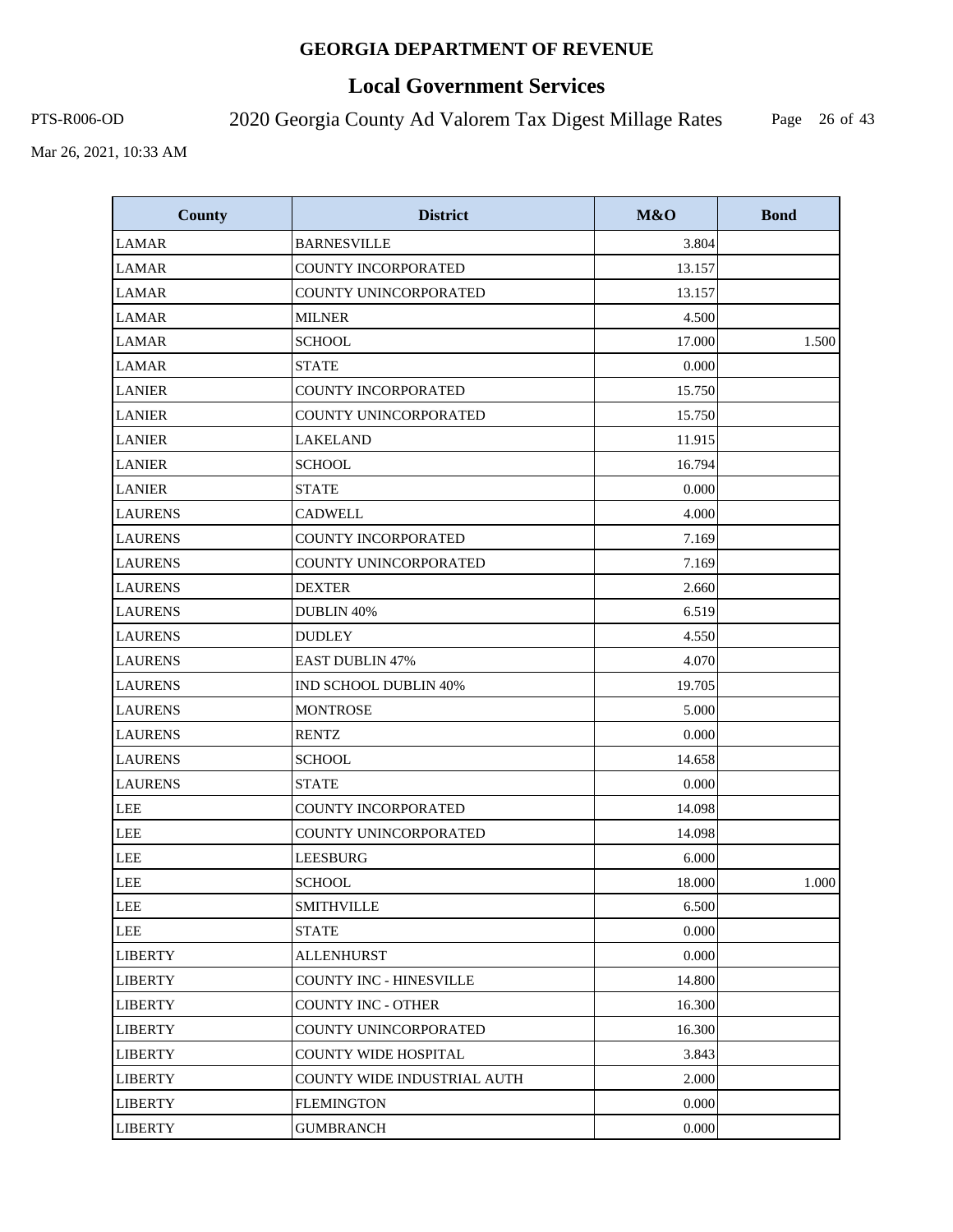# **Local Government Services**

PTS-R006-OD 2020 Georgia County Ad Valorem Tax Digest Millage Rates

Page 27 of 43

| <b>County</b>  | <b>District</b>                     | M&O    | <b>Bond</b> |
|----------------|-------------------------------------|--------|-------------|
| <b>LIBERTY</b> | <b>HINESVILLE</b>                   | 10.500 |             |
| <b>LIBERTY</b> | <b>MIDWAY</b>                       | 0.000  |             |
| <b>LIBERTY</b> | <b>RICEBORO</b>                     | 0.000  |             |
| <b>LIBERTY</b> | <b>SCHOOL</b>                       | 16.358 |             |
| <b>LIBERTY</b> | <b>STATE</b>                        | 0.000  |             |
| <b>LIBERTY</b> | <b>WALTHOURVILLE</b>                | 0.000  |             |
| <b>LINCOLN</b> | <b>COUNTY INCORPORATED</b>          | 11.240 |             |
| <b>LINCOLN</b> | <b>COUNTY UNINCORPORATED</b>        | 11.240 |             |
| <b>LINCOLN</b> | COUNTY WIDE INDUSTRIAL AUTH         | 0.996  |             |
| <b>LINCOLN</b> | <b>LINCOLNTON</b>                   | 7.100  |             |
| <b>LINCOLN</b> | <b>SCHOOL</b>                       | 16.929 | 2.965       |
| <b>LINCOLN</b> | <b>STATE</b>                        | 0.000  |             |
| <b>LONG</b>    | <b>COUNTY INCORPORATED</b>          | 15.695 |             |
| <b>LONG</b>    | COUNTY UNINCORPORATED               | 15.695 |             |
| <b>LONG</b>    | <b>LUDOWICI</b>                     | 7.000  |             |
| <b>LONG</b>    | <b>SCHOOL</b>                       | 14.478 | 1.598       |
| <b>LONG</b>    | <b>STATE</b>                        | 0.000  |             |
| <b>LOWNDES</b> | <b>COUNTY INCORPORATED</b>          | 8.601  |             |
| <b>LOWNDES</b> | COUNTY UNINCORPORATED               | 8.601  |             |
| <b>LOWNDES</b> | COUNTY WIDE INDUSTRIAL AUTH         | 1.000  |             |
| <b>LOWNDES</b> | <b>COUNTY WIDE RECREATION</b>       | 1.250  |             |
| <b>LOWNDES</b> | <b>DASHER</b>                       | 0.000  |             |
| <b>LOWNDES</b> | <b>HAHIRA</b>                       | 4.750  |             |
| <b>LOWNDES</b> | <b>IND SCHOOL VALDOSTA</b>          | 16.691 |             |
| <b>LOWNDES</b> | <b>LAKE PARK</b>                    | 7.392  |             |
| <b>LOWNDES</b> | <b>REMERTON</b>                     | 6.509  |             |
| <b>LOWNDES</b> | <b>SCHOOL</b>                       | 16.190 |             |
| <b>LOWNDES</b> | <b>STATE</b>                        | 0.000  |             |
| <b>LOWNDES</b> | <b>VALDOSTA</b>                     | 7.974  |             |
| LOWNDES        | VALDOSTA D/T DEV AUTH               | 5.000  |             |
| <b>LUMPKIN</b> | <b>COUNTY INCORPORATED</b>          | 11.940 |             |
| <b>LUMPKIN</b> | COUNTY SSD - UNINC PLANNING         | 0.200  |             |
| <b>LUMPKIN</b> | <b>COUNTY SSD - UNINC RESERVOIR</b> | 0.247  |             |
| LUMPKIN        | COUNTY UNINCORPORATED               | 9.757  |             |
| LUMPKIN        | DAHLONEGA                           | 5.776  |             |
| <b>LUMPKIN</b> | <b>SCHOOL</b>                       | 16.176 |             |
| <b>LUMPKIN</b> | <b>STATE</b>                        | 0.000  |             |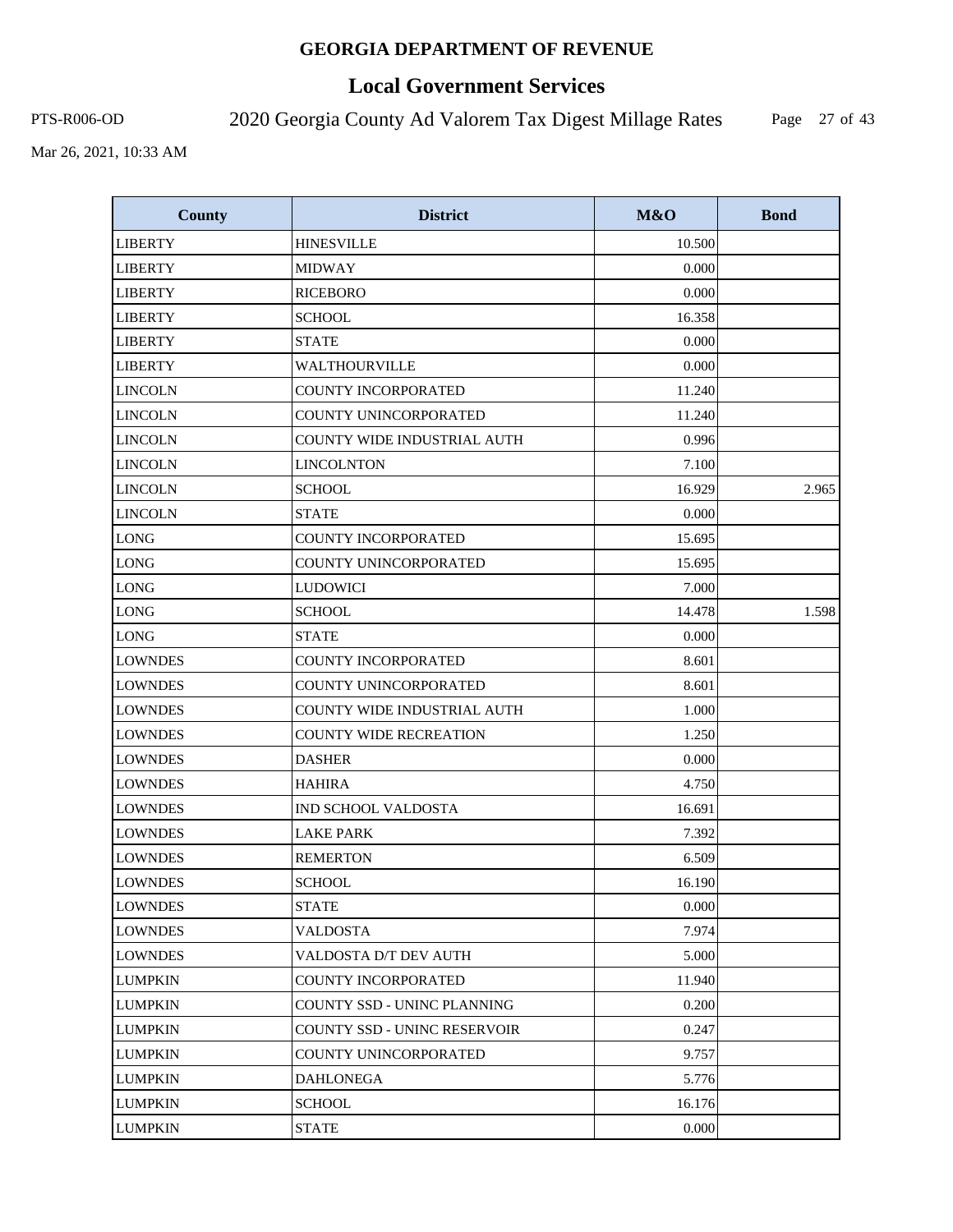# **Local Government Services**

PTS-R006-OD 2020 Georgia County Ad Valorem Tax Digest Millage Rates

Page 28 of 43

| <b>County</b>   | <b>District</b>                    | M&O    | <b>Bond</b> |
|-----------------|------------------------------------|--------|-------------|
| <b>MACON</b>    | <b>COUNTY INCORPORATED</b>         | 12.049 |             |
| <b>MACON</b>    | COUNTY UNINCORPORATED              | 10.545 |             |
| <b>MACON</b>    | <b>IDEAL</b>                       | 9.350  |             |
| <b>MACON</b>    | MARSHALLVILLE                      | 13.800 |             |
| <b>MACON</b>    | <b>MONTEZUMA</b>                   | 13.000 |             |
| <b>MACON</b>    | <b>OGLETHORPE</b>                  | 12.494 |             |
| <b>MACON</b>    | <b>SCHOOL</b>                      | 18.437 |             |
| <b>MACON</b>    | <b>STATE</b>                       | 0.000  |             |
| <b>MADISON</b>  | <b>CARLTON</b>                     | 2.000  |             |
| <b>MADISON</b>  | <b>COLBERT</b>                     | 2.690  |             |
| <b>MADISON</b>  | <b>COMER</b>                       | 4.000  |             |
| <b>MADISON</b>  | COUNTY INCORPORATED                | 14.269 |             |
| <b>MADISON</b>  | COUNTY UNINCORPORATED              | 12.750 |             |
| <b>MADISON</b>  | <b>COUNTY WIDE INDUSTRIAL AUTH</b> | 1.000  |             |
| <b>MADISON</b>  | <b>DANIELSVILLE</b>                | 4.500  |             |
| <b>MADISON</b>  | <b>HULL</b>                        | 0.000  |             |
| <b>MADISON</b>  | <b>ILA</b>                         | 3.920  |             |
| <b>MADISON</b>  | <b>ROYSTON</b>                     | 10.000 |             |
| <b>MADISON</b>  | <b>SCHOOL</b>                      | 16.990 |             |
| <b>MADISON</b>  | <b>STATE</b>                       | 0.000  |             |
| <b>MARION</b>   | <b>BUENA VISTA</b>                 | 17.434 |             |
| <b>MARION</b>   | <b>COUNTY INCORPORATED</b>         | 7.124  |             |
| <b>MARION</b>   | COUNTY UNINCORPORATED              | 7.124  |             |
| <b>MARION</b>   | <b>SCHOOL</b>                      | 14.990 | 1.762       |
| <b>MARION</b>   | <b>STATE</b>                       | 0.000  |             |
| <b>MCDUFFIE</b> | <b>COUNTY INCORPORATED</b>         | 8.500  |             |
| <b>MCDUFFIE</b> | COUNTY UNINCORPORATED              | 8.500  |             |
| <b>MCDUFFIE</b> | <b>DEARING</b>                     | 0.000  |             |
| <b>MCDUFFIE</b> | <b>SCHOOL</b>                      | 19.690 |             |
| <b>MCDUFFIE</b> | <b>STATE</b>                       | 0.000  |             |
| <b>MCDUFFIE</b> | <b>THOMSON</b>                     | 6.890  |             |
| <b>MCINTOSH</b> | <b>COUNTY INCORPORATED</b>         | 9.891  |             |
| <b>MCINTOSH</b> | COUNTY UNINCORPORATED              | 9.891  |             |
| <b>MCINTOSH</b> | COUNTY WIDE INDUSTRIAL AUTH        | 0.976  |             |
| <b>MCINTOSH</b> | DARIEN 100%                        | 3.305  |             |
| <b>MCINTOSH</b> | <b>SCHOOL</b>                      | 17.300 |             |
| <b>MCINTOSH</b> | <b>STATE</b>                       | 0.000  |             |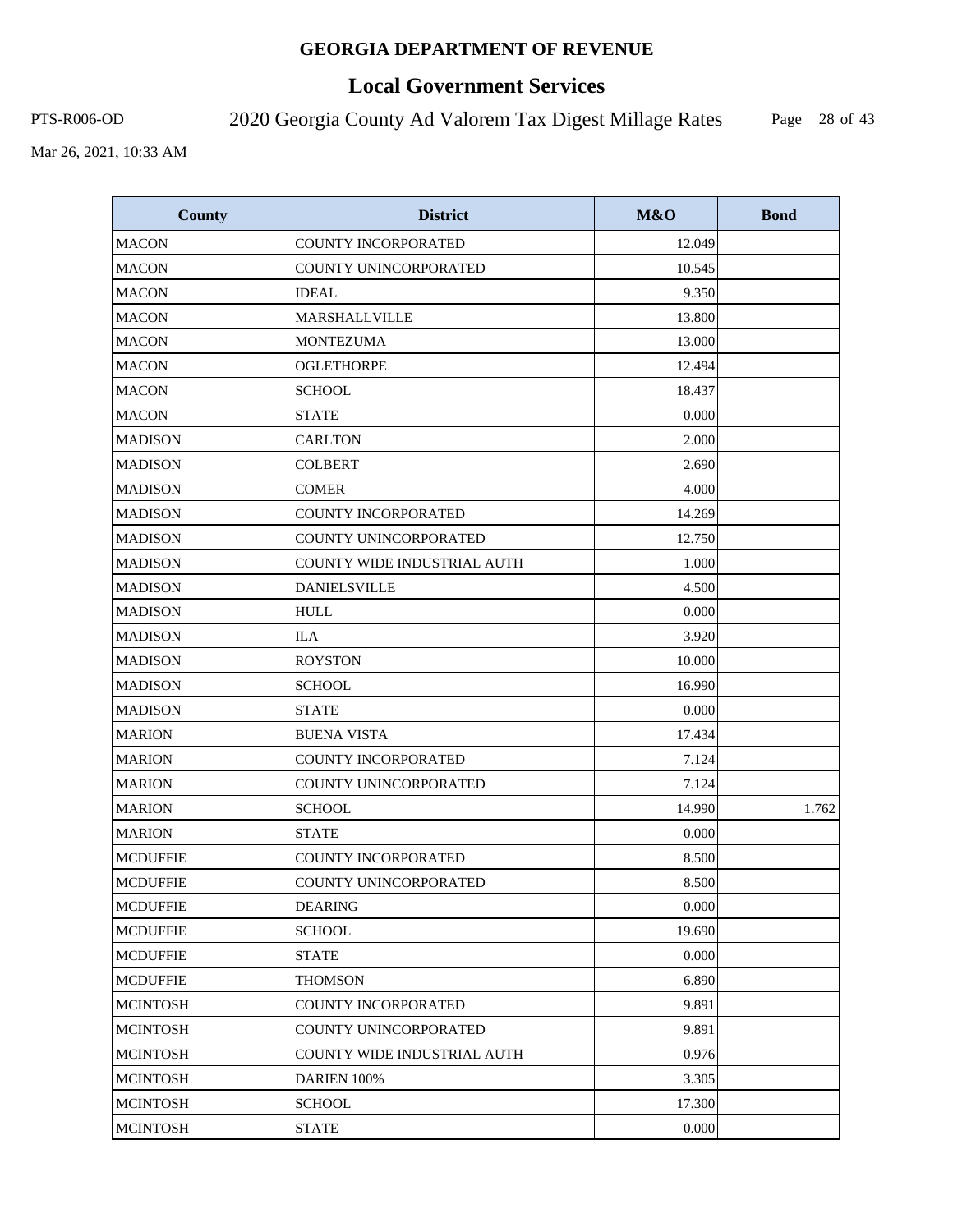# **Local Government Services**

PTS-R006-OD 2020 Georgia County Ad Valorem Tax Digest Millage Rates

Page 29 of 43

| <b>County</b>     | <b>District</b>               | M&O    | <b>Bond</b> |
|-------------------|-------------------------------|--------|-------------|
| <b>MERIWETHER</b> | <b>COUNTY FIRE DISTRICT</b>   | 2.500  | 0.700       |
| <b>MERIWETHER</b> | COUNTY INCORPORATED           | 13.343 |             |
| <b>MERIWETHER</b> | COUNTY UNINCORPORATED         | 13.343 |             |
| <b>MERIWETHER</b> | <b>GAY</b>                    | 2.250  |             |
| <b>MERIWETHER</b> | <b>GREENVILLE</b>             | 15.953 |             |
| <b>MERIWETHER</b> | <b>HARALSON</b>               | 0.000  |             |
| <b>MERIWETHER</b> | <b>LONE OAK</b>               | 1.793  |             |
| <b>MERIWETHER</b> | LUTHERSVILLE                  | 10.119 |             |
| <b>MERIWETHER</b> | <b>MANCHESTER</b>             | 17.867 |             |
| <b>MERIWETHER</b> | <b>SCHOOL</b>                 | 18.124 | 0.665       |
| <b>MERIWETHER</b> | SPRINGDALE/PINE MOUNTAIN      | 10.770 |             |
| <b>MERIWETHER</b> | <b>STATE</b>                  | 0.000  |             |
| <b>MERIWETHER</b> | <b>WARM SPRINGS</b>           | 13.444 |             |
| <b>MERIWETHER</b> | <b>WOODBURY</b>               | 17.850 |             |
| <b>MILLER</b>     | <b>COLQUITT</b>               | 9.560  |             |
| <b>MILLER</b>     | COUNTY INCORPORATED           | 16.560 |             |
| <b>MILLER</b>     | COUNTY UNINCORPORATED         | 16.560 |             |
| <b>MILLER</b>     | <b>COUNTY WIDE LIBRARY</b>    | 0.545  |             |
| <b>MILLER</b>     | <b>COUNTY WIDE RECREATION</b> | 0.532  |             |
| <b>MILLER</b>     | <b>SCHOOL</b>                 | 19.551 | 0.665       |
| <b>MILLER</b>     | <b>STATE</b>                  | 0.000  |             |
| <b>MITCHELL</b>   | <b>BACONTON</b>               | 10.997 |             |
| <b>MITCHELL</b>   | <b>CAMILLA</b>                | 7.245  |             |
| <b>MITCHELL</b>   | COUNTY INCORPORATED           | 18.706 |             |
| <b>MITCHELL</b>   | COUNTY UNINCORPORATED         | 18.706 |             |
| <b>MITCHELL</b>   | IND SCHOOL PELHAM             | 8.990  |             |
| <b>MITCHELL</b>   | <b>MEIGS</b>                  | 15.000 |             |
| <b>MITCHELL</b>   | <b>PELHAM</b>                 | 14.902 |             |
| <b>MITCHELL</b>   | <b>SALE CITY</b>              | 11.000 |             |
| <b>MITCHELL</b>   | <b>SCHOOL</b>                 | 16.086 |             |
| <b>MITCHELL</b>   | <b>STATE</b>                  | 0.000  |             |
| <b>MONROE</b>     | <b>COUNTY INCORPORATED</b>    | 13.187 |             |
| <b>MONROE</b>     | COUNTY UNINCORPORATED         | 13.187 |             |
| <b>MONROE</b>     | <b>CULLODEN</b>               | 0.000  |             |
| <b>MONROE</b>     | FORSYTH                       | 3.000  |             |
| <b>MONROE</b>     | <b>SCHOOL</b>                 | 15.546 |             |
| <b>MONROE</b>     | <b>STATE</b>                  | 0.000  |             |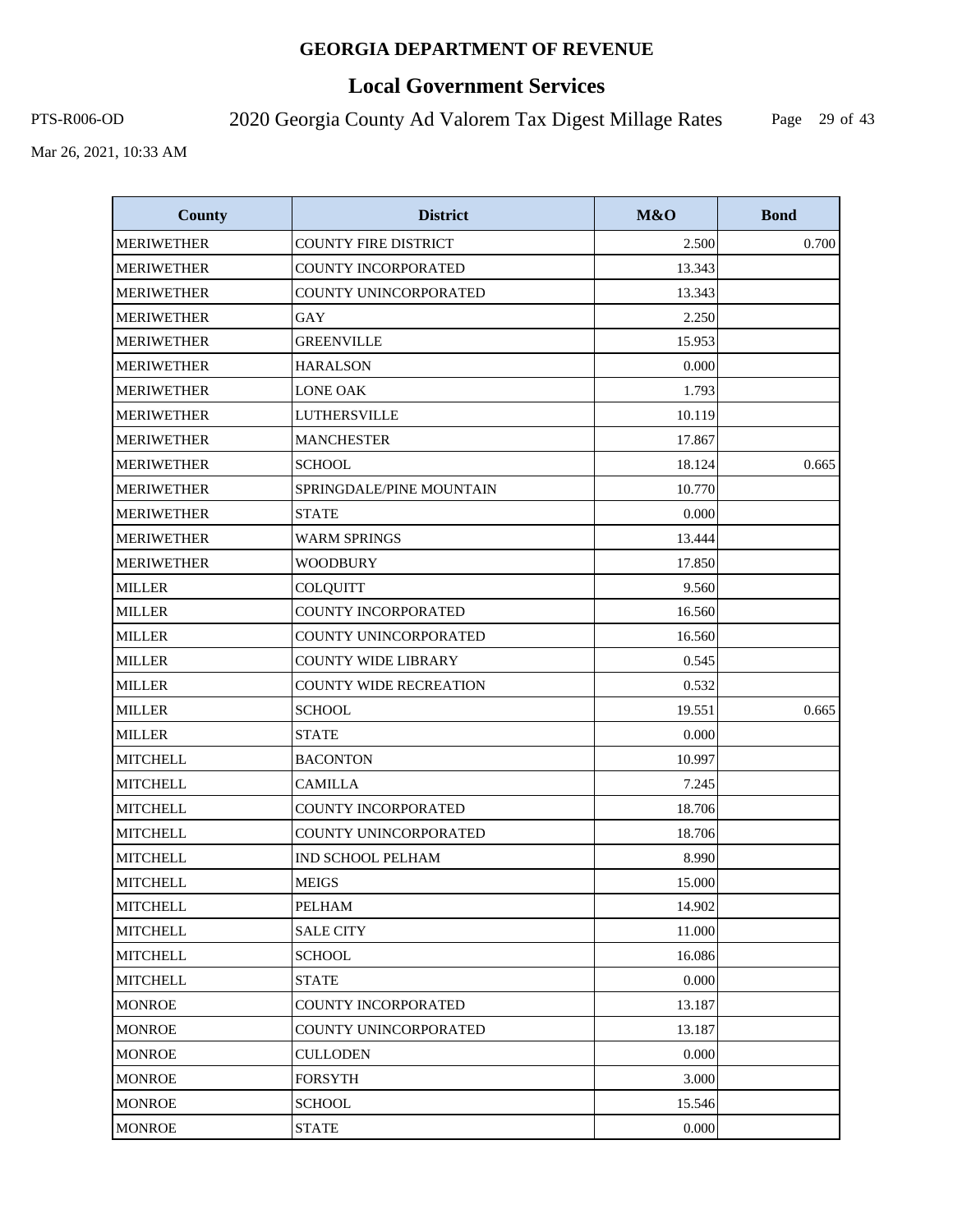# **Local Government Services**

PTS-R006-OD 2020 Georgia County Ad Valorem Tax Digest Millage Rates

Page 30 of 43

| <b>County</b>     | <b>District</b>               | M&O    | <b>Bond</b> |
|-------------------|-------------------------------|--------|-------------|
| <b>MONTGOMERY</b> | AILEY                         | 4.000  |             |
| <b>MONTGOMERY</b> | <b>ALSTON</b>                 | 0.000  |             |
| <b>MONTGOMERY</b> | <b>COUNTY INCORPORATED</b>    | 15.458 |             |
| <b>MONTGOMERY</b> | COUNTY UNINCORPORATED         | 15.458 |             |
| <b>MONTGOMERY</b> | <b>HIGGSTON</b>               | 0.000  |             |
| <b>MONTGOMERY</b> | <b>IND SCHOOL VIDALIA</b>     | 14.999 |             |
| <b>MONTGOMERY</b> | <b>MT VERNON</b>              | 0.000  |             |
| <b>MONTGOMERY</b> | <b>SCHOOL</b>                 | 15.000 |             |
| <b>MONTGOMERY</b> | <b>STATE</b>                  | 0.000  |             |
| <b>MONTGOMERY</b> | <b>TARRYTOWN</b>              | 0.000  |             |
| <b>MONTGOMERY</b> | <b>UVALDA</b>                 | 5.200  |             |
| <b>MONTGOMERY</b> | <b>VIDALIA - MONTGOMERY</b>   | 3.723  |             |
| <b>MORGAN</b>     | <b>BOSTWICK</b>               | 1.025  |             |
| <b>MORGAN</b>     | <b>BUCKHEAD</b>               | 3.358  |             |
| <b>MORGAN</b>     | <b>COUNTY INCORPORATED</b>    | 10.721 |             |
| <b>MORGAN</b>     | COUNTY UNINCORPORATED         | 10.721 |             |
| <b>MORGAN</b>     | <b>MADISON</b>                | 5.642  |             |
| <b>MORGAN</b>     | <b>RUTLEGE</b>                | 3.259  |             |
| <b>MORGAN</b>     | <b>SCHOOL</b>                 | 14.068 |             |
| <b>MORGAN</b>     | SSD MADISON COMM BUS LGT - 32 | 1.047  |             |
| <b>MORGAN</b>     | SSD MADISON INT BUS LGHT - 92 | 1.202  |             |
| MORGAN            | <b>STATE</b>                  | 0.000  |             |
| <b>MURRAY</b>     | <b>CHATSWORTH 75%</b>         | 3.000  |             |
| <b>MURRAY</b>     | <b>COUNTY INCORPORATED</b>    | 9.103  |             |
| <b>MURRAY</b>     | COUNTY UNINCORPORATED         | 9.103  |             |
| <b>MURRAY</b>     | <b>ETON</b>                   | 6.500  |             |
| <b>MURRAY</b>     | SCHOOL                        | 15.500 |             |
| <b>MURRAY</b>     | <b>STATE</b>                  | 0.000  |             |
| <b>MUSCOGEE</b>   | BID 5                         | 6.990  |             |
| MUSCOGEE          | BID 6                         | 5.760  |             |
| <b>MUSCOGEE</b>   | BID 7                         | 4.470  |             |
| <b>MUSCOGEE</b>   | COUNTY USD 1 - URBAN          | 17.180 | 0.340       |
| <b>MUSCOGEE</b>   | <b>COUNTY USD 2 - RURAL</b>   | 11.200 | 0.340       |
| <b>MUSCOGEE</b>   | COUNTY USD 4 - FTBENNING      | 10.300 | 0.340       |
| <b>MUSCOGEE</b>   | SCHOOL                        | 23.321 |             |
| <b>MUSCOGEE</b>   | <b>STATE</b>                  | 0.000  |             |
| <b>MUSCOGEE</b>   | TAD - #1 FT BENNING TECH      |        |             |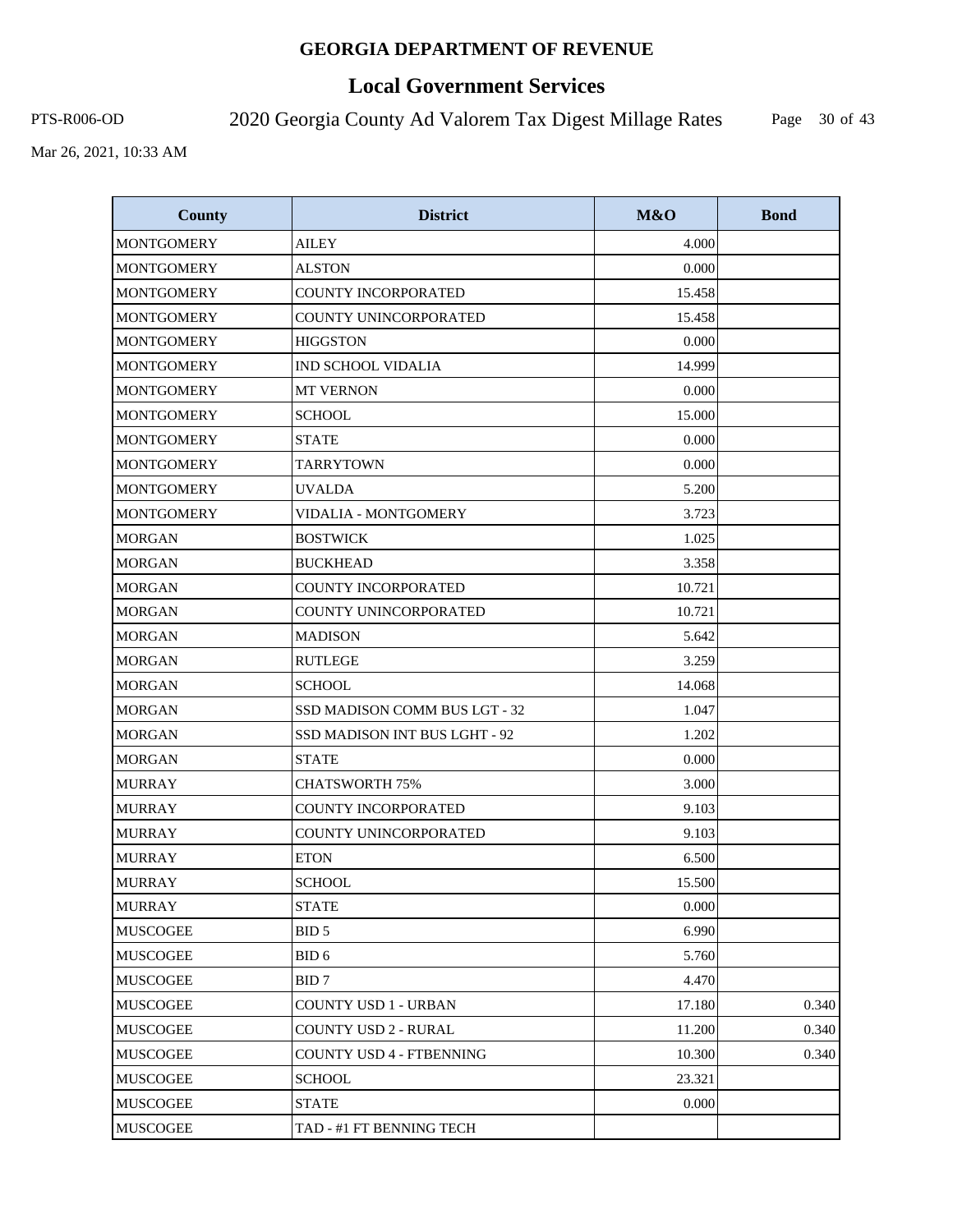# **Local Government Services**

PTS-R006-OD 2020 Georgia County Ad Valorem Tax Digest Millage Rates

Page 31 of 43

| <b>County</b>     | <b>District</b>                  | M&O    | <b>Bond</b> |
|-------------------|----------------------------------|--------|-------------|
| <b>MUSCOGEE</b>   | TAD - #2 LIBERTY                 |        |             |
| <b>MUSCOGEE</b>   | TAD - #3 UPTOWN                  |        |             |
| MUSCOGEE          | TAD - #4 CITY VILLAGE            |        |             |
| <b>MUSCOGEE</b>   | TAD - #5 MIDTOWN WEST            |        |             |
| <b>MUSCOGEE</b>   | TAD - #6 MIDTOWN EAST            |        |             |
| <b>MUSCOGEE</b>   | TAD - #7 MIDLAND COMMONS         |        |             |
| <b>NEWTON</b>     | CID HWY 278                      | 5.000  |             |
| <b>NEWTON</b>     | <b>COUNTY FIRE DISTRICT</b>      | 0.892  |             |
| <b>NEWTON</b>     | <b>COUNTY INCORPORATED</b>       | 12.916 |             |
| <b>NEWTON</b>     | COUNTY UNINCORPORATED            | 12.916 |             |
| <b>NEWTON</b>     | <b>COVINGTON</b>                 | 7.186  |             |
| <b>NEWTON</b>     | IND SCHOOL SOCIAL CIRCLE         | 19.278 |             |
| <b>NEWTON</b>     | <b>MANSFIELD</b>                 | 3.867  |             |
| <b>NEWTON</b>     | <b>NEWBORN</b>                   | 1.409  |             |
| <b>NEWTON</b>     | <b>OXFORD</b>                    | 6.622  |             |
| <b>NEWTON</b>     | <b>PORTERDALE</b>                | 16.072 |             |
| <b>NEWTON</b>     | <b>SCHOOL</b>                    | 19.788 |             |
| <b>NEWTON</b>     | <b>SOCIAL CIRCLE</b>             | 7.900  |             |
| <b>NEWTON</b>     | <b>STATE</b>                     | 0.000  |             |
| <b>OCONEE</b>     | <b>BISHOP</b>                    | 1.791  |             |
| <b>OCONEE</b>     | <b>BOGART</b>                    | 2.788  |             |
| <b>OCONEE</b>     | <b>COUNTY INCORPORATED</b>       | 7.616  |             |
| <b>OCONEE</b>     | COUNTY UNINCORPORATED            | 6.686  |             |
| <b>OCONEE</b>     | <b>NORTH HIGH SHOALS</b>         | 1.140  |             |
| <b>OCONEE</b>     | <b>SCHOOL</b>                    | 16.500 |             |
| <b>OCONEE</b>     | <b>STATE</b>                     | 0.000  |             |
| <b>OCONEE</b>     | <b>WATKINSVILLE</b>              | 2.368  |             |
| <b>OGLETHORPE</b> | ARNOLDSVILLE                     | 1.500  |             |
| <b>OGLETHORPE</b> | <b>COUNTY INCORPORATED</b>       | 1.207  |             |
| <b>OGLETHORPE</b> | COUNTY UNINCORPORATED            | 0.000  |             |
| <b>OGLETHORPE</b> | CRAWFORD                         | 3.500  |             |
| <b>OGLETHORPE</b> | <b>LEXINGTON</b>                 | 2.000  |             |
| <b>OGLETHORPE</b> | SCHOOL                           | 18.840 | 2.973       |
| <b>OGLETHORPE</b> | <b>STATE</b>                     | 0.000  |             |
| PAULDING          | BRASWELL                         | 5.000  |             |
| PAULDING          | <b>COUNTY FIRE - COUNTY WIDE</b> | 3.100  |             |
| <b>PAULDING</b>   | COUNTY INCORPORATED              | 5.650  | 2.200       |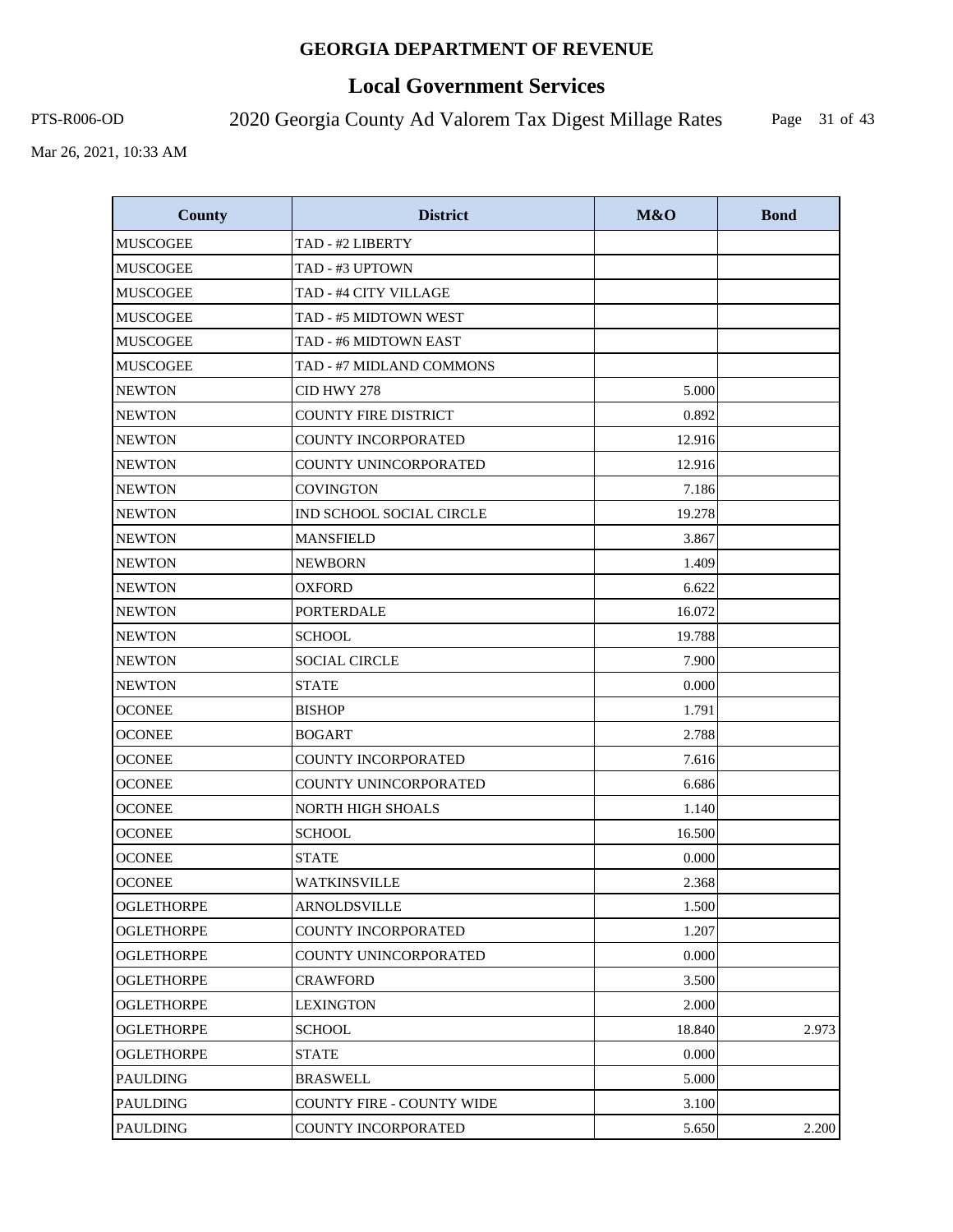# **Local Government Services**

PTS-R006-OD 2020 Georgia County Ad Valorem Tax Digest Millage Rates

Page 32 of 43

| <b>County</b>   | <b>District</b>              | M&O    | <b>Bond</b> |
|-----------------|------------------------------|--------|-------------|
| <b>PAULDING</b> | COUNTY UNINCORPORATED        | 5.650  | 2.200       |
| <b>PAULDING</b> | <b>DALLAS</b>                | 4.170  |             |
| <b>PAULDING</b> | <b>HIRAM</b>                 | 0.000  |             |
| <b>PAULDING</b> | <b>SCHOOL</b>                | 18.750 |             |
| <b>PAULDING</b> | <b>STATE</b>                 | 0.000  |             |
| <b>PEACH</b>    | <b>BYRON</b>                 | 9.000  |             |
| <b>PEACH</b>    | <b>COUNTY INCORPORATED</b>   | 14.403 |             |
| <b>PEACH</b>    | COUNTY UNINCORPORATED        | 14.403 |             |
| <b>PEACH</b>    | FORT VALLEY                  | 15.000 |             |
| <b>PEACH</b>    | PERRY - PEACH                | 12.530 |             |
| <b>PEACH</b>    | <b>SCHOOL</b>                | 16.905 |             |
| <b>PEACH</b>    | <b>STATE</b>                 | 0.000  |             |
| <b>PEACH</b>    | <b>WARNER ROBINS - PEACH</b> | 8.660  |             |
| <b>PICKENS</b>  | <b>COUNTY INCORPORATED</b>   | 7.613  |             |
| <b>PICKENS</b>  | COUNTY UNINCORPORATED        | 7.613  |             |
| <b>PICKENS</b>  | <b>JASPER</b>                | 6.780  |             |
| <b>PICKENS</b>  | <b>NELSON - PICKENS</b>      | 1.160  |             |
| <b>PICKENS</b>  | <b>SCHOOL</b>                | 14.830 |             |
| <b>PICKENS</b>  | <b>STATE</b>                 | 0.000  |             |
| <b>PICKENS</b>  | <b>TALKING ROCK</b>          | 1.000  |             |
| <b>PIERCE</b>   | <b>BLACKSHEAR</b>            | 11.719 |             |
| <b>PIERCE</b>   | <b>COUNTY INCORPORATED</b>   | 13.422 |             |
| <b>PIERCE</b>   | COUNTY UNINCORPORATED        | 10.649 |             |
| <b>PIERCE</b>   | <b>OFFERMAN</b>              | 0.000  |             |
| <b>PIERCE</b>   | <b>PATTERSON</b>             | 8.646  |             |
| <b>PIERCE</b>   | <b>SCHOOL</b>                | 16.272 |             |
| PIERCE          | <b>STATE</b>                 | 0.000  |             |
| <b>PIERCE</b>   | WAYCROSS                     | 11.876 |             |
| <b>PIKE</b>     | <b>CONCORD</b>               | 6.018  |             |
| PIKE            | COUNTY INCORPORATED          | 12.168 |             |
| PIKE            | <b>COUNTY UNINCORPORATED</b> | 12.168 |             |
| PIKE            | <b>MEANSVILLE</b>            | 0.000  |             |
| <b>PIKE</b>     | MOLENA                       | 8.000  |             |
| <b>PIKE</b>     | <b>SCHOOL</b>                | 16.933 | 1.279       |
| PIKE            | <b>STATE</b>                 | 0.000  |             |
| <b>PIKE</b>     | WILLIAMSON                   | 3.565  |             |
| <b>PIKE</b>     | <b>ZEBULON</b>               | 8.987  |             |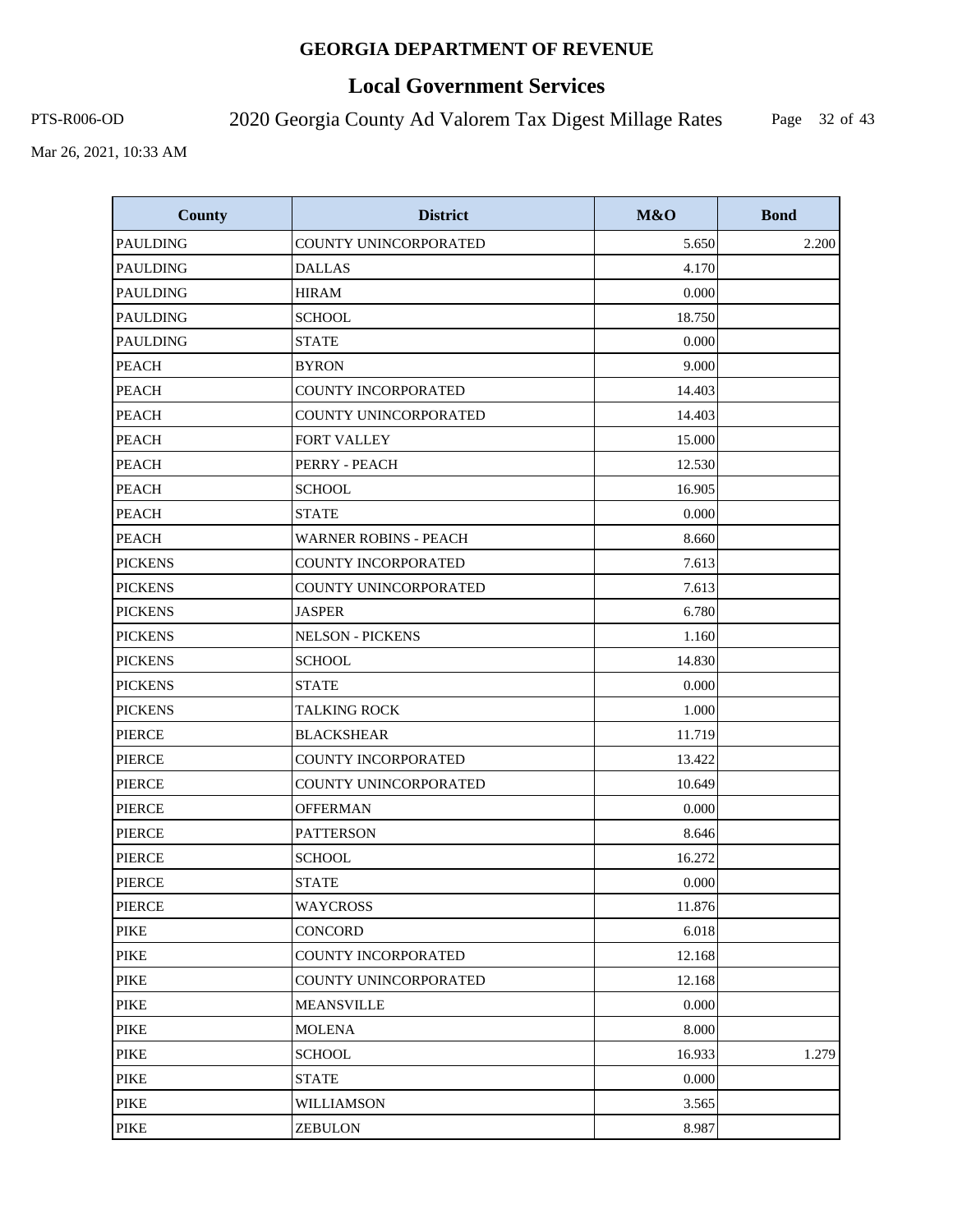# **Local Government Services**

PTS-R006-OD 2020 Georgia County Ad Valorem Tax Digest Millage Rates

Page 33 of 43

| <b>County</b>   | <b>District</b>                 | M&O    | <b>Bond</b> |
|-----------------|---------------------------------|--------|-------------|
| <b>POLK</b>     | <b>ARAGON</b>                   | 8.884  |             |
| <b>POLK</b>     | <b>BRASWELL</b>                 | 5.000  |             |
| <b>POLK</b>     | <b>CEDARTOWN</b>                | 10.949 |             |
| <b>POLK</b>     | <b>COUNTY INCORPORATED</b>      | 9.950  |             |
| <b>POLK</b>     | COUNTY UNINCORPORATED           | 9.950  |             |
| <b>POLK</b>     | <b>ROCKMART</b>                 | 8.662  |             |
| <b>POLK</b>     | <b>SCHOOL</b>                   | 14.139 |             |
| <b>POLK</b>     | <b>STATE</b>                    | 0.000  |             |
| <b>POLK</b>     | TAYLORSVILLE                    | 0.000  |             |
| <b>PULASKI</b>  | <b>COUNTY FIRE DIST - UNINC</b> | 0.749  |             |
| <b>PULASKI</b>  | COUNTY INCORPORATED             | 14.047 |             |
| <b>PULASKI</b>  | COUNTY UNINCORPORATED           | 14.047 |             |
| <b>PULASKI</b>  | <b>HAWKINSVILLE</b>             | 5.616  |             |
| <b>PULASKI</b>  | <b>SCHOOL</b>                   | 13.985 |             |
| <b>PULASKI</b>  | <b>STATE</b>                    | 0.000  |             |
| <b>PUTNAM</b>   | <b>COUNTY INCORPORATED</b>      | 8.078  |             |
| <b>PUTNAM</b>   | <b>COUNTY SSD - UNINC</b>       | 0.378  |             |
| <b>PUTNAM</b>   | COUNTY UNINCORPORATED           | 8.078  |             |
| <b>PUTNAM</b>   | <b>EATONTON</b>                 | 9.973  |             |
| <b>PUTNAM</b>   | <b>SCHOOL</b>                   | 15.772 |             |
| <b>PUTNAM</b>   | <b>STATE</b>                    | 0.000  |             |
| <b>QUITMAN</b>  | <b>COUNTY INCORPORATED</b>      | 15.873 |             |
| <b>QUITMAN</b>  | COUNTY UNINCORPORATED           | 15.873 |             |
| <b>QUITMAN</b>  | <b>GEORGETOWN</b>               | 0.000  |             |
| <b>QUITMAN</b>  | <b>SCHOOL</b>                   | 13.975 | 1.985       |
| <b>QUITMAN</b>  | <b>STATE</b>                    | 0.000  |             |
| <b>RABUN</b>    | <b>CLAYTON</b>                  | 8.769  |             |
| <b>RABUN</b>    | COUNTY INCORPORATED             | 10.012 |             |
| <b>RABUN</b>    | COUNTY UNINCORPORATED           | 10.012 |             |
| <b>RABUN</b>    | <b>DILLARD</b>                  | 0.000  |             |
| <b>RABUN</b>    | <b>MOUNTAIN CITY</b>            | 0.000  |             |
| <b>RABUN</b>    | <b>SCHOOL</b>                   | 9.384  |             |
| <b>RABUN</b>    | <b>SKY VALLEY</b>               | 15.608 |             |
| <b>RABUN</b>    | <b>STATE</b>                    | 0.000  |             |
| <b>RABUN</b>    | TALLULAH FALLS                  | 5.848  |             |
| <b>RABUN</b>    | <b>TIGER</b>                    | 0.000  |             |
| <b>RANDOLPH</b> | COUNTY INCORPORATED             | 19.553 | 1.028       |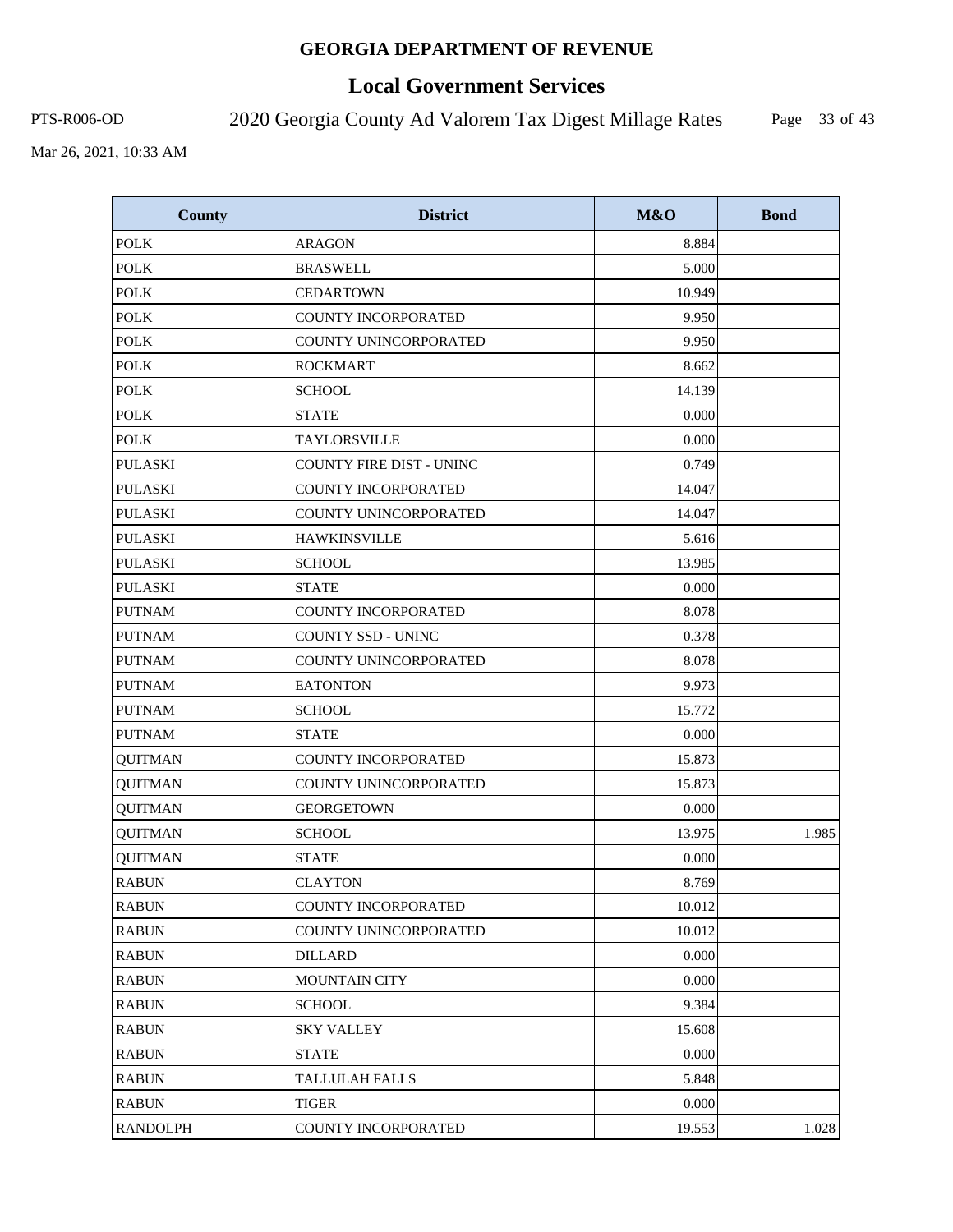# **Local Government Services**

PTS-R006-OD 2020 Georgia County Ad Valorem Tax Digest Millage Rates

Page 34 of 43

| <b>County</b>   | <b>District</b>              | M&O    | <b>Bond</b> |
|-----------------|------------------------------|--------|-------------|
| <b>RANDOLPH</b> | COUNTY UNINCORPORATED        | 18.254 | 1.028       |
| <b>RANDOLPH</b> | <b>CUTHBERT</b>              | 10.250 |             |
| <b>RANDOLPH</b> | <b>SCHOOL</b>                | 17.675 |             |
| <b>RANDOLPH</b> | <b>SHELLMAN</b>              | 11.000 |             |
| <b>RANDOLPH</b> | <b>STATE</b>                 | 0.000  |             |
| <b>RICHMOND</b> | <b>AUGUSTA URBAN SERVICE</b> | 4.845  |             |
| <b>RICHMOND</b> | <b>BLYTHE</b>                | 0.000  |             |
| <b>RICHMOND</b> | <b>COUNTY FIRE - BLYTHE</b>  | 3.299  |             |
| <b>RICHMOND</b> | <b>COUNTY FIRE - UNINC</b>   | 1.967  |             |
| <b>RICHMOND</b> | <b>COUNTY INCORPORATED</b>   | 9.045  |             |
| <b>RICHMOND</b> | COUNTY UNINCORPORATED        | 9.045  |             |
| <b>RICHMOND</b> | COUNTY WIDE CAPITAL OUTLAY   | 0.722  |             |
| <b>RICHMOND</b> | <b>HEPHZIBAH</b>             | 0.000  |             |
| <b>RICHMOND</b> | <b>SCHOOL</b>                | 18.419 |             |
| <b>RICHMOND</b> | <b>STATE</b>                 | 0.000  |             |
| <b>RICHMOND</b> | $TAD - #1$                   |        |             |
| <b>RICHMOND</b> | $TAD - #2$                   |        |             |
| <b>RICHMOND</b> | TAD - #3                     |        |             |
| <b>RICHMOND</b> | $TAD - #4$                   |        |             |
| <b>ROCKDALE</b> | <b>CONYERS</b>               | 15.284 | 1.500       |
| <b>ROCKDALE</b> | <b>COUNTY INCORPORATED</b>   | 18.016 |             |
| <b>ROCKDALE</b> | COUNTY UNINCORPORATED        | 18.016 |             |
| <b>ROCKDALE</b> | <b>SCHOOL</b>                | 24.600 |             |
| <b>ROCKDALE</b> | <b>STATE</b>                 | 0.000  |             |
| <b>ROCKDALE</b> | TAD - CONYERS                |        |             |
| <b>ROCKDALE</b> | TAD - OLD TOWN               |        |             |
| <b>SCHLEY</b>   | COUNTY INCORPORATED          | 12.249 |             |
| <b>SCHLEY</b>   | COUNTY UNINCORPORATED        | 12.249 |             |
| <b>SCHLEY</b>   | <b>ELLAVILLE</b>             | 3.307  |             |
| <b>SCHLEY</b>   | SCHOOL                       | 16.599 | 2.289       |
| <b>SCHLEY</b>   | <b>STATE</b>                 | 0.000  |             |
| <b>SCREVEN</b>  | <b>COUNTY INCORPORATED</b>   | 13.509 |             |
| <b>SCREVEN</b>  | <b>COUNTY SSD</b>            | 0.281  |             |
| <b>SCREVEN</b>  | COUNTY UNINCORPORATED        | 13.509 |             |
| <b>SCREVEN</b>  | COUNTY WIDE INDUSTRIAL AUTH  | 0.766  |             |
| <b>SCREVEN</b>  | <b>HILTONIA</b>              | 0.000  |             |
| <b>SCREVEN</b>  | <b>NEWINGTON</b>             | 12.000 |             |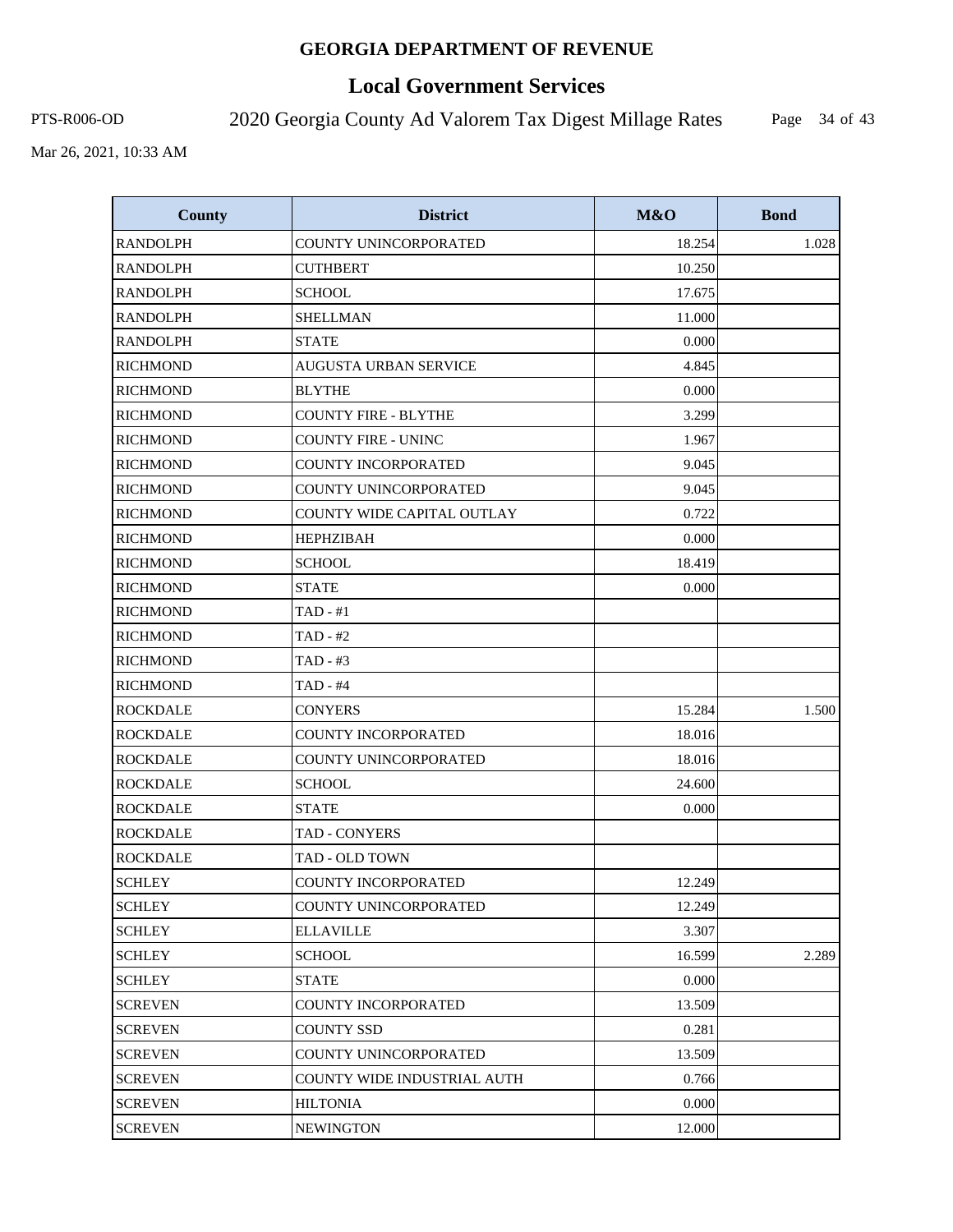# **Local Government Services**

PTS-R006-OD 2020 Georgia County Ad Valorem Tax Digest Millage Rates

Page 35 of 43

| <b>County</b>   | <b>District</b>                 | M&O    | <b>Bond</b> |
|-----------------|---------------------------------|--------|-------------|
| <b>SCREVEN</b>  | <b>OLIVER</b>                   | 2.500  |             |
| <b>SCREVEN</b>  | <b>ROCKY FORD</b>               | 5.000  |             |
| <b>SCREVEN</b>  | <b>SCHOOL</b>                   | 15.619 |             |
| <b>SCREVEN</b>  | <b>STATE</b>                    | 0.000  |             |
| <b>SCREVEN</b>  | <b>SYLVANIA</b>                 | 7.577  |             |
| <b>SEMINOLE</b> | <b>COUNTY INCORPORATED</b>      | 16.130 |             |
| <b>SEMINOLE</b> | <b>COUNTY UNINCORPORATED</b>    | 16.130 |             |
| <b>SEMINOLE</b> | <b>COUNTY WIDE LIBRARY FEES</b> | 0.765  |             |
| <b>SEMINOLE</b> | <b>DONALSONVILLE</b>            | 17.319 |             |
| <b>SEMINOLE</b> | <b>INDUSTRIAL AUTHORITY</b>     | 0.250  |             |
| <b>SEMINOLE</b> | <b>IRON CITY</b>                | 0.000  |             |
| <b>SEMINOLE</b> | <b>SCHOOL</b>                   | 16.037 |             |
| <b>SEMINOLE</b> | <b>STATE</b>                    | 0.000  |             |
| <b>SPALDING</b> | <b>COUNTY FIRE - UNINC</b>      | 3.610  |             |
| <b>SPALDING</b> | COUNTY INCORPORATED             | 16.138 |             |
| <b>SPALDING</b> | COUNTY UNINCORPORATED           | 16.138 |             |
| <b>SPALDING</b> | <b>GRIFFIN</b>                  | 7.083  |             |
| <b>SPALDING</b> | ORCHARD HILL                    | 5.628  |             |
| <b>SPALDING</b> | <b>SCHOOL</b>                   | 16.742 |             |
| <b>SPALDING</b> | <b>STATE</b>                    | 0.000  |             |
| <b>SPALDING</b> | <b>SUNNY SIDE</b>               | 4.715  |             |
| <b>SPALDING</b> | TAD - #1 GRIFFIN                |        |             |
| <b>SPALDING</b> | TAD - #2 GRIFFIN                |        |             |
| <b>STEPHENS</b> | <b>AVALON</b>                   | 0.000  |             |
| <b>STEPHENS</b> | <b>COUNTY INCORPORATED</b>      | 14.910 |             |
| <b>STEPHENS</b> | <b>COUNTY UNINCORPORATED</b>    | 14.910 |             |
| <b>STEPHENS</b> | <b>MARTIN</b>                   | 1.000  |             |
| <b>STEPHENS</b> | <b>SCHOOL</b>                   | 16.670 |             |
| <b>STEPHENS</b> | <b>STATE</b>                    | 0.000  |             |
| <b>STEPHENS</b> | TOCCOA                          | 5.980  |             |
| <b>STEWART</b>  | COUNTY INCORPORATED             | 11.618 |             |
| <b>STEWART</b>  | COUNTY UNINCORPORATED           | 11.618 |             |
| <b>STEWART</b>  | <b>LUMPKIN</b>                  | 19.469 |             |
| <b>STEWART</b>  | <b>RICHLAND</b>                 | 19.770 |             |
| <b>STEWART</b>  | SCHOOL                          | 15.055 |             |
| <b>STEWART</b>  | <b>STATE</b>                    | 0.000  |             |
| <b>SUMTER</b>   | <b>AMERICUS 50%</b>             | 11.120 |             |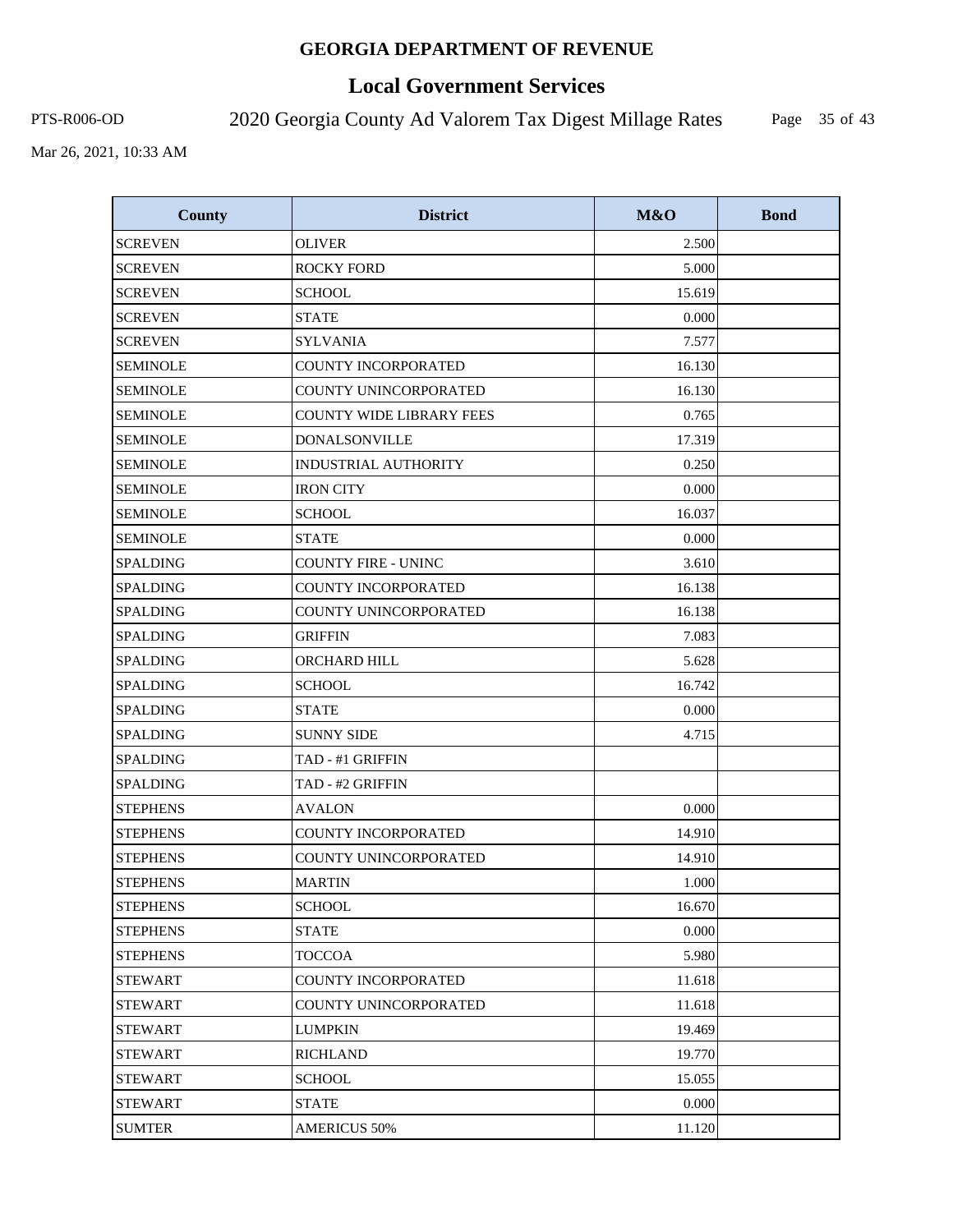# **Local Government Services**

PTS-R006-OD 2020 Georgia County Ad Valorem Tax Digest Millage Rates

Page 36 of 43

| <b>County</b>     | <b>District</b>              | M&O    | <b>Bond</b> |
|-------------------|------------------------------|--------|-------------|
| <b>SUMTER</b>     | <b>AMERICUS DOWNTOWN 50%</b> | 12.620 |             |
| <b>SUMTER</b>     | ANDERSONVILLE                | 0.000  |             |
| <b>SUMTER</b>     | <b>COUNTY INCORPORATED</b>   | 13.182 |             |
| <b>SUMTER</b>     | COUNTY UNINCORPORATED        | 13.182 |             |
| <b>SUMTER</b>     | <b>DESOTO</b>                | 0.000  |             |
| <b>SUMTER</b>     | <b>LESLIE</b>                | 11.500 |             |
| <b>SUMTER</b>     | <b>PLAINS</b>                | 12.000 |             |
| <b>SUMTER</b>     | <b>SCHOOL</b>                | 18.164 |             |
| <b>SUMTER</b>     | <b>STATE</b>                 | 0.000  |             |
| <b>TALBOT</b>     | COUNTY INCORPORATED          | 16.009 |             |
| <b>TALBOT</b>     | COUNTY UNINCORPORATED        | 16.009 |             |
| <b>TALBOT</b>     | <b>GENEVA</b>                | 6.000  |             |
| <b>TALBOT</b>     | <b>JUNCTION CITY</b>         | 2.210  |             |
| <b>TALBOT</b>     | <b>MANCHESTER</b>            | 17.867 |             |
| <b>TALBOT</b>     | <b>SCHOOL</b>                | 14.052 |             |
| <b>TALBOT</b>     | <b>STATE</b>                 | 0.000  |             |
| <b>TALBOT</b>     | <b>TALBOTTON</b>             | 10.500 |             |
| <b>TALBOT</b>     | <b>WOODLAND</b>              | 13.985 |             |
| <b>TALIAFERRO</b> | <b>COUNTY INCORPORATED</b>   | 21.772 |             |
| <b>TALIAFERRO</b> | COUNTY UNINCORPORATED        | 20.446 |             |
| <b>TALIAFERRO</b> | <b>CRAWFORDVILLE</b>         | 14.045 |             |
| <b>TALIAFERRO</b> | <b>SCHOOL</b>                | 18.000 |             |
| <b>TALIAFERRO</b> | <b>SHARON</b>                | 0.000  |             |
| <b>TALIAFERRO</b> | <b>STATE</b>                 | 0.000  |             |
| <b>TATTNALL</b>   | <b>COBBTOWN</b>              | 0.000  |             |
| <b>TATTNALL</b>   | <b>COLLINS</b>               | 3.316  |             |
| <b>TATTNALL</b>   | <b>COUNTY INCORPORATED</b>   | 13.174 |             |
| TATTNALL          | COUNTY UNINCORPORATED        | 13.174 |             |
| TATTNALL          | <b>GLENNVILLE</b>            | 7.629  |             |
| TATTNALL          | <b>MANASSAS</b>              | 2.549  |             |
| <b>TATTNALL</b>   | <b>REIDSVILLE</b>            | 7.000  |             |
| <b>TATTNALL</b>   | SCHOOL                       | 14.000 |             |
| TATTNALL          | <b>STATE</b>                 | 0.000  |             |
| TAYLOR            | <b>BUTLER</b>                | 9.070  |             |
| TAYLOR            | <b>COUNTY INCORPORATED</b>   | 10.640 |             |
| <b>TAYLOR</b>     | COUNTY UNINCORPORATED        | 8.415  |             |
| <b>TAYLOR</b>     | <b>REYNOLDS</b>              | 12.634 |             |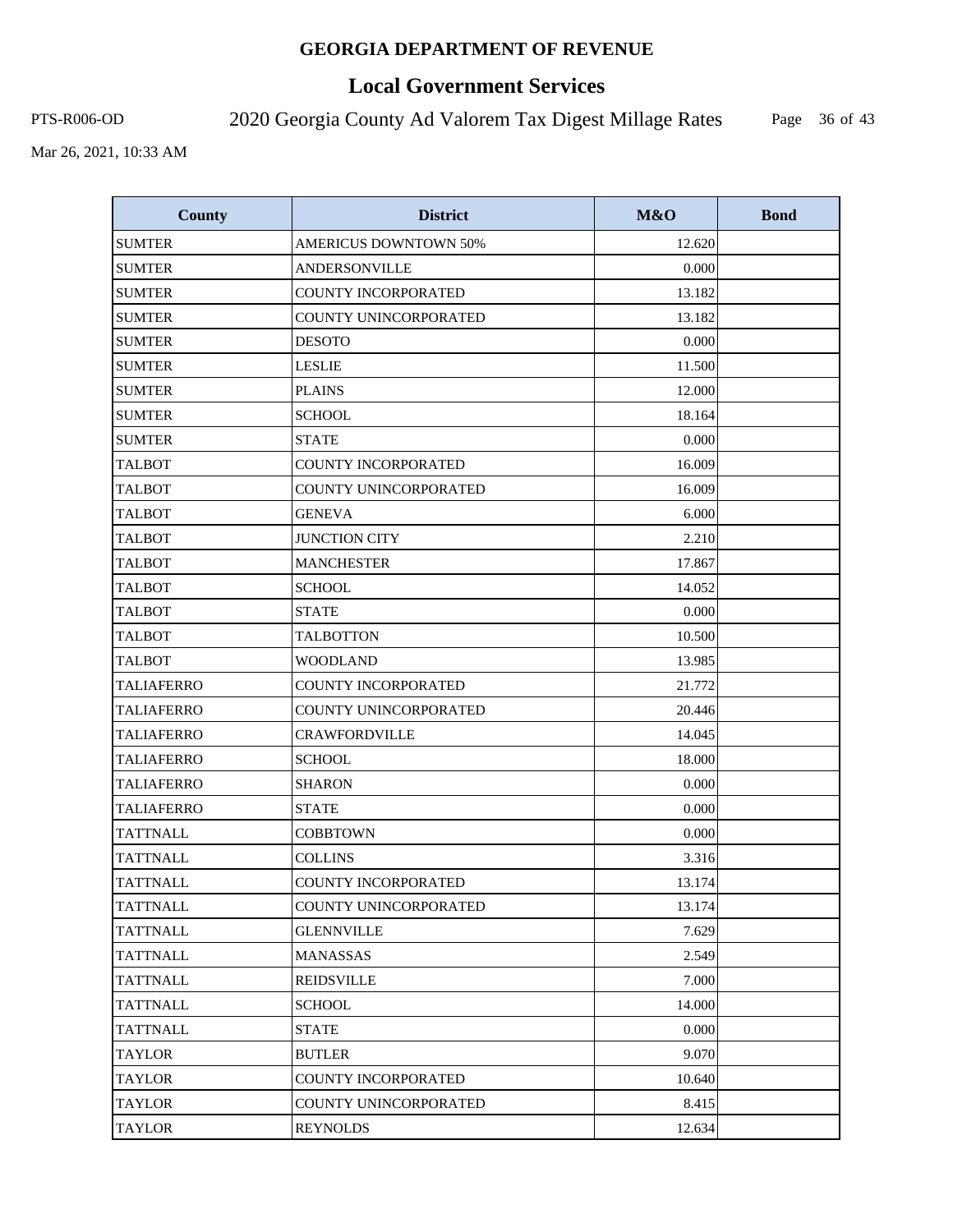# **Local Government Services**

PTS-R006-OD 2020 Georgia County Ad Valorem Tax Digest Millage Rates

Page 37 of 43

| <b>County</b>  | <b>District</b>             | M&O    | <b>Bond</b> |
|----------------|-----------------------------|--------|-------------|
| <b>TAYLOR</b>  | <b>SCHOOL</b>               | 15.310 |             |
| <b>TAYLOR</b>  | <b>STATE</b>                | 0.000  |             |
| <b>TELFAIR</b> | <b>COUNTY INCORPORATED</b>  | 16.341 |             |
| <b>TELFAIR</b> | COUNTY UNINCORPORATED       | 16.341 |             |
| <b>TELFAIR</b> | <b>JACKSONVILLE</b>         | 0.000  |             |
| <b>TELFAIR</b> | <b>LUMBER CITY</b>          | 9.941  |             |
| <b>TELFAIR</b> | <b>MCRAE - HELENA</b>       | 10.868 |             |
| <b>TELFAIR</b> | <b>MILAN</b>                | 6.000  |             |
| <b>TELFAIR</b> | <b>SCHOOL</b>               | 15.468 |             |
| <b>TELFAIR</b> | <b>SCOTLAND</b>             | 4.801  |             |
| <b>TELFAIR</b> | <b>STATE</b>                | 0.000  |             |
| <b>TERRELL</b> | <b>BRONWOOD</b>             | 8.000  |             |
| <b>TERRELL</b> | COUNTY INCORPORATED         | 13.500 |             |
| <b>TERRELL</b> | COUNTY UNINCORPORATED       | 13.500 |             |
| <b>TERRELL</b> | <b>DAWSON</b>               | 8.518  |             |
| <b>TERRELL</b> | <b>PARROTT</b>              | 6.000  |             |
| <b>TERRELL</b> | <b>SASSER</b>               | 0.000  |             |
| <b>TERRELL</b> | <b>SCHOOL</b>               | 17.484 |             |
| <b>TERRELL</b> | <b>STATE</b>                | 0.000  |             |
| <b>THOMAS</b>  | <b>BARWICK</b>              | 11.965 |             |
| <b>THOMAS</b>  | <b>BOSTON</b>               | 12.847 |             |
| <b>THOMAS</b>  | <b>COOLIDGE</b>             | 12.520 |             |
| <b>THOMAS</b>  | <b>COUNTY FIRE DIST 1</b>   | 3.020  |             |
| <b>THOMAS</b>  | <b>COUNTY FIRE DIST 2</b>   | 3.008  |             |
| <b>THOMAS</b>  | <b>COUNTY FIRE DIST 3</b>   | 2.325  |             |
| <b>THOMAS</b>  | <b>COUNTY INCORPORATED</b>  | 8.827  |             |
| <b>THOMAS</b>  | COUNTY UNINCORPORATED       | 6.937  |             |
| <b>THOMAS</b>  | <b>COUNTY WIDE EMS</b>      | 1.708  |             |
| THOMAS         | IND SCHOOL THOMASVILLE      | 18.422 |             |
| THOMAS         | MEIGS                       | 15.000 |             |
| <b>THOMAS</b>  | <b>OCHLOCKNEE</b>           | 8.436  |             |
| <b>THOMAS</b>  | PAVO                        | 12.400 |             |
| <b>THOMAS</b>  | <b>SCHOOL</b>               | 14.139 |             |
| <b>THOMAS</b>  | <b>STATE</b>                | 0.000  |             |
| THOMAS         | <b>THOMASVILLE</b>          | 0.000  |             |
| <b>TIFT</b>    | <b>COUNTY FIRE DISTRICT</b> | 1.335  |             |
| TIFT           | COUNTY INCORPORATED         | 12.161 |             |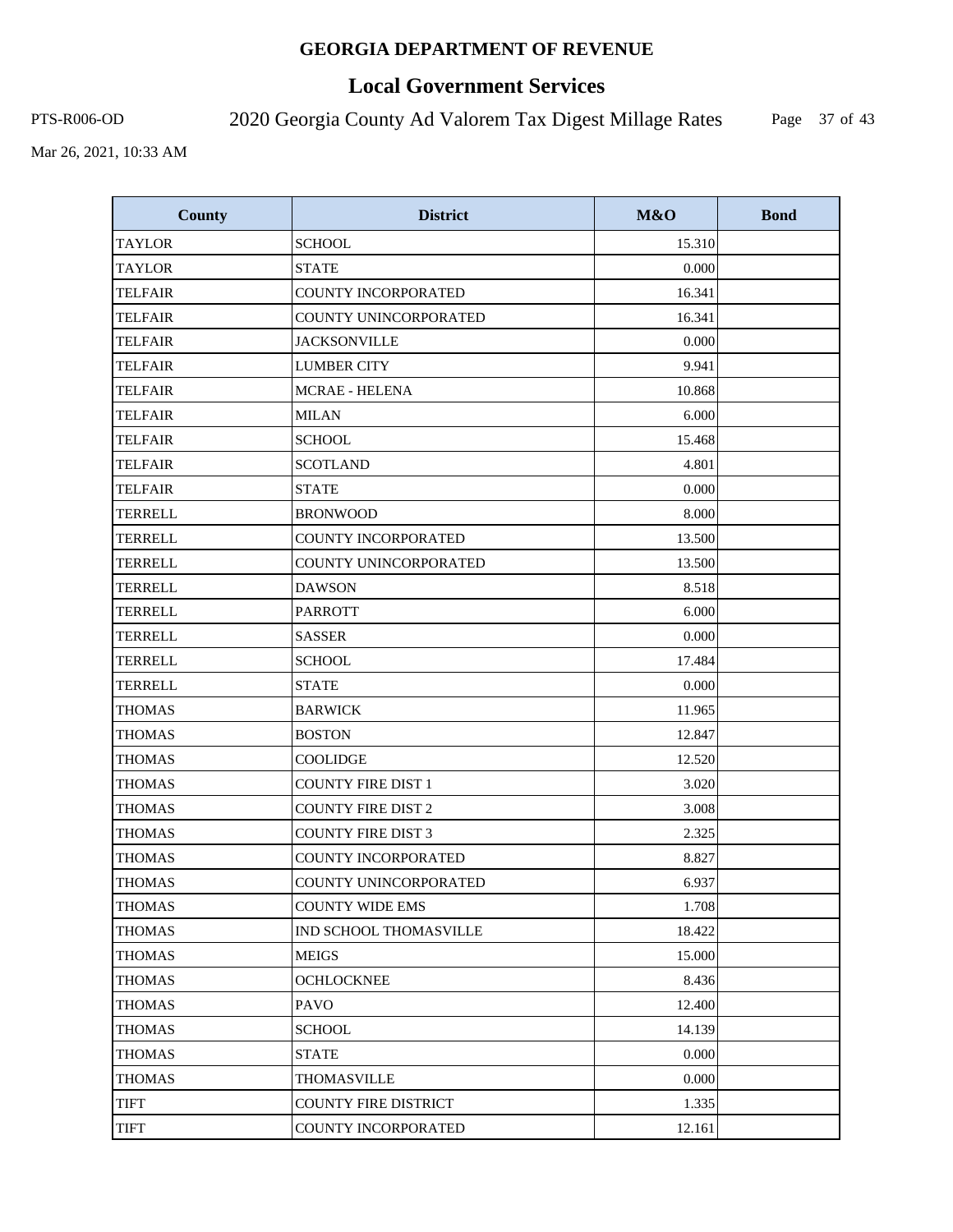# **Local Government Services**

PTS-R006-OD 2020 Georgia County Ad Valorem Tax Digest Millage Rates

Page 38 of 43

| County          | <b>District</b>                    | M&O    | <b>Bond</b> |
|-----------------|------------------------------------|--------|-------------|
| <b>TIFT</b>     | COUNTY UNINCORPORATED              | 12.161 |             |
| <b>TIFT</b>     | <b>OMEGA</b>                       | 0.000  |             |
| TIFT            | <b>SCHOOL</b>                      | 16.932 |             |
| <b>TIFT</b>     | <b>STATE</b>                       | 0.000  |             |
| <b>TIFT</b>     | <b>TIFTON</b>                      | 9.726  |             |
| <b>TIFT</b>     | TY TY                              | 0.000  |             |
| <b>TOOMBS</b>   | <b>COUNTY INCORPORATED</b>         | 8.631  |             |
| <b>TOOMBS</b>   | COUNTY UNINCORPORATED              | 8.631  |             |
| <b>TOOMBS</b>   | COUNTY WIDE DEVELOPMENT AUTH       | 1.000  |             |
| <b>TOOMBS</b>   | <b>IND SCHOOL VIDALIA</b>          | 14.999 |             |
| <b>TOOMBS</b>   | <b>LYONS</b>                       | 3.890  |             |
| <b>TOOMBS</b>   | <b>SANTA CLAUS</b>                 | 4.000  |             |
| <b>TOOMBS</b>   | <b>SCHOOL</b>                      | 15.000 |             |
| <b>TOOMBS</b>   | <b>STATE</b>                       | 0.000  |             |
| TOOMBS          | VIDALIA - TOOMBS                   | 4.201  |             |
| <b>TOWNS</b>    | <b>COUNTY FIRE - COUNTY WIDE</b>   | 0.465  |             |
| <b>TOWNS</b>    | <b>COUNTY INCORPORATED</b>         | 5.003  |             |
| <b>TOWNS</b>    | COUNTY UNINCORPORATED              | 5.003  |             |
| <b>TOWNS</b>    | <b>HIAWASSEE</b>                   | 2.067  |             |
| <b>TOWNS</b>    | <b>SCHOOL</b>                      | 7.346  |             |
| <b>TOWNS</b>    | <b>STATE</b>                       | 0.000  |             |
| <b>TOWNS</b>    | YOUNG HARRIS                       | 2.479  |             |
| <b>TREUTLEN</b> | COUNTY INCORPORATED                | 12.934 |             |
| <b>TREUTLEN</b> | <b>COUNTY UNINCORPORATED</b>       | 12.934 |             |
| <b>TREUTLEN</b> | <b>SCHOOL</b>                      | 14.000 |             |
| <b>TREUTLEN</b> | <b>SOPERTON</b>                    | 3.080  |             |
| <b>TREUTLEN</b> | <b>STATE</b>                       | 0.000  |             |
| <b>TROUP</b>    | COUNTY INCORPORATED                | 10.342 | 0.164       |
| <b>TROUP</b>    | COUNTY UNINCORPORATED              | 10.342 | 0.164       |
| <b>TROUP</b>    | <b>COUNTY WIDE SANITATION BOND</b> | 0.804  |             |
| <b>TROUP</b>    | <b>HOGANSVILLE</b>                 | 7.950  |             |
| <b>TROUP</b>    | LAGRANGE                           | 0.000  |             |
| TROUP           | LAGRANGE D/T DEV AUTH              | 4.000  |             |
| TROUP           | <b>SCHOOL</b>                      | 18.850 |             |
| <b>TROUP</b>    | <b>STATE</b>                       | 0.000  |             |
| <b>TROUP</b>    | $TAD - #3$                         |        |             |
| <b>TROUP</b>    | TAD - #4                           |        |             |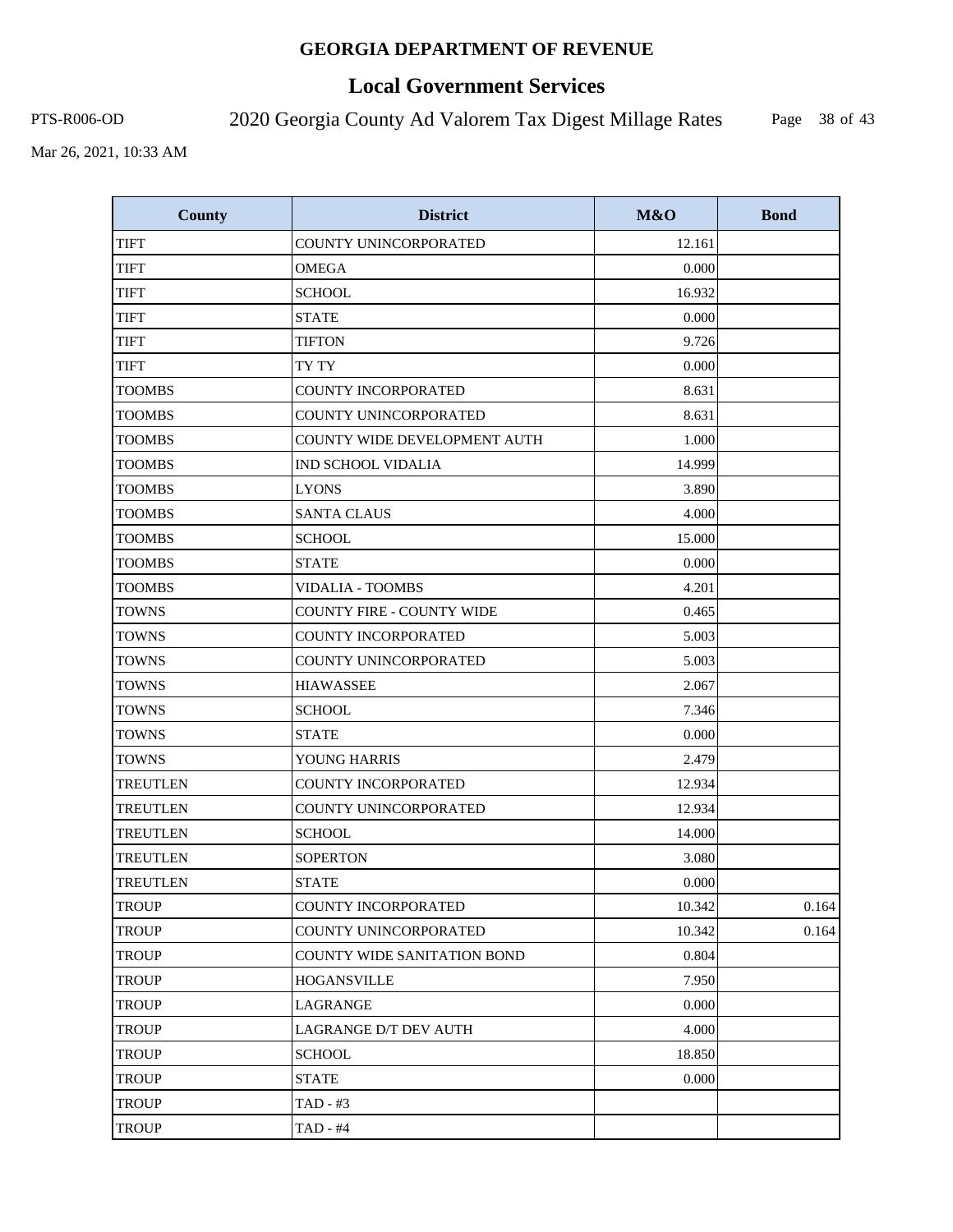# **Local Government Services**

PTS-R006-OD 2020 Georgia County Ad Valorem Tax Digest Millage Rates

Page 39 of 43

| <b>County</b> | <b>District</b>            | M&O    | <b>Bond</b> |
|---------------|----------------------------|--------|-------------|
| <b>TROUP</b>  | $TAD - #5$                 |        |             |
| <b>TROUP</b>  | TAD - DISTRICT 20 #1       |        |             |
| <b>TROUP</b>  | TAD - DISTRICT 21 #2       |        |             |
| <b>TROUP</b>  | <b>WEST POINT</b>          | 8.971  |             |
| <b>TROUP</b>  | WEST POINT D/T DEV AUTH    | 5.000  |             |
| <b>TURNER</b> | <b>ASHBURN</b>             | 10.999 |             |
| <b>TURNER</b> | COUNTY INCORPORATED        | 16.000 |             |
| <b>TURNER</b> | COUNTY UNINCORPORATED      | 16.000 |             |
| <b>TURNER</b> | <b>REBECCA</b>             | 7.945  |             |
| <b>TURNER</b> | <b>SCHOOL</b>              | 15.981 |             |
| <b>TURNER</b> | <b>STATE</b>               | 0.000  |             |
| <b>TURNER</b> | <b>SYCAMORE</b>            | 10.000 |             |
| <b>TWIGGS</b> | <b>COUNTY INCORPORATED</b> | 19.600 |             |
| <b>TWIGGS</b> | COUNTY UNINCORPORATED      | 19.600 |             |
| <b>TWIGGS</b> | <b>DANVILLE</b>            | 0.000  |             |
| <b>TWIGGS</b> | <b>JEFFERSONVILLE</b>      | 10.765 |             |
| <b>TWIGGS</b> | <b>SCHOOL</b>              | 16.600 |             |
| <b>TWIGGS</b> | <b>STATE</b>               | 0.000  |             |
| <b>UNION</b>  | <b>BLAIRSVILLE</b>         | 1.895  |             |
| <b>UNION</b>  | COUNTY INCORPORATED        | 7.178  |             |
| <b>UNION</b>  | COUNTY UNINCORPORATED      | 7.178  |             |
| <b>UNION</b>  | <b>SCHOOL</b>              | 11.740 |             |
| <b>UNION</b>  | <b>STATE</b>               | 0.000  |             |
| <b>UPSON</b>  | <b>COUNTY INCORPORATED</b> | 8.600  |             |
| <b>UPSON</b>  | <b>COUNTY SSD</b>          | 1.160  |             |
| <b>UPSON</b>  | COUNTY UNINCORPORATED      | 8.600  |             |
| <b>UPSON</b>  | COUNTY WIDE JOINT PROJECTS | 4.720  |             |
| <b>UPSON</b>  | <b>SCHOOL</b>              | 13.730 |             |
| <b>UPSON</b>  | <b>STATE</b>               | 0.000  |             |
| <b>UPSON</b>  | <b>THOMASTON</b>           | 3.412  |             |
| <b>UPSON</b>  | <b>YATESVILLE</b>          | 0.000  |             |
| <b>WALKER</b> | <b>CHICKAMAUGA</b>         | 0.000  |             |
| <b>WALKER</b> | <b>COUNTY INCORPORATED</b> | 13.275 |             |
| <b>WALKER</b> | COUNTY UNINCORPORATED      | 9.287  |             |
| WALKER        | <b>FORT OGLETHORPE</b>     | 6.387  |             |
| <b>WALKER</b> | IND SCHOOL CHICKAMAUGA     | 14.250 |             |
| <b>WALKER</b> | <b>LAFAYETTE</b>           | 2.820  |             |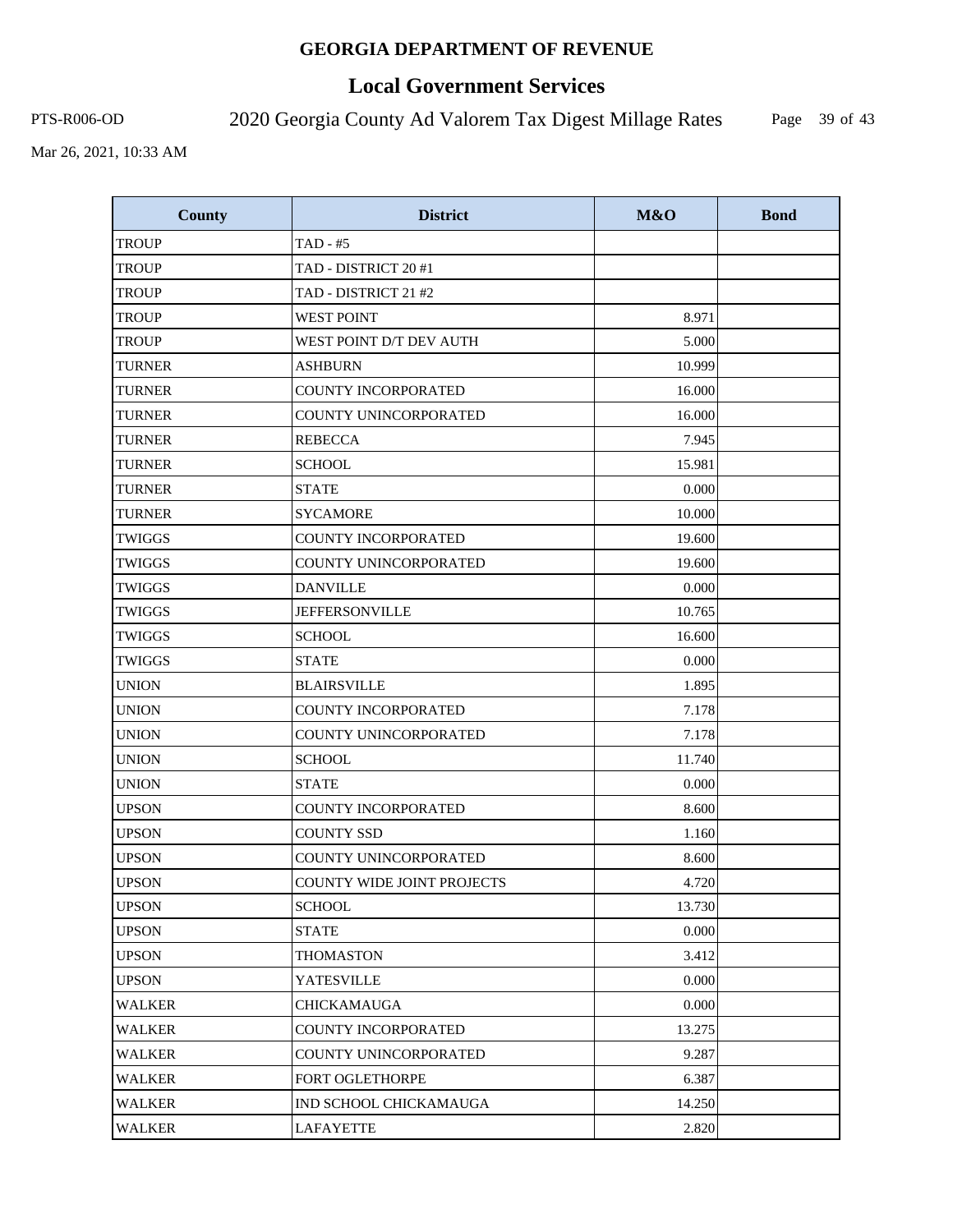# **Local Government Services**

PTS-R006-OD 2020 Georgia County Ad Valorem Tax Digest Millage Rates

Page 40 of 43

| <b>County</b>     | <b>District</b>                     | M&O    | <b>Bond</b> |
|-------------------|-------------------------------------|--------|-------------|
| <b>WALKER</b>     | <b>LOOKOUT MOUNTAIN</b>             | 9.890  |             |
| WALKER            | <b>ROSSVILLE</b>                    | 10.960 |             |
| <b>WALKER</b>     | <b>SCHOOL</b>                       | 17.404 |             |
| <b>WALKER</b>     | <b>STATE</b>                        | 0.000  |             |
| <b>WALTON</b>     | <b>BETWEEN</b>                      | 0.000  |             |
| <b>WALTON</b>     | <b>COUNTY FIRE DISTRICT</b>         | 1.335  |             |
| <b>WALTON</b>     | COUNTY INCORPORATED                 | 10.677 |             |
| <b>WALTON</b>     | COUNTY UNINCORPORATED               | 10.677 |             |
| <b>WALTON</b>     | <b>GOODHOPE</b>                     | 0.000  |             |
| <b>WALTON</b>     | IND SCHOOL SOCIAL CIRCLE            | 19.278 |             |
| <b>WALTON</b>     | <b>JERSEY</b>                       | 0.000  |             |
| <b>WALTON</b>     | <b>LOGANVILLE</b>                   | 11.838 |             |
| <b>WALTON</b>     | <b>MONROE</b>                       | 7.588  |             |
| <b>WALTON</b>     | <b>SCHOOL</b>                       | 19.100 | 2.300       |
| <b>WALTON</b>     | <b>SOCIAL CIRCLE</b>                | 7.900  |             |
| <b>WALTON</b>     | <b>STATE</b>                        | 0.000  |             |
| <b>WALTON</b>     | <b>WALNUT GROVE</b>                 | 5.604  |             |
| <b>WARE</b>       | COUNTY INCORPORATED                 | 15.240 |             |
| <b>WARE</b>       | COUNTY UNINCORPORATED               | 15.240 |             |
| <b>WARE</b>       | <b>SCHOOL</b>                       | 16.467 |             |
| <b>WARE</b>       | <b>STATE</b>                        | 0.000  |             |
| <b>WARE</b>       | <b>WAYCROSS</b>                     | 11.876 |             |
| <b>WARE</b>       | WAYCROSS D/T DEV AUTH #21           | 6.000  |             |
| <b>WARE</b>       | WAYCROSS D/T DEV AUTH #22           | 6.000  |             |
| <b>WARE</b>       | WAYCROSS D/T DEV AUTH #23           | 6.000  |             |
| <b>WARE</b>       | WAYCROSS D/T DEV AUTH #24           | 6.000  |             |
| <b>WARREN</b>     | <b>CAMAK</b>                        | 5.753  |             |
| <b>WARREN</b>     | COUNTY INCORPORATED                 | 12.929 |             |
| <b>WARREN</b>     | COUNTY UNINCORPORATED               | 12.929 |             |
| WARREN            | <b>NORWOOD</b>                      | 3.250  |             |
| <b>WARREN</b>     | <b>SCHOOL</b>                       | 18.361 |             |
| <b>WARREN</b>     | <b>STATE</b>                        | 0.000  |             |
| <b>WARREN</b>     | <b>WARRENTON</b>                    | 18.702 |             |
| <b>WASHINGTON</b> | <b>COUNTY INCORPORATED</b>          | 9.677  |             |
| <b>WASHINGTON</b> | COUNTY UNINCORPORATED               | 9.677  |             |
| WASHINGTON        | <b>COUNTY WIDE DEVELOPMENT AUTH</b> | 0.500  |             |
| <b>WASHINGTON</b> | COUNTY WIDE HOSPITAL BOND           | 3.000  |             |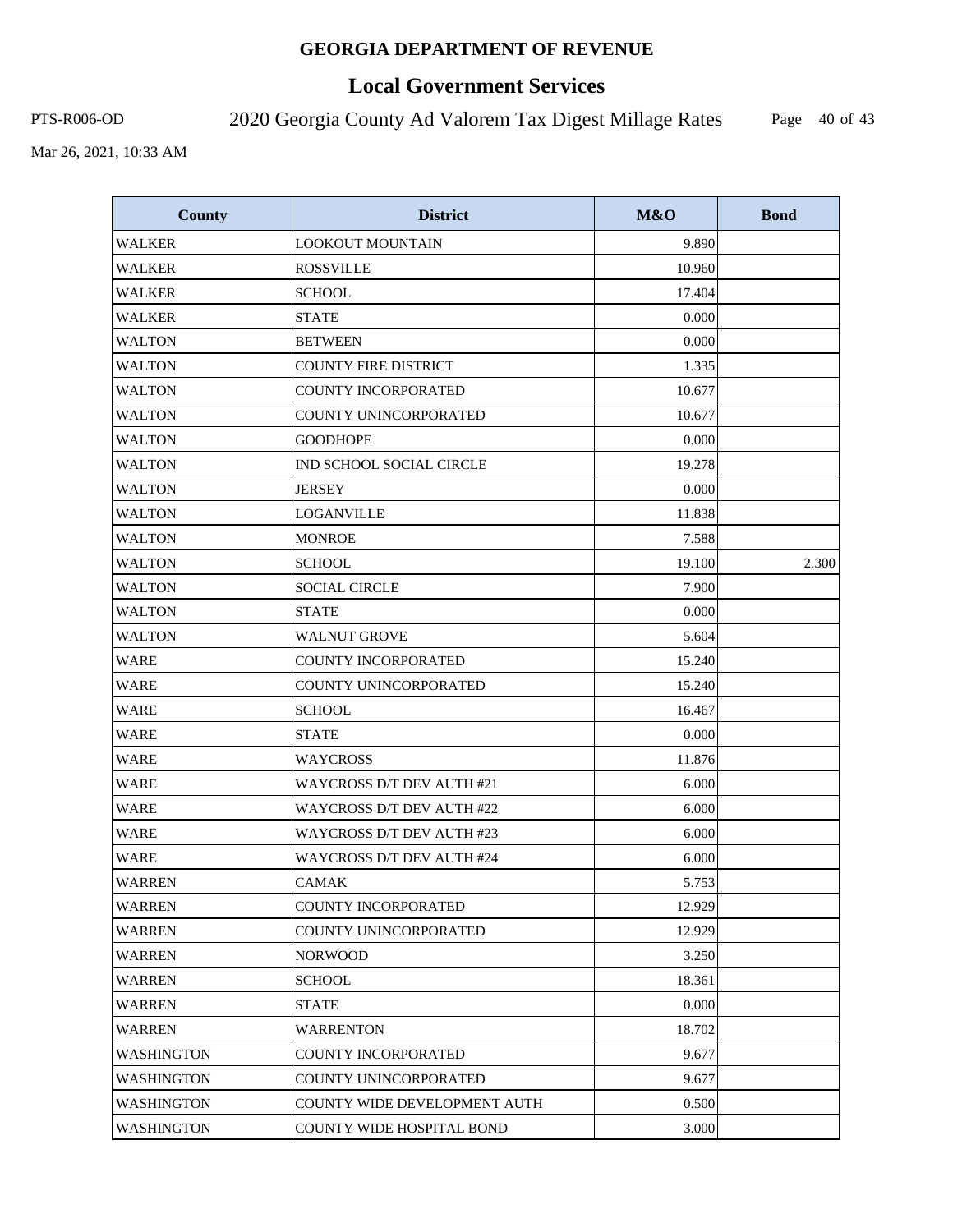# **Local Government Services**

PTS-R006-OD 2020 Georgia County Ad Valorem Tax Digest Millage Rates

Page 41 of 43

| <b>County</b>     | <b>District</b>            | M&O    | <b>Bond</b> |
|-------------------|----------------------------|--------|-------------|
| <b>WASHINGTON</b> | <b>DAVISBORO</b>           | 5.081  |             |
| <b>WASHINGTON</b> | <b>DEEPSTEP</b>            | 2.933  |             |
| <b>WASHINGTON</b> | <b>HARRISON</b>            | 3.828  |             |
| <b>WASHINGTON</b> | <b>OCONEE</b>              | 0.000  |             |
| <b>WASHINGTON</b> | <b>RIDDLEVILLE</b>         | 0.713  |             |
| <b>WASHINGTON</b> | SANDERSVILLE               | 6.702  |             |
| <b>WASHINGTON</b> | <b>SCHOOL</b>              | 17.039 |             |
| <b>WASHINGTON</b> | <b>STATE</b>               | 0.000  |             |
| <b>WASHINGTON</b> | <b>TENNILLE</b>            | 12.211 |             |
| <b>WAYNE</b>      | <b>COUNTY INCORPORATED</b> | 16.923 |             |
| <b>WAYNE</b>      | COUNTY UNINCORPORATED      | 16.923 |             |
| <b>WAYNE</b>      | <b>JESUP</b>               | 5.401  |             |
| <b>WAYNE</b>      | <b>ODUM</b>                | 5.128  |             |
| <b>WAYNE</b>      | <b>SCHOOL</b>              | 17.963 |             |
| <b>WAYNE</b>      | <b>SCREVEN</b>             | 5.018  |             |
| <b>WAYNE</b>      | <b>STATE</b>               | 0.000  |             |
| <b>WEBSTER</b>    | COUNTY INCORPORATED        | 9.000  |             |
| <b>WEBSTER</b>    | COUNTY UNINCORPORATED      | 9.000  |             |
| <b>WEBSTER</b>    | <b>PRESTON</b>             | 0.000  |             |
| <b>WEBSTER</b>    | <b>SCHOOL</b>              | 16.959 | 0.508       |
| <b>WEBSTER</b>    | <b>STATE</b>               | 0.000  |             |
| <b>WEBSTER</b>    | <b>WESTON</b>              | 0.000  |             |
| <b>WHEELER</b>    | <b>ALAMO</b>               | 8.498  |             |
| <b>WHEELER</b>    | COUNTY INCORPORATED        | 19.022 |             |
| <b>WHEELER</b>    | COUNTY UNINCORPORATED      | 16.266 |             |
| <b>WHEELER</b>    | <b>GLENWOOD</b>            | 6.000  |             |
| <b>WHEELER</b>    | <b>SCHOOL</b>              | 15.737 |             |
| WHEELER           | <b>SCOTLAND</b>            | 4.801  |             |
| WHEELER           | <b>STATE</b>               | 0.000  |             |
| <b>WHITE</b>      | <b>CLEVELAND</b>           | 5.934  |             |
| WHITE             | COUNTY INCORPORATED        | 10.750 |             |
| WHITE             | COUNTY UNINCORPORATED      | 10.750 |             |
| <b>WHITE</b>      | <b>HELEN</b>               | 5.728  |             |
| <b>WHITE</b>      | <b>SCHOOL</b>              | 17.394 |             |
| WHITE             | <b>STATE</b>               | 0.000  |             |
| WHITFIELD         | <b>COHUTTA</b>             | 0.000  |             |
| WHITFIELD         | COUNTY FIRE DISTRICT       | 2.755  |             |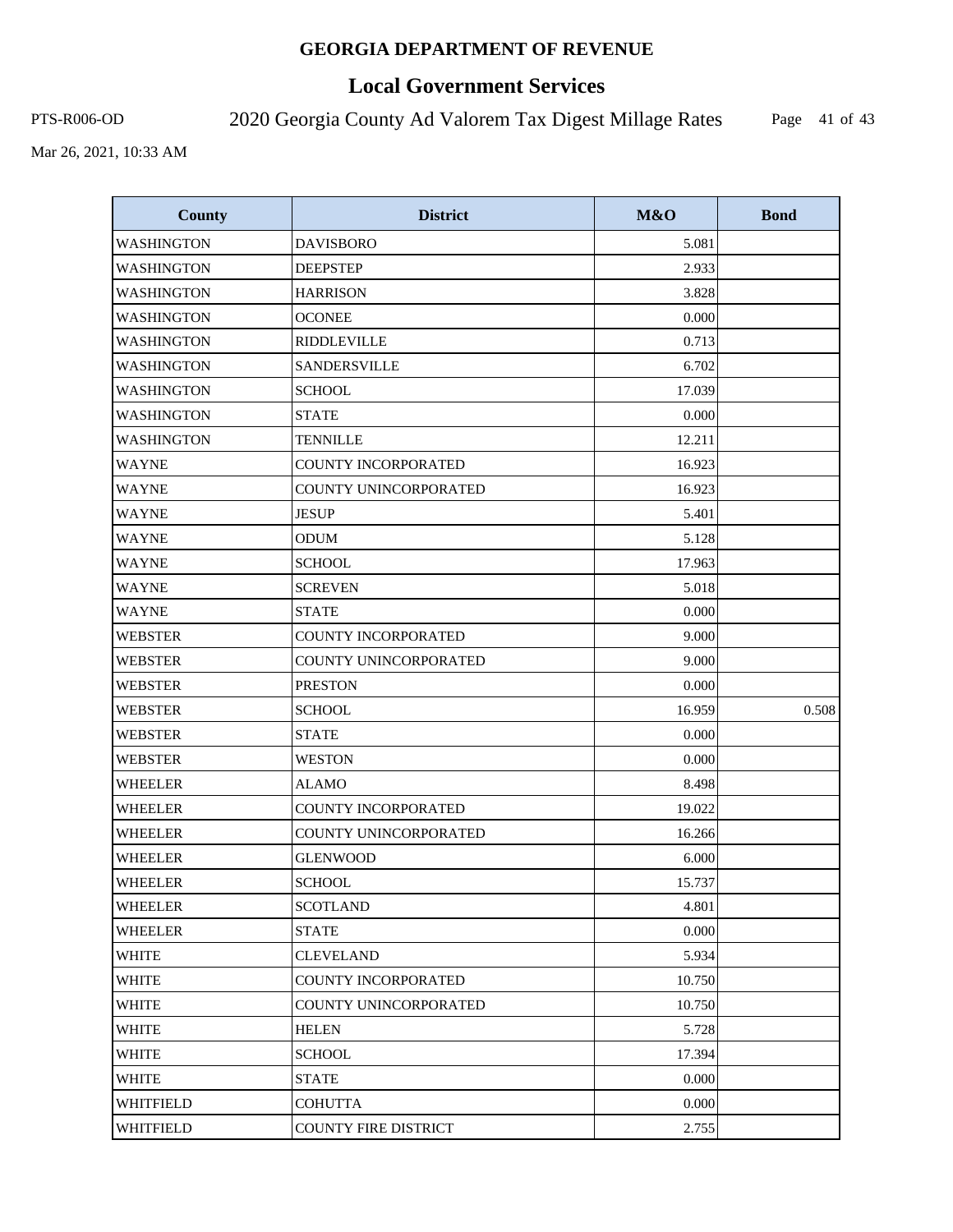# **Local Government Services**

PTS-R006-OD 2020 Georgia County Ad Valorem Tax Digest Millage Rates

Page 42 of 43

| <b>County</b>    | <b>District</b>                     | M&O    | <b>Bond</b> |
|------------------|-------------------------------------|--------|-------------|
| <b>WHITFIELD</b> | <b>COUNTY INCORPORATED</b>          | 8.312  |             |
| WHITFIELD        | <b>COUNTY SOLID WASTE</b>           | 0.286  |             |
| <b>WHITFIELD</b> | <b>COUNTY SSD</b>                   | 0.397  |             |
| WHITFIELD        | COUNTY UNINCORPORATED               | 8.312  |             |
| WHITFIELD        | DALTON 100%                         | 2.237  |             |
| WHITFIELD        | DALTON D/T DEV AUTH 100%            | 2.500  |             |
| WHITFIELD        | IND SCHOOL DALTON 100%              | 8.200  | 0.570       |
| WHITFIELD        | <b>SCHOOL</b>                       | 18.756 |             |
| WHITFIELD        | <b>STATE</b>                        | 0.000  |             |
| WHITFIELD        | TAD - 1 CITY OF DALTON              |        |             |
| WHITFIELD        | TAD - 1 DDDA                        |        |             |
| WHITFIELD        | $TAD - 3$                           |        |             |
| WHITFIELD        | TUNNEL HILL                         | 0.000  |             |
| WHITFIELD        | <b>VARNELL</b>                      | 2.346  |             |
| <b>WILCOX</b>    | <b>ABBEVILLE</b>                    | 11.982 |             |
| <b>WILCOX</b>    | <b>COUNTY FIRE DIST CEDAR CREEK</b> | 0.500  |             |
| <b>WILCOX</b>    | COUNTY INCORPORATED                 | 18.231 |             |
| <b>WILCOX</b>    | COUNTY UNINCORPORATED               | 18.231 |             |
| <b>WILCOX</b>    | <b>PINEVIEW</b>                     | 5.454  |             |
| <b>WILCOX</b>    | <b>PITTS</b>                        | 0.000  |             |
| <b>WILCOX</b>    | <b>ROCHELLE</b>                     | 16.500 |             |
| <b>WILCOX</b>    | <b>SCHOOL</b>                       | 15.095 |             |
| <b>WILCOX</b>    | <b>STATE</b>                        | 0.000  |             |
| <b>WILKES</b>    | <b>COUNTY INCORPORATED</b>          | 12.534 |             |
| <b>WILKES</b>    | COUNTY UNINCORPORATED               | 12.146 |             |
| <b>WILKES</b>    | <b>RAYLE</b>                        | 0.000  |             |
| <b>WILKES</b>    | <b>SCHOOL</b>                       | 17.511 |             |
| <b>WILKES</b>    | <b>STATE</b>                        | 0.000  |             |
| WILKES           | TIGNALL                             | 10.655 |             |
| <b>WILKES</b>    | WASHINGTON                          | 8.874  |             |
| <b>WILKINSON</b> | <b>ALLENTOWN</b>                    | 5.000  |             |
| <b>WILKINSON</b> | <b>COUNTY INCORPORATED</b>          | 14.440 |             |
| <b>WILKINSON</b> | COUNTY UNINCORPORATED               | 14.440 |             |
| <b>WILKINSON</b> | <b>DANVILLE</b>                     | 0.000  |             |
| <b>WILKINSON</b> | <b>GORDON</b>                       | 7.500  |             |
| <b>WILKINSON</b> | <b>IRWINTON</b>                     | 5.810  |             |
| <b>WILKINSON</b> | <b>IVEY</b>                         | 5.388  |             |